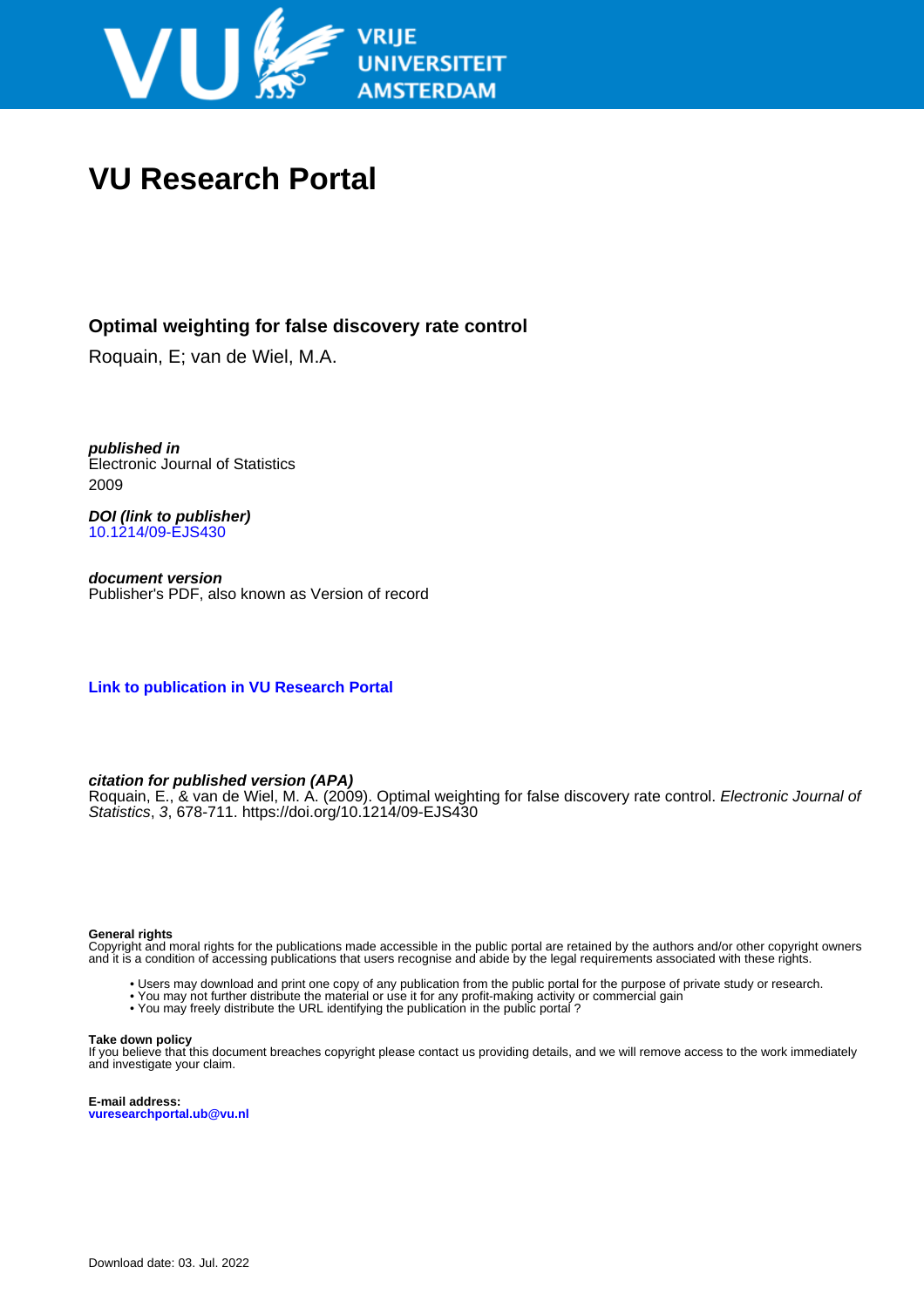[Electronic Journal of Statistics](http://www.i-journals.org/ejs) Vol. 3 (2009) 678–711 ISSN: 1935-7524 DOI: [10.1214/09-EJS430](http://dx.doi.org/10.1214/09-EJS430)

## Optimal weighting for false discovery rate control

#### Etienne Roquain[∗](#page-1-0)

University of Paris 6, LPMA, 4, Place Jussieu, 75252 Paris cedex 05, France e-mail: [etienne.roquain@upmc.fr](mailto:etienne.roquain@upmc.fr)

and

#### Mark A. van de Wiel

VU University & VU University Medical Center, De Boelelaan 1117, 1007MB Amsterdam, The Netherlands e-mail: [mark.vdwiel@vumc.nl](mailto:mark.vdwiel@vumc.nl)

Abstract: How to weigh the Benjamini-Hochberg procedure? In the context of multiple hypothesis testing, we propose a new step-wise procedure that controls the false discovery rate (FDR) and we prove it to be more powerful than any weighted Benjamini-Hochberg procedure. Both finitesample and asymptotic results are presented. Moreover, we illustrate good performance of our procedure in simulations and a genomics application. This work is particularly useful in the case of heterogeneous p-value distributions.

AMS 2000 subject classifications: Primary 62J15; secondary 62G10. Keywords and phrases: False discovery rate, multiple testing, p-value weighting, power maximization.

Received June 2009.

#### 1. Introduction

In many practical situations, e.g. functional Magnetic Resonance Imaging (fMRI) or microarray data, the problem of testing simultaneously a large number  $m$  of null hypotheses arises. Since Neyman-Pearson's approach is the most commonly used strategy for single testing, many researches have focused on generalizing this approach to the multiple testing case. First, one should choose a global type I error to be controlled, as the probability of making at least one false discovery (family-wise error rate, FWER) or more recently the mean proportion of false discoveries among all the discoveries (false discovery rate, FDR, see [Benjamini and Hochberg](#page-32-0) [\(1995\)](#page-32-0)). Second, one should build a procedure that controls the so-chosen global type I error rate. For instance, Benjamini and Hochberg [\(1995\)](#page-32-0) proved that the linear step-up procedure (LSU) controls the FDR when the underlying tests are independent. Third, one should show that

<span id="page-1-0"></span><sup>∗</sup>Research partly carried out at the VU University, Amsterdam.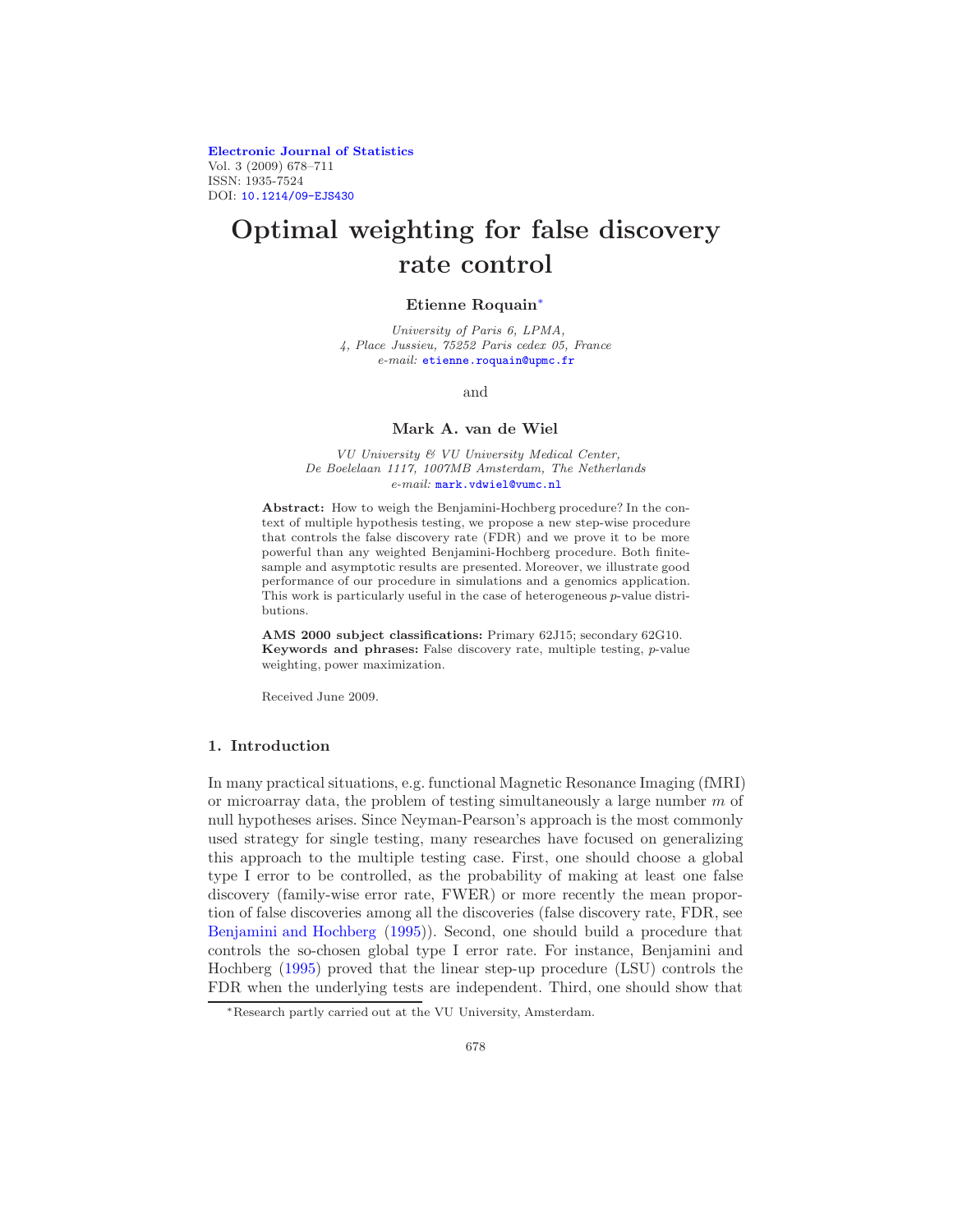the obtained procedure has good power performance, the power being generally defined as the expected number of true discoveries.

To our knowledge, while the two first points above are widely studied (e.g. building FDR controlling procedures, see e.g. [Benjamini and Yekutieli](#page-32-1) [\(2001\)](#page-32-1); [Storey](#page-34-0) [\(2002\)](#page-34-0); [Sarkar](#page-33-0) [\(2002](#page-33-0)))), the last point is most of the time evaluated with simulations, without a full theoretical support. Only few works have studied rigorously the optimality of certain classes of multiple testing procedures (see [Lehmann et al.](#page-33-1) [\(2005](#page-33-1)); [Wasserman and Roeder](#page-34-1) [\(2006\)](#page-34-1); [Rubin et al.](#page-33-2) [\(2006\)](#page-33-2); [Storey](#page-34-2) [\(2007\)](#page-34-2); [Finner et al.](#page-33-3) [\(2009](#page-33-3))).

Maximizing the power while controlling the FDR remains a difficult task, because the FDR involves a random denominator (the number of discoveries). The present paper gives a contribution to the latter maximization problem, in the simple case where the null and alternative distributions are known. This framework is natural for the power maximization of tests, as it was also used in Neyman-Pearson's lemma for single testing. Although leading to oracle procedures, it can be used in practice as soon as the null and alternative distributions are estimated or guessed reasonably accurately from independent data.

More formally, assume that each hypothesis is tested using a test statistic, that can then be transformed into a  $p$ -value  $p_i$ , and denote by  $F_i$  the alternative c.d.f. of  $p_i$ . In general, the  $F_i$ 's can be possibly very different (e.g. with heterogeneous underlying data) and the p-values cannot be considered interchangeably. Therefore, a p-value weighting approach seems appropriate to improve the performance of a multiple testing procedure. This technic, that can be traced back to [Holm](#page-33-4) [\(1979](#page-33-4)), consists in replacing in input each original  $p$ -value  $p_i$  by the weighted *p*-value  $p'_i = p_i/w_i$  for some weight vector  $(w_1, \ldots, w_m)$  summing to m. Here, we focus on the weighted version of the LSU procedure that was proposed in [Genovese et al.](#page-33-5) [\(2006](#page-33-5)) (see also [Blanchard and Roquain](#page-32-2) [\(2008](#page-32-2))). In the latter paper, it was demonstrated that the weighted LSU still controls the FDR for any weighting (under independence between the p-values), and that some of these procedures could improve the power of the LSU asymptotically. In the present paper, we aim to find the most powerful procedure among all the weighted LSU procedures, or more precisely, to find a procedure that mimics the best procedure among the weighted LSU procedures. Moreover, this procedure should be computable from the *p*-values distributions, i.e. the  $F_i$ 's.

When using the weighted version of the FWER-controlling Bonferroni procedure, [Wasserman and Roeder](#page-34-1) [\(2006](#page-34-1)) (see also [Rubin et al.](#page-33-2) [\(2006](#page-33-2))) have found the optimal weighting. In [Storey](#page-34-2) [\(2007\)](#page-34-2), an optimal procedure was also proposed, maximizing the expected number of true discoveries while controlling the expected number of false discoveries. All these procedures use deterministic thresholds, which make the power maximization feasible. However, in the case of the FDR-controlling weighted LSU, the threshold depends on the final number of discoveries and a power maximization seems very difficult to make, even in the asymptotic framework where the number of  $p$ -values m tends to infinity (see [Genovese et al.](#page-33-5)  $(2006)$ ).

The main idea of this paper is to find the optimal weights simultaneously for all the possible rejection proportions  $u \in [0,1]$ . These multi-weights are then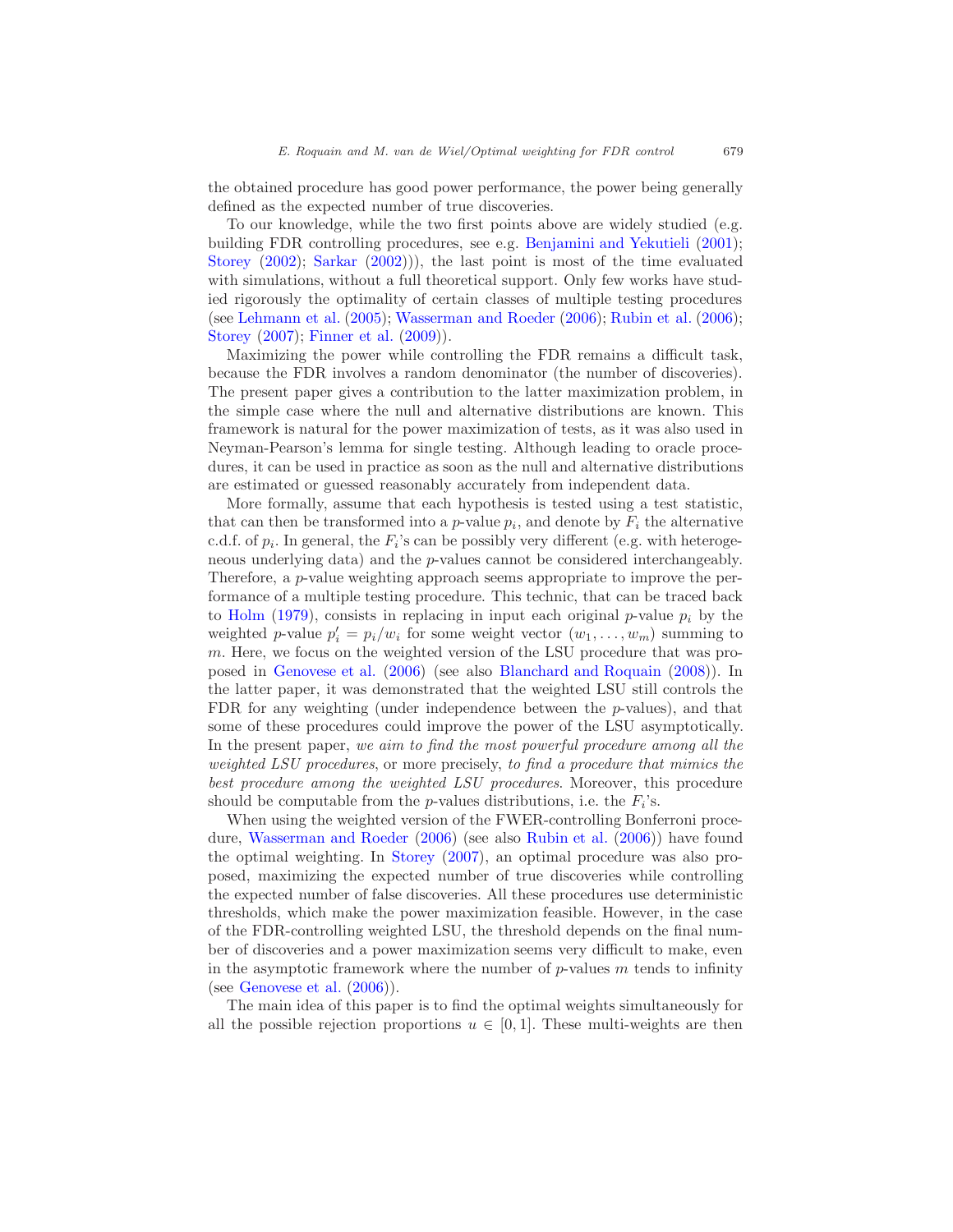collected in optimal weight functions  $u \mapsto W_i^*(u)$  which in turn are sequentially integrated in a step-up procedure. While the LSU procedure uses as threshold function  $u \mapsto \alpha u$ , we find that the new procedure uses a threshold function  $u \mapsto \alpha u W_i^*(u)$  not necessarily linear (and depending on the  $F_i's$ ).

The new procedure, called "optimal multi-weighted step-up procedure", will be presented in detail in Section [3.](#page-6-0) In Section [4,](#page-9-0) we show that it enjoys the following properties:

- (i) FDR control for a finite number of hypotheses, up to slight modifications;
- (ii) power optimality for a finite number of hypotheses, up to error terms;
- (iii) power optimality without error term and FDR control without modification when the number of hypotheses  $m$  tends to infinity (in a specific asymptotic setting).

These results are established in two different (classical) models of p-values, both assuming independence between the  $p$ -values. The results (ii) and (iii) additionally use that the  $F_i$ 's are strictly concave functions and that the maximization of the power at any rejection proportion is feasible, which remain quite mild assumptions.

In Section [5,](#page-14-0) we present a simulation study which exhibits the behavior of the new procedure when the  $F_i$ 's are correctly specified or misspecified. Section [5](#page-14-0) discusses some applications and our conclusions are given in Section [7.](#page-19-0) All our results are proved in Section [8,](#page-20-0) while some technical parts are gathered in Appendix. Our proofs mainly use the "self-consistency condition" introduced in [Blanchard and Roquain](#page-32-2) [\(2008\)](#page-32-2) (see also [Finner et al.](#page-33-3) [\(2009\)](#page-33-3)) and Hoeffding's inequality (see [Hoeffding](#page-33-6) [\(1963\)](#page-33-6)).

#### <span id="page-3-1"></span>2. Preliminaries

#### 2.1. Models for the p-values

Let us first define the two different models for the  $p$ -values that will be used throughout the paper.

We consider a finite set of  $m$  null hypotheses on a probability space and we let  $H_i := 0$  (resp. 1) if the *i*-th null hypothesis is true (resp. false). Letting  $\mathbf{H} := (H_i)_{1 \leq i \leq m} \in \{0, 1\}^m$ , we denote by  $\mathcal{H}_0 := \{i \in \{1, ..., m\} \mid H_i = 0\}$  the set corresponding to the true null hypotheses and by  $m_0 := |\mathcal{H}_0|$  its cardinal. Analogously, we define  $\mathcal{H}_1 := \{i \in \{1, ..., m\} \mid H_i = 1\}$  and  $m_1 := |\mathcal{H}_1|$  for the alternative hypotheses. Since  $\mathcal{H}_1$  is the complement of  $\mathcal{H}_0$  in  $\{1, \ldots, m\}$ , we have  $m_1 = m - m_0$ . The proportion of true nulls (resp. false nulls) is denoted by  $\pi_0 := m_0/m$  (resp.  $\pi_1 := m_1/m$ ) as usual. We suppose that for the *i*-th null hypothesis it is given a  $p-value$   $p_i$  i.e. a measurable function from the observation space into  $[0,1]$  such that the distribution of  $p_i$  is uniform on  $[0,1]$  when the i-th null hypothesis is true:

<span id="page-3-0"></span>
$$
\forall i \in \mathcal{H}_0, \ \forall t \in [0, 1], \ \mathbb{P}(p_i \le t) = t. \tag{1}
$$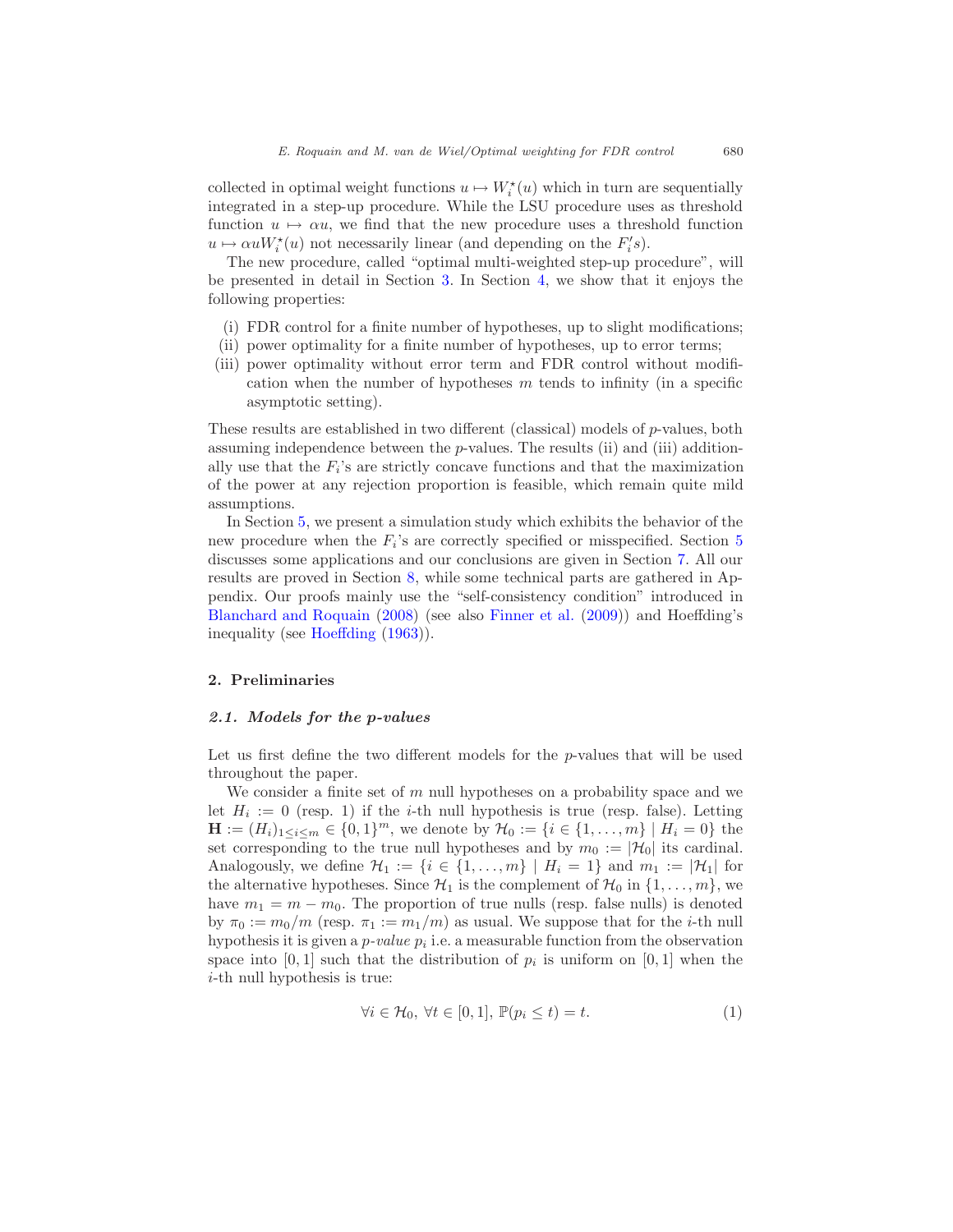Under the alternative, we denote by  $F_i$  the cumulative distribution function of  $p_i: \forall i \in \mathcal{H}_1, \forall t \in [0,1], F_i(t) := \mathbb{P}(p_i \leq t)$ . In our setting, the  $F_i$ 's are allowed to be different and we denote  $\mathbf{F} := (F_i)_{i \in \mathcal{H}_1}$  the family of alternative c.d.f.'s. The p-values are assumed mutually independent. The latter model has parameters  $(H, F)$  and will be referred troughout the paper as the *conditional* model (because it uses a fixed vector **H**).

Additionally, we will consider the so-called random effects model (see e.g. [Efron et al.](#page-32-3) [\(2001\)](#page-32-3); [Storey](#page-34-3) [\(2003\)](#page-34-3); [Genovese and Wasserman](#page-33-7) [\(2004](#page-33-7))). In this model,  $H$  is generated independently from all other random variables, from  $m$ i.i.d. Bernoulli priors. The probability for a null to be true (resp. false) is denoted by  $\pi_0 := \mathbb{P}(H_i = 0) \in (0, 1)$  (resp.  $\pi_1 := 1 - \pi_0$ ). Then, the *p*-values are assumed to follow the conditional model conditionally to  $H$ : the p-values are mutually independent conditional to **H** and each  $p_i$  is uniform conditional to  $H_i = 0$  (i.e. satisfies [\(1\)](#page-3-0) conditional to  $H_i = 0$ ) and has for alternative c.d.f.  $F_i$  conditional to  $H<sub>i</sub> = 1$ . As a consequence, unconditionally, the *p*-values are independent and for  $i = 1, \ldots, m$ , the c.d.f. of each p-value  $p_i$  is  $t \mapsto \pi_0 t + \pi_1 F_i(t)$ . This model has for parameters  $(\pi_0, \mathbf{F})$  where  $\mathbf{F} = (F_i)_{1 \leq i \leq m}$  is the family of alternative c.d.f.'s. The latter model will be referred trough the paper as the unconditional model.

#### <span id="page-4-2"></span>2.2. Assumptions and notation

We introduce the following possible regularity assumptions on the parameter  $\bf{F}$ of each model, the derivative of  $F_i$  being denoted by  $f_i$ :

<span id="page-4-3"></span><span id="page-4-0"></span>the  $F_i$ 's are continuous, strictly concave functions on [0, 1]; (A1)

<span id="page-4-4"></span>the  $F_i$ 's are twice differentiable on  $(0, 1)$ ;  $(A2)$ 

the functions  $i \mapsto f_i(0^+)$  and  $i \mapsto f_i(1^-)$  are constant (A3)

<span id="page-4-1"></span>for each 
$$
i, j, \lim_{y \to f_i(0^+)} f_j^{-1}(y) / f_i^{-1}(y)
$$
 exists in  $[0, +\infty]$ . (A4)

[A](#page-4-1)s illustration, the assumptions  $(A1)$ – $(A4)$  are all satisfied in the one-sided testing Gaussian case where we test for any i the null " $\mu_i = 0$ " against " $\mu_i > 0$ " from a Gaussian test statistic of mean  $\mu_i$  and variance 1. In that case, we have

$$
F_i(x) = \overline{\Phi}\left(\overline{\Phi}^{-1}(x) - \mu_i\right) \text{ and } f_i(x) = \exp\left\{\mu_i\left(\overline{\Phi}^{-1}(x) - \frac{\mu_i}{2}\right)\right\},\qquad(2)
$$

where we denoted  $\overline{\Phi}(z) := \mathbb{P}[Z > z]$  for  $Z \sim \mathcal{N}(0, 1)$ .

Finally, for any non-decreasing function  $F : [0, 1] \rightarrow [0, 1]$  we denote

<span id="page-4-5"></span>
$$
\mathcal{I}(F) := \sup \{ u \in [0, 1] \mid F(u) \ge u \},\
$$
  

$$
\mathcal{J}(F) := \sup \{ u \in [0, 1] \mid \forall u' \le u, F(u') \ge u' \},\
$$

and for  $\lambda > 0$ ,

$$
\mathcal{I}_{\lambda}^{+}(F) := (\mathcal{I}(F) + \lambda) - F(\mathcal{I}(F) + \lambda) \quad \text{when } \lambda < 1 - \mathcal{I}(F),
$$
  

$$
\mathcal{I}_{\lambda}^{-}(F) := F(\mathcal{I}(F) - \lambda) - (\mathcal{I}(F) - \lambda) \quad \text{when } \lambda < \mathcal{I}(F).
$$

We easily check that  $\mathcal{I}(F)$  and  $\mathcal{J}(F)$  are maxima and that  $F(\mathcal{I}(F)) = \mathcal{I}(F)$ and  $F(\mathcal{J}(F)) = \mathcal{J}(F)$ .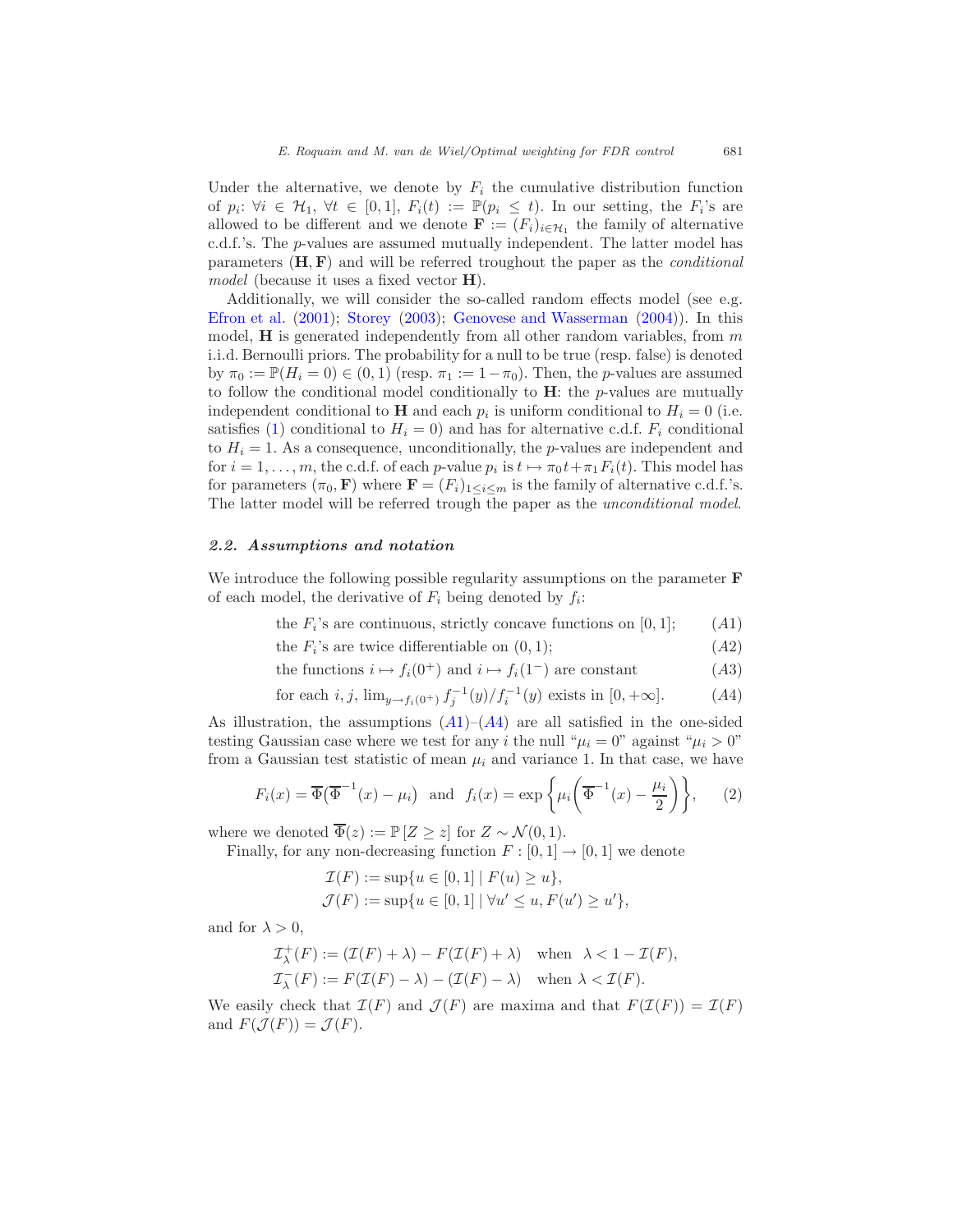#### 2.3. Multiple testing procedures, FDR and power

A multiple testing procedure  $R$  is defined as an algorithm which, from the data, aims to reject part of the null hypotheses. Below, we will consider, as is usually the case, multiple testing procedures which can be written as a function of the family of p-values  $\mathbf{p} = (p_i, i \in \{1, ..., m\})$ . More formally, we define a multiple testing procedure as a measurable function  $R$ , which takes as input a realization of the *p*-value family  $\mathbf{p} \in [0, 1]^m$  and which returns a subset  $R(\mathbf{p})$  of  $\{1, \ldots, m\}$ , corresponding to the rejected hypotheses (i.e.  $i \in R(\mathbf{p})$  means that the *i*-th hypothesis is rejected by  $R$ ).

As introduced by [Benjamini and Hochberg](#page-32-0) [\(1995\)](#page-32-0), the false discovery rate (FDR) of a multiple testing procedure is defined as the mean proportion of true hypotheses in the set of the rejected hypotheses:

<span id="page-5-0"></span>
$$
\text{FDR}(R) = \mathbb{E}\left[\frac{|\mathcal{H}_0 \cap R(\mathbf{p})|}{|R(\mathbf{p})| \vee 1}\right],\tag{3}
$$

where  $|\cdot|$  denotes the cardinality function. Of course, the FDR in [\(3\)](#page-5-0) depends on the model chosen for the  $p$ -values. In particular, the FDR in the conditional model involves an expectation taken conditionally to H, whereas the FDR in the unconditional model additionally uses an averaging over  $H$ . It is worth noticing that, if a procedure controls the FDR in the conditional model, that is conditionally to any value of  $\mathbf{H} \in \{0, 1\}^m$ , it controls also the FDR unconditionally.

Finally, we use the standard power criterium equal to the mean proportion of correctly rejected hypotheses, that is,

$$
Pow(R) = m^{-1} \mathbb{E}\big[|\mathcal{H}_1 \cap R(\mathbf{p})|\big].\tag{4}
$$

In the notation below, we will sometimes drop the explicit dependency in p for short, writing e.g. R instead of  $R(\mathbf{p})$ .

#### 2.4. Weighted linear step-up procedures

 $\sum_{i=1}^{m} w_i = m$ , called here a *weight vector*, and consider the weighted p-values Let us consider  $\mathbf{w} = (w_i)_i$  a vector of non-negative real numbers such that  $p'_i = p_i/w_i$ , ordered as:  $p'_{(1)} \leq \cdots \leq p'_{(m)}$  with the convention  $p'_{(0)} = 0$ .

<span id="page-5-1"></span>As introduced by [Genovese et al.](#page-33-5) [\(2006\)](#page-33-5), the weighted linear step-up procedure associated to **w**, denoted here by  $LSU(w)$ , rejects the *i*-th hypothesis if  $p'_i \leq \alpha \hat{u}$ , with

<span id="page-5-2"></span>
$$
\hat{u} = m^{-1} \max\{r \in \{0, 1, \dots, m\} \mid p'_{(r)} \le \alpha r/m\}.
$$
 (5)

In particular, the procedure  $LSU(w)$  using  $\forall i, w_i = 1$  corresponds to the standard linear step-up procedure of [Benjamini and Hochberg](#page-32-0) [\(1995](#page-32-0)), denoted here by LSU. Letting  $\widehat{\mathbb{G}}_{\mathbf{w}}(u) = m^{-1} \sum_{i=1}^{m} \mathbf{1} \{p_i \le \alpha w_i u\}$ , the rejection proportion  $\widehat{u}$ can equivalently be defined as

$$
\widehat{u} = \mathcal{I}(\widehat{\mathbb{G}}_{\mathbf{w}}),\tag{6}
$$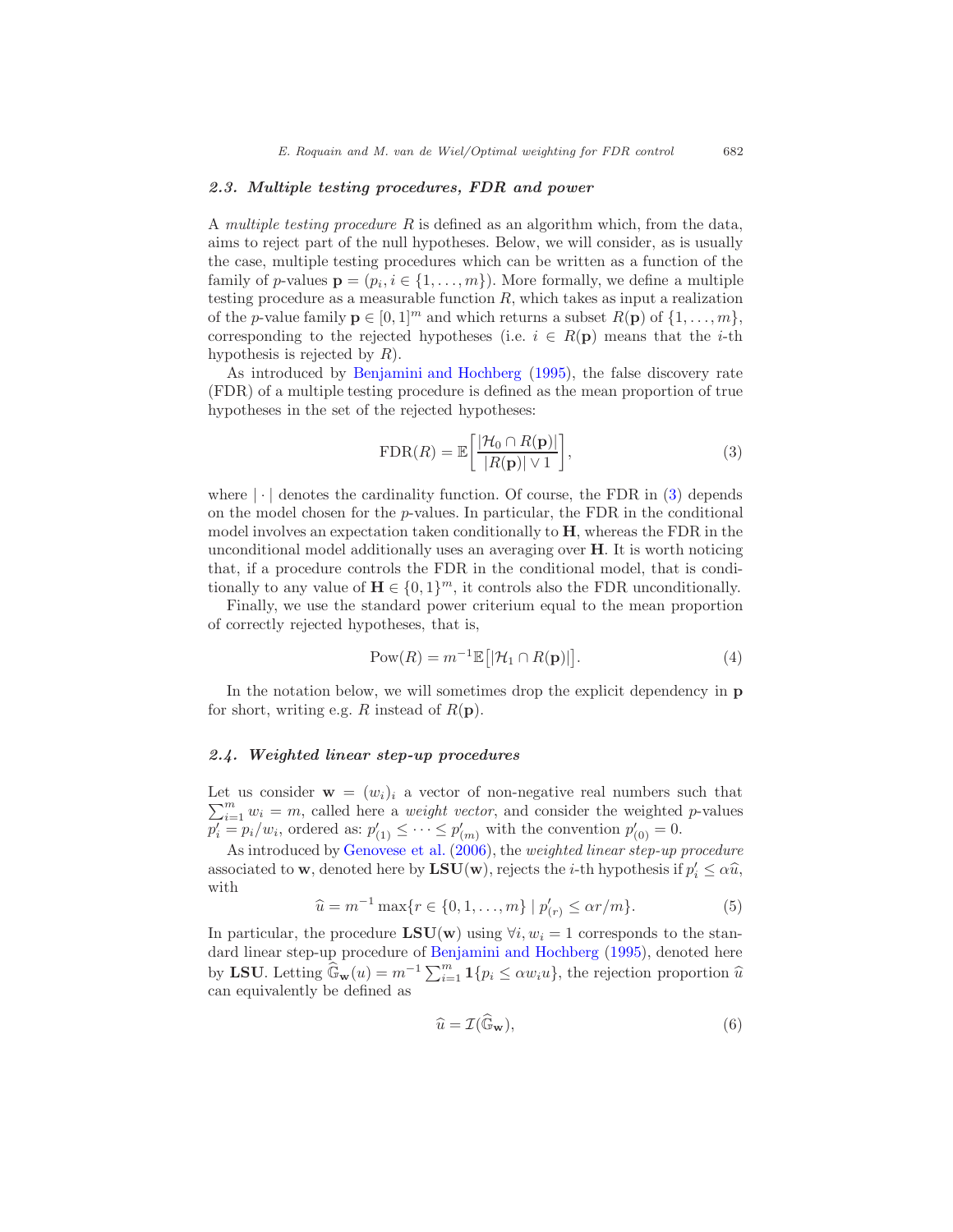using the notation of Section [2.2.](#page-4-2) Contrary to  $(5)$ , expression  $(6)$  does not make any specific use of the reordered p-values  $p'_{(1)}, \ldots, p'_{(m)}$ , so that it is generally more convenient from a mathematical point of view.

For any choice of weight vector w, [Genovese et al.](#page-33-5) [\(2006\)](#page-33-5) proved that the weighted linear step-up procedure controls the FDR at level  $\alpha m^{-1} \sum_i (1 H_i)w_i \leq \alpha$  in the conditional model and (thus) at level  $\pi_0 \alpha \leq \alpha$  in the unconditional model.

#### <span id="page-6-0"></span>3. New approach

We present in this section a new family of multiple testing procedures, called multi-weighted procedures. We start by motivating their introduction from the power optimization problem among the family of weighted linear step-up procedures.

#### 3.1. Weight functions

Following [Genovese et al.](#page-33-5) [\(2006\)](#page-33-5), the explicit computation of the power of the  $LSU(\mathbf{w})$  is a difficult task (even asymptotically): it depends on the final proportion of rejections of the procedure  $\hat{u} = \mathcal{I}(\mathbb{G}_{\mathbf{w}})$ , which is a random variable itself depending on w. Therefore, we propose here to perform the optimization for each fixed rejection proportion  $u$  which in turn leads to a family of optimal weight vectors depending on  $u, 0 < u \leq 1$ .

First, define the power of the procedure that thresholds each p-value  $p_i$  at level  $\alpha w_i u$ :

<span id="page-6-2"></span>
$$
Pow_u(\mathbf{w}) := Pow(\{i \mid p_i \le \alpha w_i u\}),\tag{7}
$$

corresponding intuitively to the "power of the  $LSU(\mathbf{w})$  at rejection proportion u".

Second, define a *weight (vector)* function as a function  $W : u \in (0,1] \mapsto$  $\mathbf{W}(u) = (W_i(u))_i \in (\mathbb{R}^+)^m$  such that each  $\mathbf{W}(u)$  is a weight vector, that is,  $\forall u \in (0,1], \sum_{i=1}^{m} W_i(u) = m$  and such that the following property holds

$$
\forall i \in \{1, \ldots, m\}, \ \ u \mapsto W_i(u) \ u \text{ is nondecreasing on } (0, 1]. \tag{8}
$$

Additionally, a weight function is said *continuous* if for all  $i, u \in (0, 1] \mapsto W_i(u)$ are continuous functions.

<span id="page-6-1"></span>**Definition 3.1.** Any weight function  $W^*$  solving simultaneously the maximization problems:

$$
\forall u \in (0,1], \text{ Pow}_u(\mathbf{W}^\star(u)) = \max\big\{\text{Pow}_u(\mathbf{w}), \mathbf{w} \text{ weight vector}\big\},\qquad(9)
$$

is called the optimal weight function.

Note that  $W^*$  is called here abusively "the" optimal weight function even if it is not proved to be unique. Of course the optimal weight function depends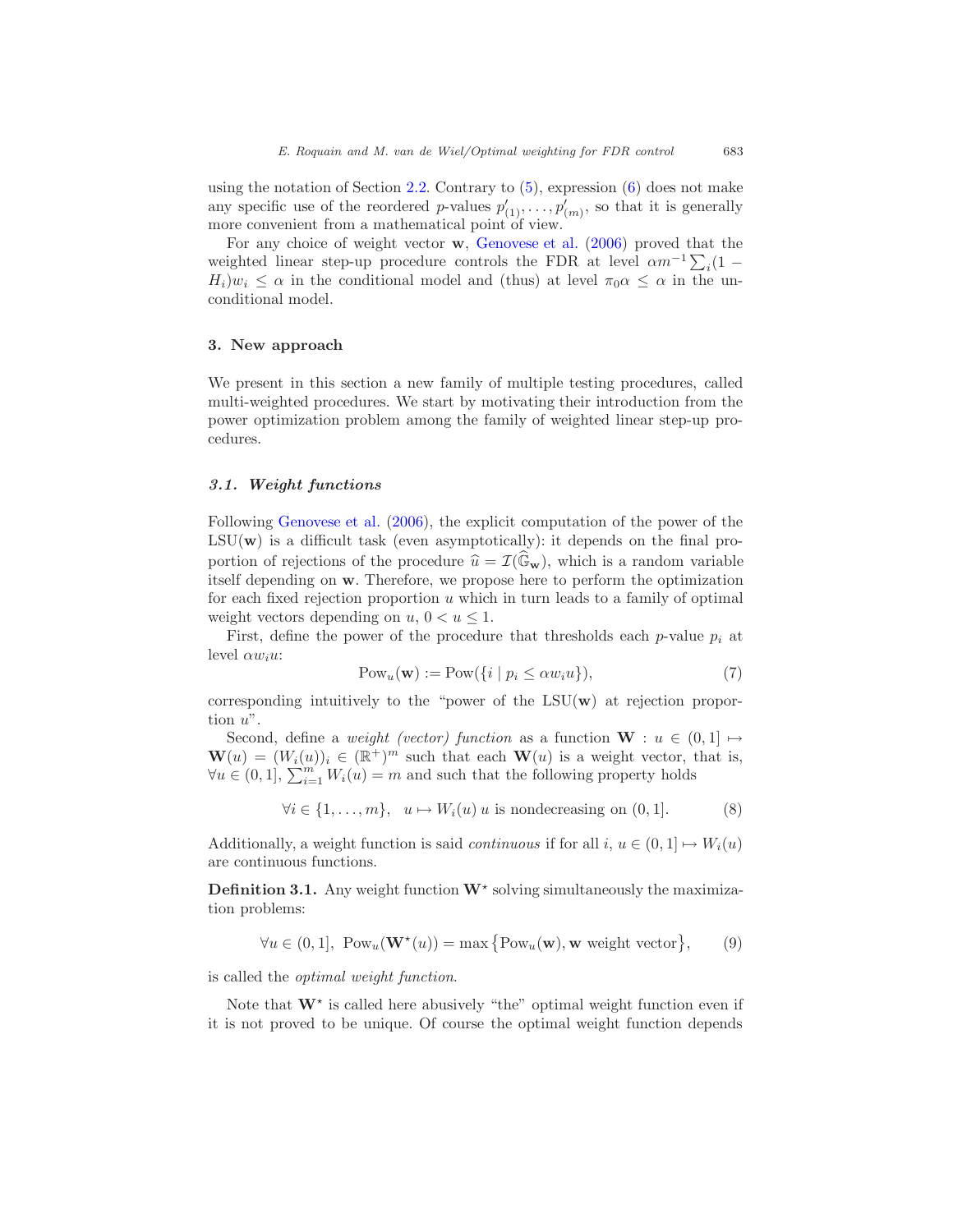on the model chosen for the  $p$ -values. The following proposition gives (strong) sufficient conditions for existence and unicity of the optimal weight function in the different models described in Section [2.1.](#page-3-1)

<span id="page-7-1"></span>**Proposition 3.2.** [A](#page-4-4)ssume  $(A1)$ – $(A2)$ – $(A3)$  and denote the derivative of  $F_i$  by  $f_i$ . Then the weight function  $\mathbf{W}^*$  satisfying [\(9\)](#page-6-1) exists and is unique in either of the following cases:

• In the conditional model, if  $\alpha < \pi_1$ , with for all  $u \in (0,1]$ ,

$$
W_i^*(u) = (\alpha u)^{-1} f_i^{-1} (y^*(u)) \mathbf{1} \{ H_i = 1 \}.
$$
 (10)

• In the unconditional model, with for all  $u \in (0,1]$ ,

$$
W_i^{\star}(u) = (\alpha u)^{-1} f_i^{-1} (y^{\star}(u)).
$$

In each case,  $y^*(u)$  is defined as the unique element providing  $\sum_{i=1}^m W_i^*(u) = m$ . Moreover, in both models, the weight function  $W^*$  is continuous, and assuming in addition ([A](#page-4-1)4), the limits  $W_i^*(0^+)$  exist for all i.

The proof, which is based on similar arguments than those proposed in [Rubin et al.](#page-33-2) [\(2006](#page-33-2)) and [Wasserman and Roeder](#page-34-1) [\(2006\)](#page-34-1), is given in Section [8.6.](#page-29-0) Of course, the optimal weight function depends on the parameters of the model: on  $(H, F)$  in the conditional model and on  $F$  (only) in the unconditional model.

For instance, when the p-values are generated from the Gaussian model [\(2\)](#page-4-5), the optimal weight function in the unconditional model is given by

<span id="page-7-0"></span>
$$
W_i^{\star}(u) = (\alpha u)^{-1} \overline{\Phi}\bigg(\frac{\mu_i}{2} + \frac{c(u)}{\mu_i}\bigg),\tag{11}
$$

where  $c(u)$  is the unique element of  $\mathbb R$  such that  $\sum_{i=1}^m W_i^{\star}(u) = m$ . It therefore only depends on the vector of alternative means  $\mu = (\mu_i)_{1 \leq i \leq m}$  $\mu = (\mu_i)_{1 \leq i \leq m}$  $\mu = (\mu_i)_{1 \leq i \leq m}$ . Figure 1 displays the optimal weight vectors  $\mathbf{W}(u)$  for a particular choice of means and different values of u. We observe that  $\mathbf{W}(u)$  strongly depends on u: for  $u = 1$ , the weight vector is larger for small means, whereas as  $u$  decreases, the weight vector is maximum on larger means. In particular, for small  $u$ , the weighting is close to zero for the smallest means, because they produce p-values much larger than  $\alpha u$  (with high probability).

The Gaussian formula [\(11\)](#page-7-0) can be also suitable for test statistics "close to be Gaussian", namely for locally uniform asymptotically normal test statistics (see Chapter 14 of [van der Vaart](#page-34-4) [\(1998\)](#page-34-4) and Section 4.3 and Section 7 of [Roquain and van de Wiel](#page-33-8) [\(2008\)](#page-33-8)). This is the case for instance for the Mann-Whitney test statistic.

#### 3.2. Multi-weighted procedures

From the previous section, we have now to integrate several weight vectors in a single multiple testing procedure, or more precisely to use a weight vector w which may depend on  $u$ . For this, we extend the definition of weighted linear procedures to the case of multi-weighted procedures.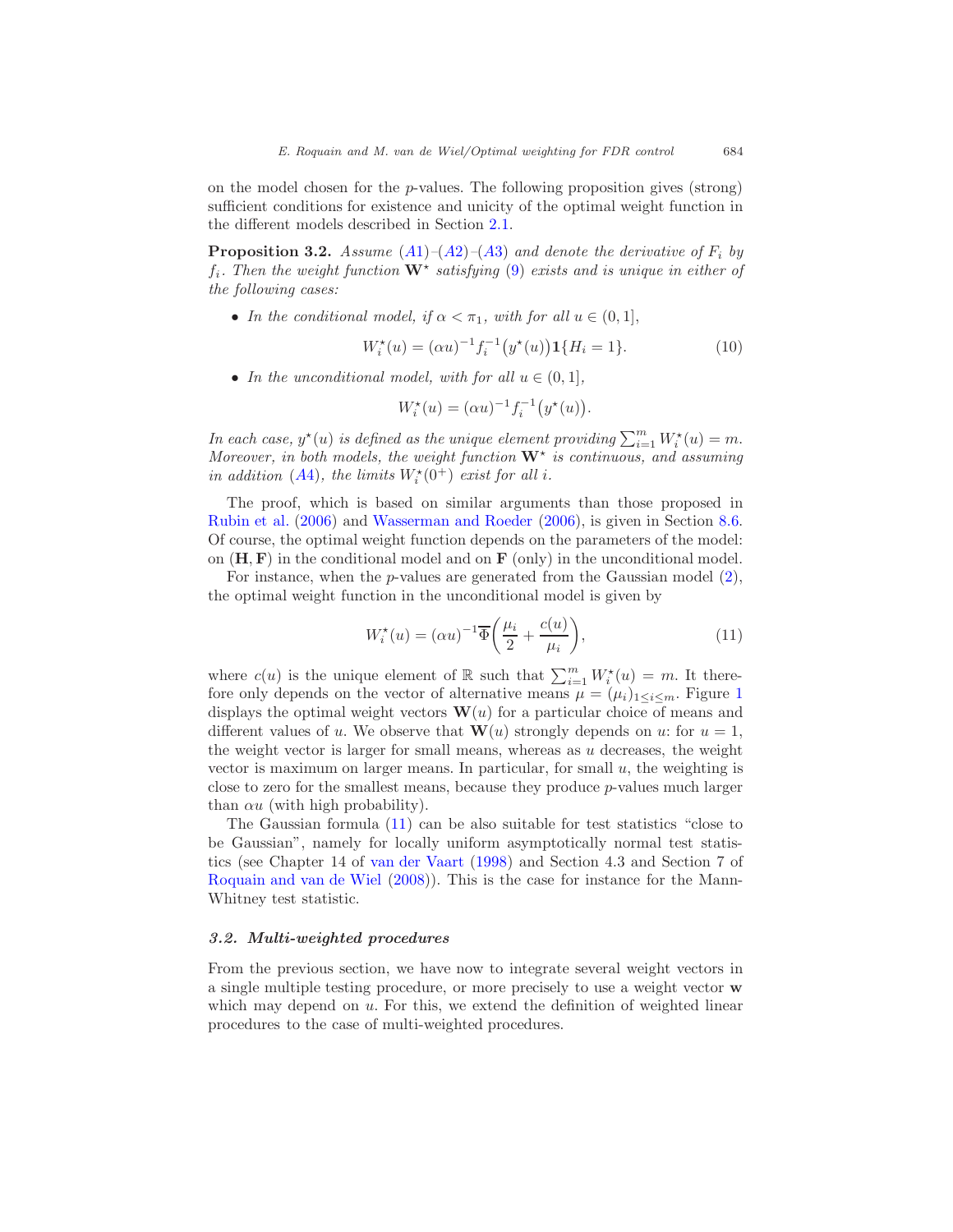

<span id="page-8-0"></span>FIG 1. Plot of the optimal weights  $(W_i^*(u))_i$  in function of the alternative means  $(\mu_i)_i$ , for  $u =$  $1/m$  (solid),  $u = 10/m$  (dashed-dotted),  $u = 100/m$  (dotted),  $u = 1$  (dashed). Unconditional model and Gaussian one-sided case with  $m = 1000$ ,  $\alpha = 0.05$ ,  $\mu_i = 5i/m$  for  $i = 1, \ldots, m$ . Each curve is normalized to have a maximum equal to 1.

First, we define the threshold collection  $\Delta = (\Delta_i(u))_{i,u}$  associated to a given weight function  $\mathbf{W}(\cdot) = (W_i(\cdot))_i$  by  $\forall i \in \{1, \ldots, m\}, \forall u \in [0, 1],$ 

 $\Delta_i(u) := \alpha W_i(u)$  u if  $u > 0$  and  $\Delta_i(0) := 0$ .

Conversely, given any threshold collection  $\Delta = (\Delta_i(u))_{i,u}$  such that each  $\Delta_i$  is nonnegative, nondecreasing on [0, 1] and such that  $\forall u \in (0,1], m^{-1} \sum_i \Delta_i(u) =$  $\alpha u$ , we define the weight function  $\mathbf{W} = (W_i(u))_{i,u}$  associated to  $\Delta$  by  $\forall i \in$  $\{1,\ldots,m\},\,\forall u\in(0,1],\,W_i(u):=\Delta_i(u)/(\alpha u).$  As a consequence, the threshold collection  $\Delta$  and the weight function W are one to one associated.

**Definition 3.3.** Consider a weight function  $\mathbf{W}(\cdot) = (W_i(\cdot))_i$  and its associated threshold collection  $\Delta$ . The multi-weighted step-up procedure with weight function W, denoted by SU(W), rejects the *i*-th null hypothesis if  $p_i \leq \Delta_i(\hat{u})$ , where

$$
\widehat{u} = \mathcal{I}(\widehat{\mathbb{G}}_{\mathbf{W}}),\tag{12}
$$

and where we denoted  $\widehat{\mathbb{G}}_{\mathbf{W}}(u) := m^{-1} \sum_{i=1}^{m} \mathbf{1}\{p_i \leq \Delta_i(u)\}\)$  for all  $u \in [0, 1]$ .

In particular, in the case where for all  $u, W_i(u) = w_i$  is independent of  $u$ , the procedure  $SU(W)$  reduces to  $LSU(w)$ . More generally, the above definition of  $SU(W)$  allows to choose thresholding  $\Delta_i(u)$  not linear in u.

As for  $LSU(w)$ , the multi-weighted procedure  $SU(W)$  can also be derived from a re-ordering based algorithm. The main difference is that the original  $p$ values are ordered in several ways, because several weighting are used. Namely, if for  $r \geq 1$ ,  $q_r$  denotes the r-th smallest  $\mathbf{W}(r/m)$ -weighted p-value i.e. is equal to  $p'_{(r)}$  where  $\forall i, p'_{i} = p_{i}/W_{i}(r/m)$  and putting  $q_{0} = 0$ , we have

$$
\hat{u} = m^{-1} \max\{r \in \{0, 1, ..., m\} \mid q_r \leq \alpha r/m\}.
$$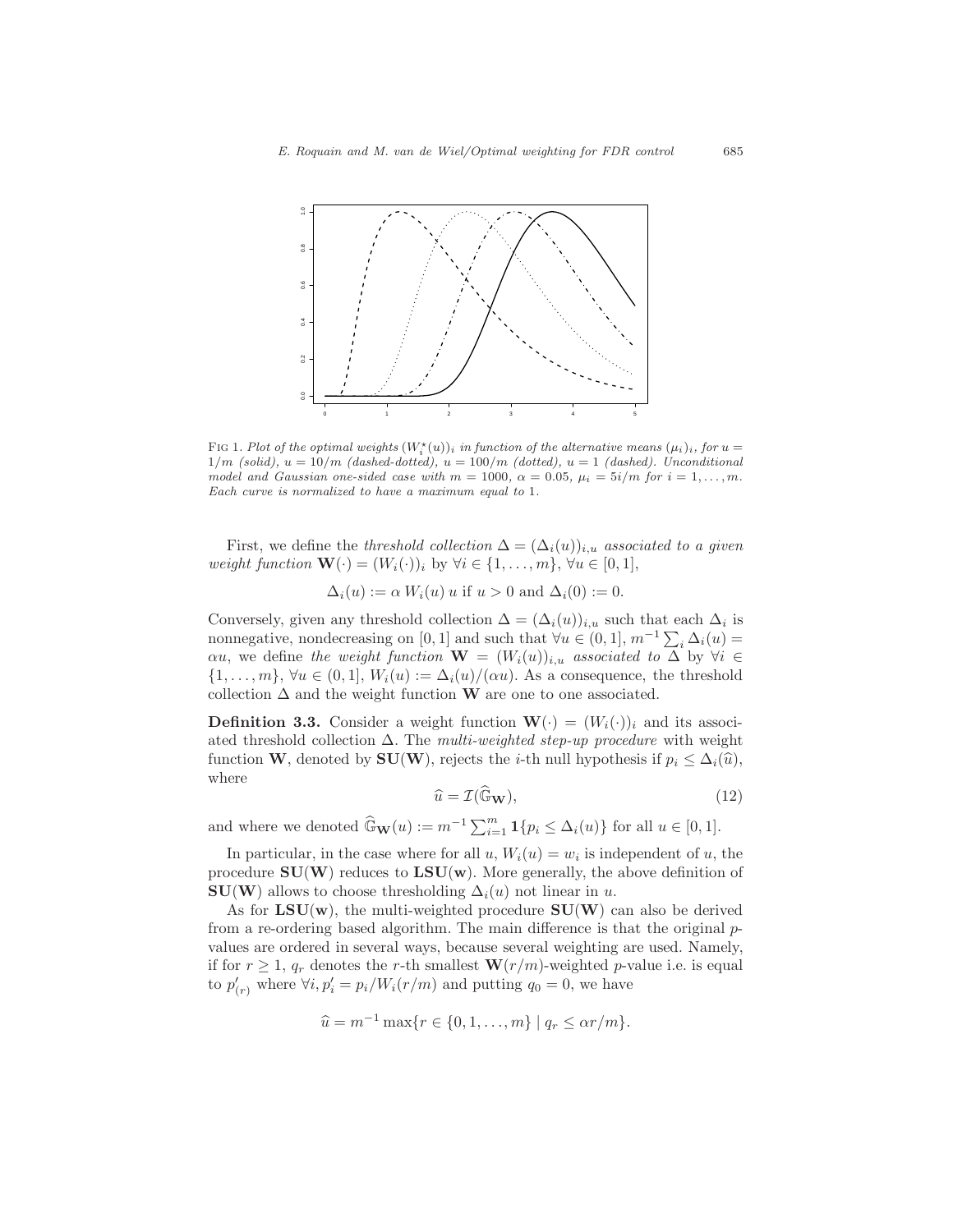Similarly to the step-up case, we can define the multi-weighted step-down procedure with weight function W (and associated threshold collection  $\Delta$ ), denoted by  $SD(W)$ , as rejecting the *i*-th null hypothesis if  $p_i \leq \Delta_i(\tilde{u})$ , where

$$
\widetilde{u} = \mathcal{J}(\widehat{\mathbb{G}}_{\mathbf{W}}),\tag{13}
$$

or equivalently,  $\widetilde{u} = m^{-1} \max\{r \in \{0, 1, ..., m\} \mid \forall r' \le r, q_{r'} \le \alpha r'/m\}.$ 

Remark that the procedures  $SU(W)$  and  $SD(W)$  only use the values of  $W(u)$ for  $u \in \{1/m, 2/m, \ldots, 1\}$ , which makes them easily computable. We refer the reader to [A](#page-30-0)ppendix A for explicit algorithmic versions of the procedures  $SU(W)$ and  $SD(W)$ .

The particular multi-weighted step-up procedure  $SU(W^*)$  using the optimal weight function  $\mathbf{W}^*$  is called the *optimal multi-weighted procedure*. From an intuitive point of view, since this weighting maximizes the power at any rejection proportion, the latter procedure should be more powerful than any standard weighted procedure  $LSU(w)$ . One of the goal of Section [4](#page-9-0) is to state this optimality result formally.

Finally, let us remark that in the unconditional model and under the assumptions and notation of Proposition [3.2,](#page-7-1) the optimal multi-weighted step-up procedure may be written under the following form: reject the  $i$ -th hypothesis if  $f_i(p_i) \geq y^*(\widehat{u})$ , where  $f_i$  is the (decreasing) alternative density of  $p_i$  and  $y^*(\widehat{u})$ is adjusted from all the p-values, the  $f_i$ 's and the pre-specified level  $\alpha$ . As a consequence, this procedure is based on individual tests of Neyman-Pearson's type (the observed variables being restricted to the p-values).

#### <span id="page-9-0"></span>4. Main results

We present in this section the main properties of the multi-weighted procedures. First, the finite-sample FDR control of  $SU(W)$  for any weight function W, up to slight modifications. Second, the finite-sample power optimality of the procedure  $SU(W^{\star})$  (using the optimal weight function), up to some small error terms. Third, a consistency result, proving that the latter slight modifications are unnecessary and that error terms vanish, in a particular asymptotic setting where  $m$  tends to infinity.

#### <span id="page-9-1"></span>4.1. Finite-sample FDR control

First, let us recall that for any choice of weight vector  $\mathbf{w} = (w_1, \ldots, w_m)$ , the weighted linear step-up procedures  $LSU(w)$  controls the FDR at level  $\alpha m^{-1} \sum_i (1 - H_i) w_i \leq \alpha$  in the conditional model and at level  $\pi_0 \alpha \leq \alpha$  in the unconditional model (see [Genovese et al.](#page-33-5) [\(2006\)](#page-33-5); [Blanchard and Roquain](#page-32-2) [\(2008\)](#page-32-2)). These controls are non-asymptotic, in the sense that they are valid for any finite  $m \geq 2$ .

Unfortunately, the procedure  $SU(W)$  cannot be proved to control the FDR at level  $\alpha$  for any choice of weight function **W** and for any  $m \geq 2$ . In Appendix [C,](#page-31-0)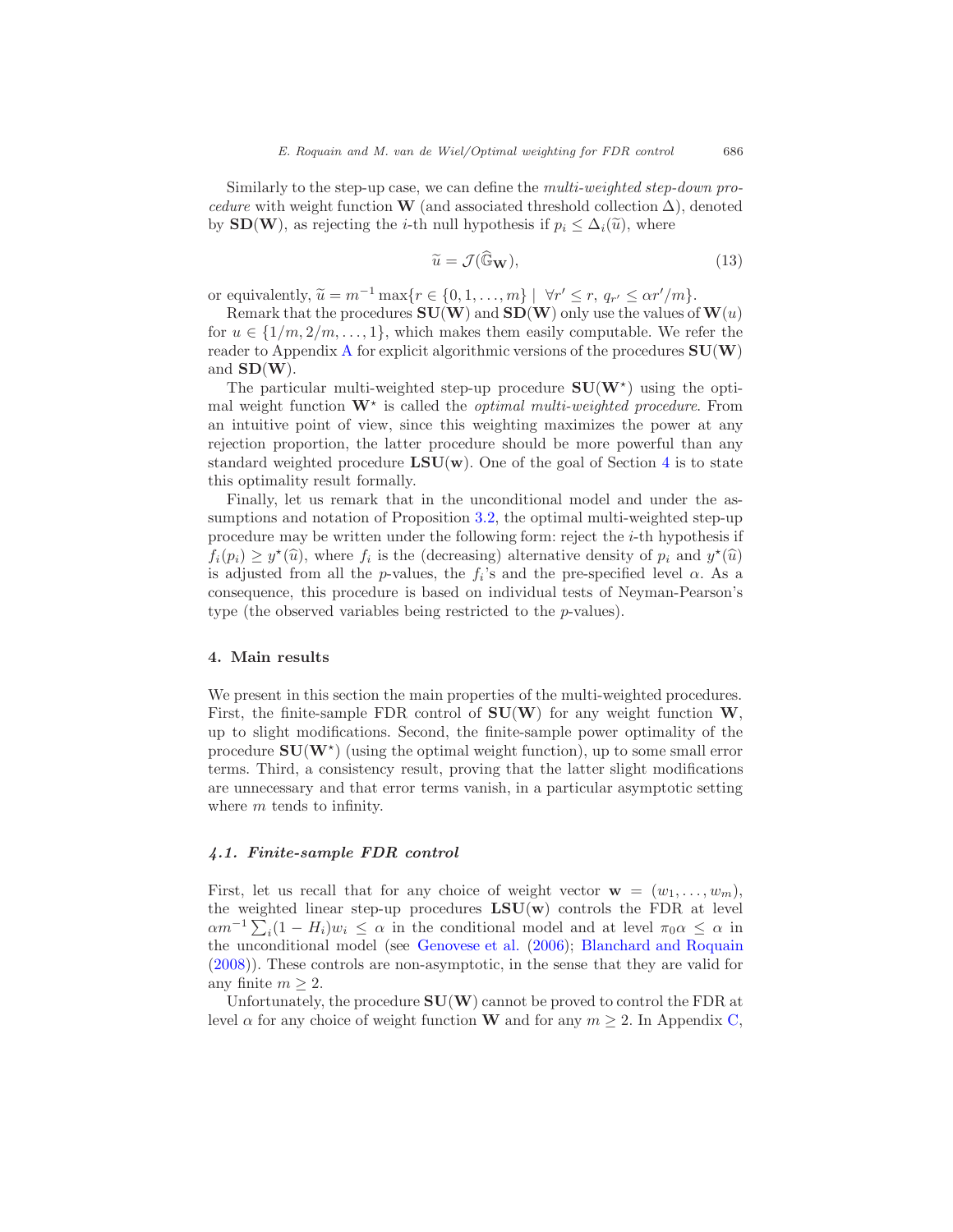a (least favorable) choice of weight function is given when  $m = 2$ , for which  $FDR(SU(W))$  slightly exceeds  $\alpha$ . Therefore, in order to obtain rigorous FDR control for each m and any weight function, we need to slightly correct  $SU(W)$ .

<span id="page-10-0"></span>**Theorem 4.1.** Consider  $\mathbf{W}(\cdot) = (W_i(\cdot))_i$  any weight function. Then for any finite  $m > 2$ , the two following procedures

- SU( $\widetilde{\mathbf{W}}$ ) with  $\widetilde{W}_i(u) = W_i(u)/(1 + \alpha W_i(1)),$
- $\mathbf{SD}(\widetilde{\mathbf{W}})$  with  $\widetilde{W}_i(u) = W_i(u)/(1 + \alpha u W_i(u)),$

have their FDR less than or equal to

$$
\alpha \max_{1 \le k \le m} \left\{ m^{-1} \sum_{i=1}^m (1 - H_i) W_i(k/m) \right\} \le \alpha
$$

in the conditional model. As a consequence, their FDR are less than or equal to  $\alpha \mathbb{E} \left( \max_{1 \leq k \leq m} \left\{ m^{-1} \sum_{i=1}^m (1 - H_i) W_i(k/m) \right\} \right) \leq \alpha$  in the unconditional model.

The proof of Theorem [4.1](#page-10-0) is given in Section [8.3.](#page-22-0) Note that this result covers the earlier result of [Genovese et al.](#page-33-5) [\(2006](#page-33-5)); [Blanchard and Roquain](#page-32-2) [\(2008\)](#page-32-2), by taking  $W_i(u) = w_i$  constant in u.

Since from [\(8\)](#page-6-2), we have  $\alpha uW_i(u) \leq \alpha W_i(1)$ , both modifications of  $SU(W)$ proposed above should be not too large when  $\alpha W_i(1)$  is close to 0 (e.g. when  $\alpha$  is small). Furthermore, while the correction proposed in the weighting of the step-up procedure is more conservative than the one of the step-down, a step-up procedure is always more powerful than a step-down procedure (for the same threshold collection). Therefore, in general, no modified procedure dominates the other. Nevertheless, in the particular simulation setting of Section [5,](#page-14-0) we will see that the step-down modification appears to be better.

When using the optimal weight function  $W^*$ , Theorem [4.1](#page-10-0) provides two modifications of the optimal multi-weighted procedure  $SU(W^*)$  that control the FDR. More importantly, it shows that any misspecification in  $\mathbf{W}^*$  (e.g. in the model parameters) still leads to the correct FDR control. This is a crucial point in practice.

Explicit finite-sample bounds for the FDR of  $SU(W)$  – the step-up procedure without modification – are given in Proposition [8.4](#page-27-0) in the unconditional model (see Section [8.5\)](#page-26-0). It shows that FDR( $SU(W)$ ) should be close to  $\pi_0 \alpha$  when m is large, so that the modifications of Theorem [4.1](#page-10-0) are not needed anymore in that case. We will develop the resulting FDR consistency result more formally in Section [4.3](#page-11-0) under some asymptotic conditions and for the optimal weighting.

#### <span id="page-10-2"></span>4.2. Finite-sample power optimality

For a given weight function W of associated threshold collection  $\Delta$ , let us denote

<span id="page-10-1"></span>
$$
G_{\mathbf{W}}(u) := \mathbb{E}\left[\widehat{\mathbb{G}}_{\mathbf{W}}(u)\right] = m^{-1} \sum_{i=1}^{m} \mathbb{P}\left[p_i \leq \Delta_i(u)\right],\tag{14}
$$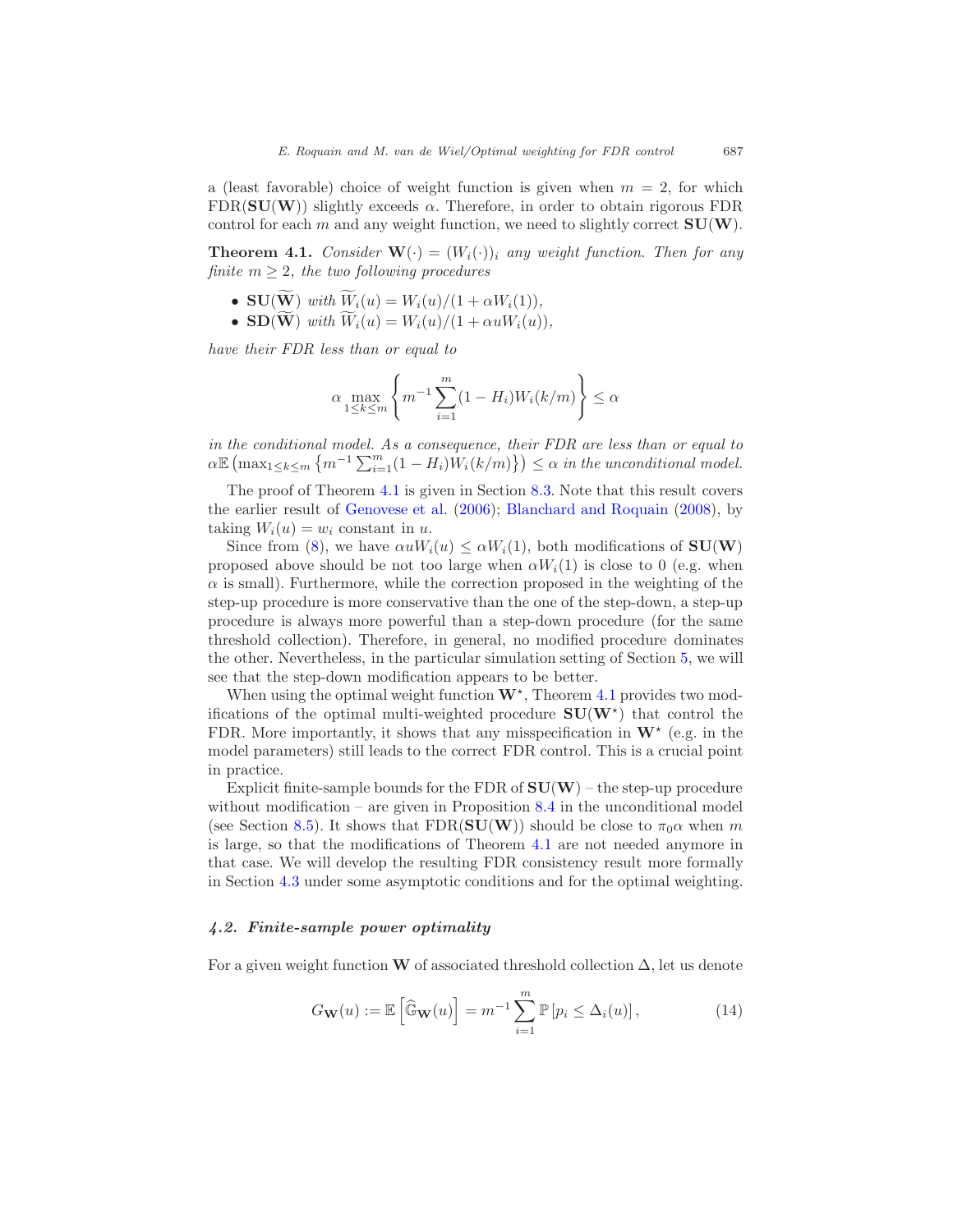<span id="page-11-2"></span>being the mean proportion of rejections at levels  $(\Delta_i(u))_i$  and define similarly  $G_{\bf w}(u)$  for a weight vector **w**. Then the following theorem holds:

**Theorem 4.2.** In the unconditional model, assume that  $\bf{F}$  satisfies ([A](#page-4-0)1) and consider a weight function  $W^*$  which maximizes the power at every proportion rejection, i.e. satisfying [\(9\)](#page-6-1). Consider  $\lambda > 0$  with  $\lambda < \pi_0(1 - \alpha)$ . Then we have for any finite m,

<span id="page-11-1"></span>
$$
Pow(\mathbf{SU}(\mathbf{W}^*)) \ge \max_{\mathbf{w}} \left\{ Pow(\mathbf{LSU}(\mathbf{w})) - \varepsilon(m, \mathcal{I}_{\lambda}^+(G_{\mathbf{w}})) \right\} - \varepsilon(m, \mathcal{I}_{\lambda}^-(G_{\mathbf{W}^*)}) \mathbf{1} \left\{ \lambda < \mathcal{I}(G_{\mathbf{W}^*}) \right\} - 2\lambda(1 - \alpha\pi_0), \qquad (15)
$$

where  $\forall x \in \mathbb{R}$ ,  $\varepsilon(m, x) := \pi_1 m^2 \exp \{-2m(x - m^{-1})^2 + 1\}$  and where the maximum is taken over all the weight vectors **w**. Moreover, we have  $\mathcal{I}_{\lambda}^{-}(G_{\mathbf{W}^{\star}}) > 0$  when  $\lambda < \mathcal{I}(G_{\mathbf{W}^{\star}})$  and  $\mathcal{I}_{\lambda}^{+}(G_{\mathbf{w}}) > 0$ .

The proof is made in Section [8.2.](#page-21-0) Expression [\(15\)](#page-11-1) can be seen as a nonasymptotic "oracle inequality", stating that the power of the optimal multiweighted procedure is close to the power of the best weighted linear step-up procedure. This finite-sample optimality result makes sense because  $SU(W^*)$ , as all the weighted linear step-up procedures, controls the FDR non-asymptotically at level  $\alpha$  (up to the slight modifications presented in Section [4.1\)](#page-9-1).

In Theorem [4.2,](#page-11-2) condition  $\lambda < \pi_0(1-\alpha)$  (resp.  $\lambda < \mathcal{I}(G_{\mathbf{W}^*})$ ) ensures that  $\mathcal{I}_{\lambda}^+(G_{\bf w})$  (resp.  $\mathcal{I}_{\lambda}^-(G_{{\bf W}^{\star}})$ ) is well defined. Moreover, in [\(15\)](#page-11-1),  $\lambda$  should be chosen such that the errors terms  $\varepsilon(m, \mathcal{I}_{\lambda}^+(G_{\mathbf{w}}))$ ,  $\varepsilon(m, \mathcal{I}_{\lambda}^-(G_{\mathbf{W}^*}))$  and  $2\lambda(1 - \alpha\pi_0)$  are as small as possible. From an asymptotic point of view, assuming that the quantities  $\mathcal{I}^-_\lambda(G_{\mathbf{W}^*})$  and  $\mathcal{I}^+_\lambda(G_{\mathbf{w}})$  are bounded away from 0 when m tends to infinity (for any fixed  $\lambda$ ), the error terms tend to zero by taking successively m tending to infinity and  $\lambda$  tending to zero. However, the best choice  $\lambda = \lambda_m$ depends on the parameter F and seems quite difficult to derive under an explicit form (and so are the corresponding convergence rates in [\(15\)](#page-11-1)).

The next section presents sufficient asymptotic conditions making  $\mathcal{I}^-_{\lambda}(G_{\mathbf{W}^*})$ and  $\mathcal{I}^+_\lambda(G_w)$  bounded away from 0 when m tends to infinity, so that the error terms will asymptotically vanish in oracle inequality [\(15\)](#page-11-1).

#### <span id="page-11-0"></span>4.3. Consistency

We propose in this section an asymptotic framework in which the optimality of  $SU(W^*)$  and its FDR control hold when m tends to infinity, without modification or error term.

First, we define the asymptotic setting. For all  $m \geq 2$ , we consider the munconditional model, where the  $m$  p-values are chosen as the  $m$  first p-values of an infinite sequence of independent p-values  $(p_i)_{i\geq 1}$ , each p-value  $p_i$  having the c.d.f.  $\pi_0 t + \pi_1 F_i(t)$ , for a given infinite sequence of c.d.f.'s  $\mathbf{F} = (F_i)_{i \geq 1}$ . In this context, the weight functions depend on  $m$ , and we underline this dependence in the notation, by denoting  $\mathbf{W}^{(m)}$  instead of  $\mathbf{W}$  (and  $\mathbf{w}^{(m)}$  instead of  $\mathbf{w}$ ).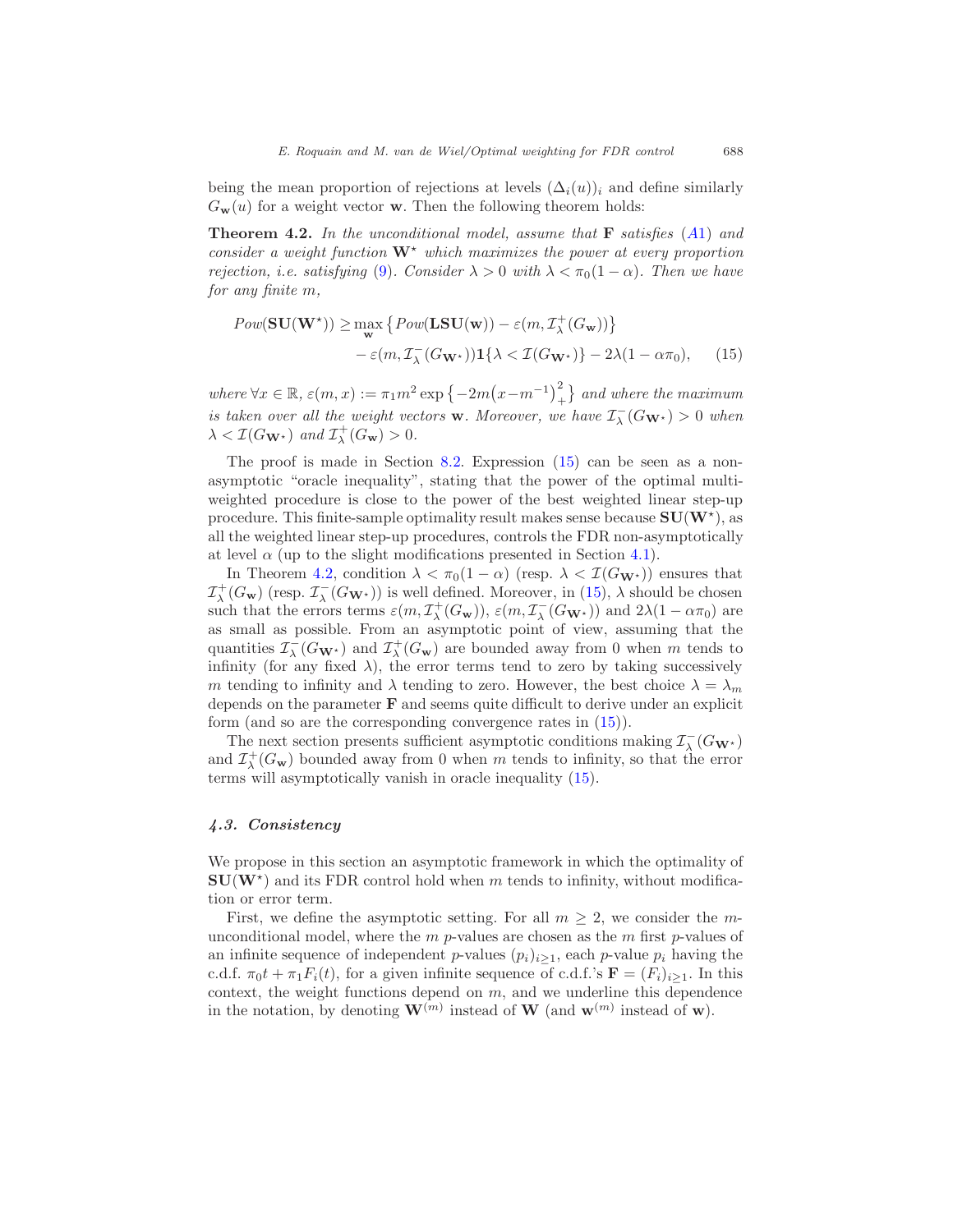Second, we define a *converging weight function sequence*  $(\mathbf{W}^{(m)})_m$  as a sequence of weight functions such that the associated function sequence  $(G_{\mathbf{W}^{(m)}})_{m}$ (defined in  $(14)$ ) converges point-wise (on  $[0, 1]$ ). For short, we will often use the notation  $G^{\infty}$  for the limit function of  $(G_{\mathbf{W}^{(m)}})_{m}$ .

<span id="page-12-0"></span>**Theorem 4.3.** Consider the above asymptotic framework in which  $\bf{F}$  is assumed to satisfy  $(A1)$  $(A1)$  $(A1)$  and consider a class W of converging weight function sequences. Let  $(\mathbf{W}^{\star,(m)})_m$  be a sequence of weight functions such that for all m,  $\mathbf{W}^{\star,(m)}$ maximizes the power at every proportion rejection in the m-unconditional model (i.e. satisfies [\(9\)](#page-6-1)). For the sequence  $(\mathbf{W}^{\star,(m)})_m$ , assumed to lie in W, and for any weight vector sequence  $(\mathbf{w}^{(m)})_m$  belonging to W, we additionally assume that the associated limit function  $G^{\infty}$  is continuous and satisfies  $\mathcal{I}^-_\lambda(G^{\infty}) > 0$ for  $\lambda < \mathcal{I}(G^{\infty})$ . Then the multi-weighted procedure  $\mathbf{SU}(\mathbf{W}^{\star,(m)})$  satisfies

$$
\lim_{m} Pow(\mathbf{SU}(\mathbf{W}^{\star,(m)})) \ge \max_{(\mathbf{w}^{(m)})_m} \left\{ \lim_{m} Pow(\mathbf{LSU}(\mathbf{w}^{(m)})) \right\},
$$
\n(16)

<span id="page-12-1"></span>the maximum above being taken over any sequence of weight vectors  $(\mathbf{w}^{(m)})_m$ belonging to W. Moreover, we have

$$
\lim_{m} FDR(\mathbf{SU}(\mathbf{W}^{\star,(m)})) \leq \pi_0 \alpha, \tag{17}
$$

<span id="page-12-2"></span>assuming either that  $\mathcal{I}(G^{\infty}) > 0$  (with  $G^{\infty} = \lim_{m \to \infty} G_{\mathbf{W}^{*,(m)}}$ ) or that we have  $\lim_{n} \lim_{m} m^{-1} \sum_{i=1}^{m} \sup_{0 \le u \le n^{-1}} \left\{ W_i^{*,(m)} \right\}$  $\binom{x, (m)}{i}(u) = 1.$ 

Theorem [4.3](#page-12-0) is proved in Section [8.5.](#page-26-0)

Under the conditions of Theorem [4.3,](#page-12-0) inequalities [\(16\)](#page-12-1) and [\(17\)](#page-12-2) imply that  $SU(W^*)$  is asymptotically more powerful than any weighted linear step-up procedure (in a certain class of converging weight vector sequences) while having the same asymptotic FDR control. Since the uniform weighting sequence  $w_i^{(m)} = 1$ is always converging (with a continuous strictly concave limit function, from  $(A1)$  $(A1)$  $(A1)$ , it can always be added in the class W. As a consequence, the procedure  $SU(W^*)$  always improves the original LSU asymptotically. However, this should be balanced with the fact that  $SU(W^*)$  uses the true parameters of the model, whereas LSU does not.

To satisfy the assumptions of Theorem [4.3,](#page-12-0) we have to choose a convenient class of converging weighting sequences  $W$ , containing the optimal weighting sequence. We give below two examples of such choice when  $\bf{F}$  is assumed to have a particular structure.

A first example is the case of clustered p-values: consider a parameter F satisfying ([A](#page-4-0)1) and such that  $F_i$  is equal to  $F_A$  (resp.  $F_B$ ) for  $i \in S_A^{(m)}$  (resp.  $i \in \mathcal{S}_B^{(m)}$ ), where  $\{\mathcal{S}_A^{(m)}, \mathcal{S}_B^{(m)}\}$  forms a (deterministic) partition of  $\{1, \ldots, m\}$ (this model may of course be generalized to the case  $K \geq 2$  clusters). For simplicity, we assume that the proportion of p-values  $\pi_A = |\mathcal{S}_A^{(m)}|/m$  in cluster  $S_A^{(m)}$  (resp.  $\pi_B = |S_B^{(m)}|/m$  in cluster  $S_B^{(m)}$ ) does not depend on m (this holds up to take a subsequence of  $m$ ). In this context, we merely check that a weight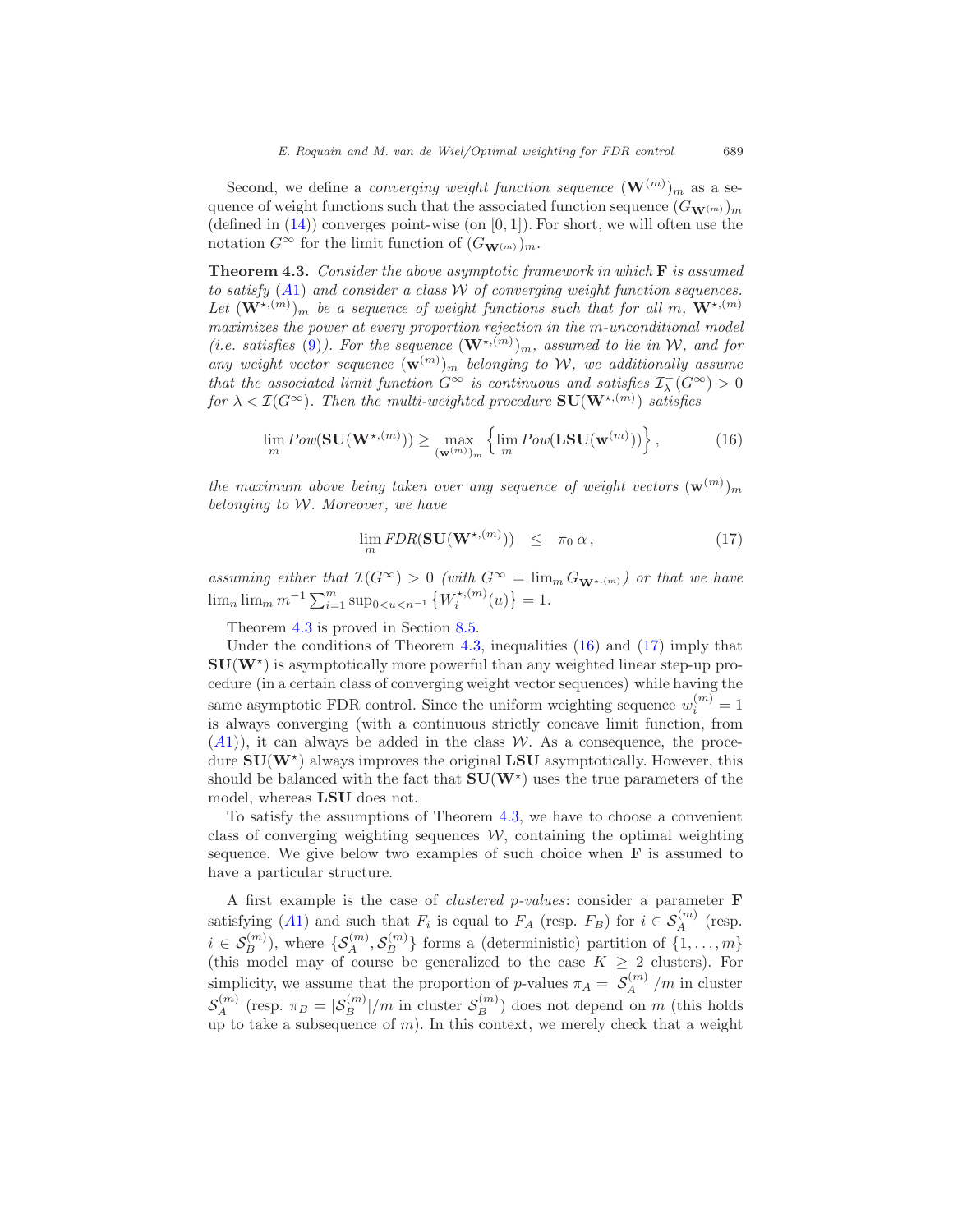vector maximizing the power (at a given rejection proportion) has the same weight within a cluster. It is therefore natural to consider the following class of weighting:

$$
\mathcal{W} = \left\{ \left(\mathbf{W}^{(m)}\right)_m \middle| \forall m, \, W_i^{(m)} = W_A \text{ (resp. } W_B \text{) for } i \in \mathcal{S}_A^{(m)} \text{ (resp. } i \in \mathcal{S}_B^{(m)} \text{)}, \right.
$$
\n
$$
\text{for } W_A(\cdot), W_B(\cdot) \ge 0 \text{ satisfying } \forall u \in (0, 1], \, \pi_A W_A(u) + \pi_B W_B(u) = 1,
$$
\n
$$
\text{and } u \mapsto W_A(u)u, \, u \mapsto W_B(u)u \text{ continuous nondecreasing on } [0, 1] \right\}.
$$

Since for any weight function sequence  $(\mathbf{W}^{(m)})_{m}$  of W the function  $G_{\mathbf{W}^{(m)}}(u)$  $\pi_0 \alpha u + \pi_1 \pi_A F_A(\alpha u W_A(u)) + \pi_1 \pi_B F_B(\alpha u W_B(u))$  does not depend of m, W is a class of converging weight function sequences. Moreover,  $G^{\infty}(u) = G_{\mathbf{W}^{(m)}}(u)$ is continuous and satisfies  $\mathcal{I}_{\lambda}(G^{\infty}) > 0$  for  $\lambda < \mathcal{I}(G^{\infty})$ , either for  $\mathbf{W}^{(m)}(u) =$  $\mathbf{w}^{(m)}$  a weight vector, or for  $\mathbf{W}^{(m)}(u) = \mathbf{W}^{*,(m)}(u)$  the optimal weight function (from one of the last statements of Theorem [4.2\)](#page-11-2). Finally, we can apply Theorem [4.3](#page-12-0) to obtain the oracle inequality [\(16\)](#page-12-1). Moreover, the last assumption required for the FDR control [\(17\)](#page-12-2) holds assuming that the limits  $W^{\star}_A(0^+)$  and  $W_B^{\star}(0^+)$  exist (as is the case under assumptions  $(A1)$  $(A1)$  $(A1)$ – $(A4)$ , see Proposition [3.2\)](#page-7-1).

A second example is the continuous one-sided Gaussian setting, where for all m, and  $1 \leq i \leq m$ ,  $F_i(x) = \overline{\Phi}(\overline{\Phi}^{-1}(x) - \mu(i/m))$ , for a mean function  $\mu:[0,1]\to\mathbb{R}^+$  assumed continuous with  $\mu(t)>0$  for  $t>0$ . In this context, we denote  $F_{i/m}$  and  $W_{i/m}^{(m)}$  instead of  $F_i$  and  $W_i^{(m)}$  for more convenience. Also note that the function  $t \mapsto F_t$  can be extended to all t in [0, 1]. In that setting, it is relevant to consider the following class of weighting:

$$
\mathcal{W} = \left\{ (\mathbf{W}^{(m)})_m \text{ weight function sequence such that}
$$
  

$$
\forall u \in [0, 1], \frac{1}{m} \sum_{i=1}^m F_{i/m}(\alpha u W_{i/m}^{(m)}(u)) \xrightarrow[m \to \infty]{} \int_0^1 F_t(\alpha u W_t(u)) dt,
$$
  
for  $(W_t(\cdot))_{t \in [0, 1]} \ge 0$  satisfying  $\forall u, t \in [0, 1] \mapsto W_t(u)$  continuous

Any weight function sequence  $(\mathbf{W}^{(m)}_{{\scriptscriptstyle \bullet}})_m$  of W is converging, because  $G_{\mathbf{W}^{(m)}}(u)$  $\pi_0 \alpha u + \pi_1 m^{-1} \sum_{i=1}^m F_{i/m}(\alpha u W_{i/m}^{(m)}(u)) \to G^\infty(u) = \pi_0 \alpha u + \pi_1 \int_0^1 F_t(\alpha u W_t(u)) dt.$ Moreover, expression [\(11\)](#page-7-0) provides the form of the optimal weight function:  $\alpha uW^{*,(m)}_{i/m}(u) = \overline{\Phi}(\mu(i/m)/2 + c^{(m)}(u)/\mu(i/m))$  where  $c^{(m)}(u)$  is taken such that  $\sum_{i=1}^{m} W_{i/m}^{\star,(m)}(u) = m$ . In Section [8.7,](#page-29-1) we prove that  $(\mathbf{W}^{\star,(m)})_m$  belongs to W, with a "limit weighting"  $(W_t^*(\cdot))_{t\in[0,1]}\geq 0$  given by

$$
W_t^\star(u)=(\alpha u)^{-1}\overline{\Phi}\bigg(\frac{\mu(t)}{2}+\frac{c^\infty(u)}{\mu(t)}\bigg),
$$

.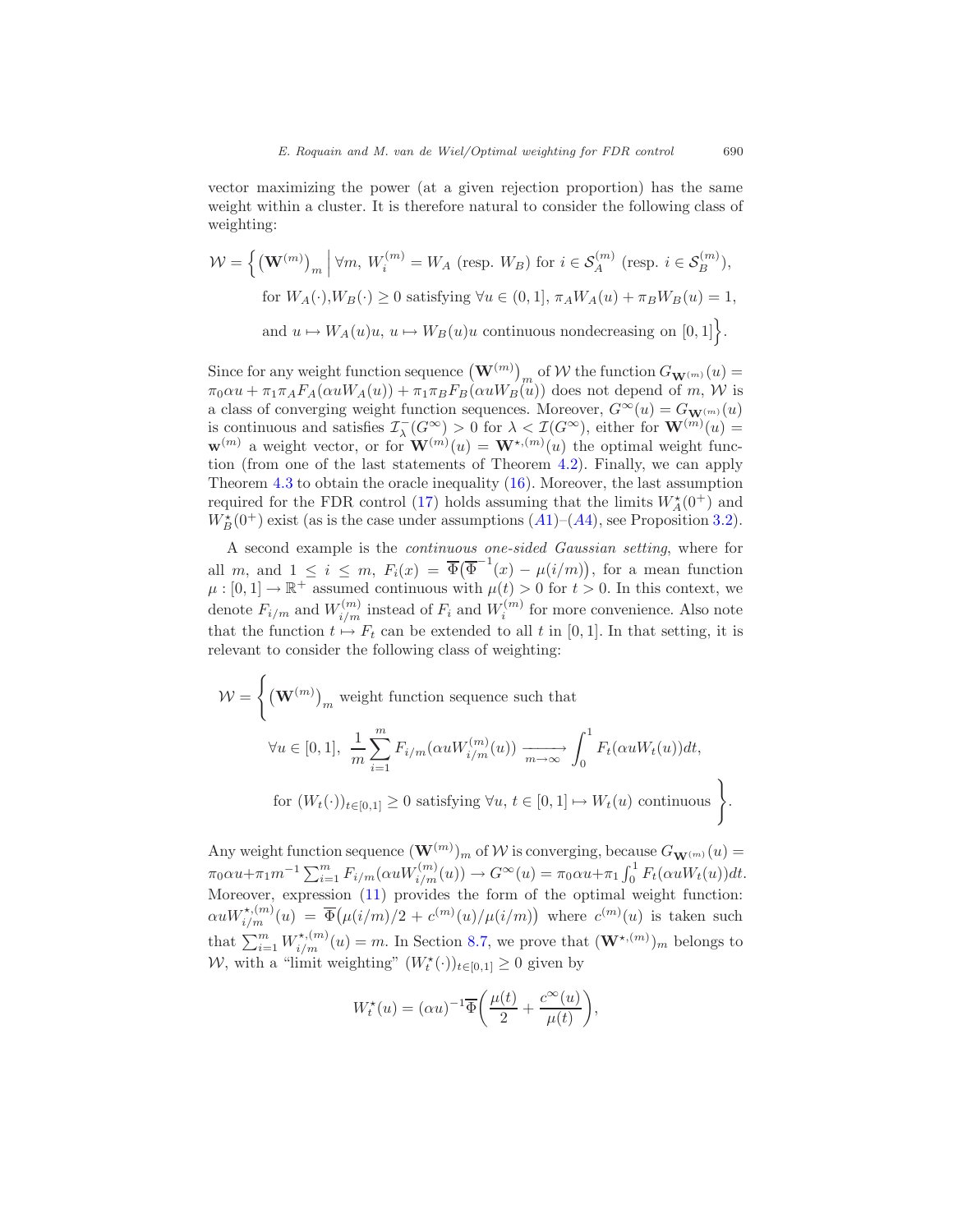where  $c^{\infty}(u) \in \mathbb{R}$  satisfies  $\int_0^1 \overline{\Phi}(\frac{\mu(t)}{2} + \frac{c^{\infty}(u)}{\mu(t)})$  $(\frac{\infty(u)}{\mu(t)})dt = \alpha u$ . Similarly, any weight vector sequence of the form  $\mathbf{w}^{(m)} = \mathbf{W}^{*,(m)}(u_0)$  (with  $u_0$  fixed in  $(0, 1]$ ) belongs to W with a limit function  $G^{\infty}(u) = \pi_0 \alpha u + \pi_1 \int_0^1 F_t(\alpha u W_t^*(u_0)) dt$  continuous and strictly concave (implying  $\mathcal{I}_{\lambda}^{-}(G^{\infty}) > 0$  for  $\lambda < \mathcal{I}(G^{\infty})$ ). Denoting  $G^{*,\infty}$ the limit function of  $G_{\mathbf{W}^{\star,(m)}}$ , we merely check that  $G^{\star,\infty} \geq G^{\infty}$ . Since this holds for any choice of  $u_0$ , we derive that  $\mathcal{I}_{\lambda}(G^{\star,\infty}) > 0$  for  $\lambda < \mathcal{I}(G^{\star,\infty})$  (using inequalities similar to  $(25)$ ). As a consequence, we may apply Theorem [4.3](#page-12-0) to obtain the oracle inequality [\(16\)](#page-12-1). In particular, the power of the multi-weighted procedure  $SU(W^{*,(m)})$  is always asymptotically larger than the power of the weighted linear step-up  $LSU(w^{(m)})$  for any weight vector of the form  $w^{(m)} =$  $\mathbf{W}^{\star,(m)}(u_0)$ , with  $u_0 \in (0,1]$ . Roughly, the latter signifies that  $\mathbf{SU}(\mathbf{W}^{\star,(m)})$ automatically chooses the best weighting among  $\{W^{\star,(m)}(u_0)\}_{u_0}$ .

#### <span id="page-14-0"></span>5. Simulation study

An important point is now to evaluate the improvement of the new multiweighted procedure, both when we plug the true parameters or misspecified parameters in the optimal weighting. For this, we propose to perform simulations in the – restricted but convenient – one-sided Gaussian testing framework under the conditional model.

#### 5.1. Simulations framework

We consider the problem of testing for each  $i \in \{1, \ldots, m\}$ , the null " $\mu_i = 0$ " against the alternative " $\mu_i > 0$ " from the observation of m independent variables  $(X_i)_i$  with  $X_i \sim \mathcal{N}(\mu_i, 1)$ . The parameters  $(\mathbf{H}, \mathbf{F})$  of the (conditional) model are fully determined from the vector  $\mu = (\mu_i)_i$ , namely by  $H_i = \mathbf{1}\{\mu_i > 0\}$  and [\(2\)](#page-4-5), respectively. They represent informations of a different nature: H provides the location of the positive means while F supplies their values.

For all our experiments, the number of tests is  $m = 1000$ . The vector  $\mu$  is taken such that the  $m_0 = 700$  first components of  $\mu$  are equal to zero (the proportion of zeros in the mean vector is thus  $\pi_0 = 0.7$ ). The  $m_1 = 300$  remaining non-zero means are taken in two different ways:

- Case 1: the non-zero means increase linearly from  $\frac{3}{m_1}\overline{\mu}$  to  $3\overline{\mu}$ .
- Case 2: the non-zero means are gathered in three groups of different values  $\overline{\mu}$ ,  $2\overline{\mu}$  and  $3\overline{\mu}$ , of respective sizes 120, 120 and 60.

In both cases  $\overline{\mu}$  is an "effect size" parameter taking values in the range  $0.5 +$  $0.25k, k \in \{0, \ldots, 10\}.$ 

The following procedures are considered:

- [LSU] the linear step-up procedure  $LSU$ ,
- [LSU<sup>\*</sup>] the step-up procedure with threshold collection  $\alpha u/\pi_0$ ,
- [SU-W-oracle] the multi-weighted step-up procedure  $SU(W^*)$  of Theo-rem [4.1,](#page-10-0) using the optimal weight matrix  $\mathbf{W}^*$  (given by [\(11\)](#page-7-0)),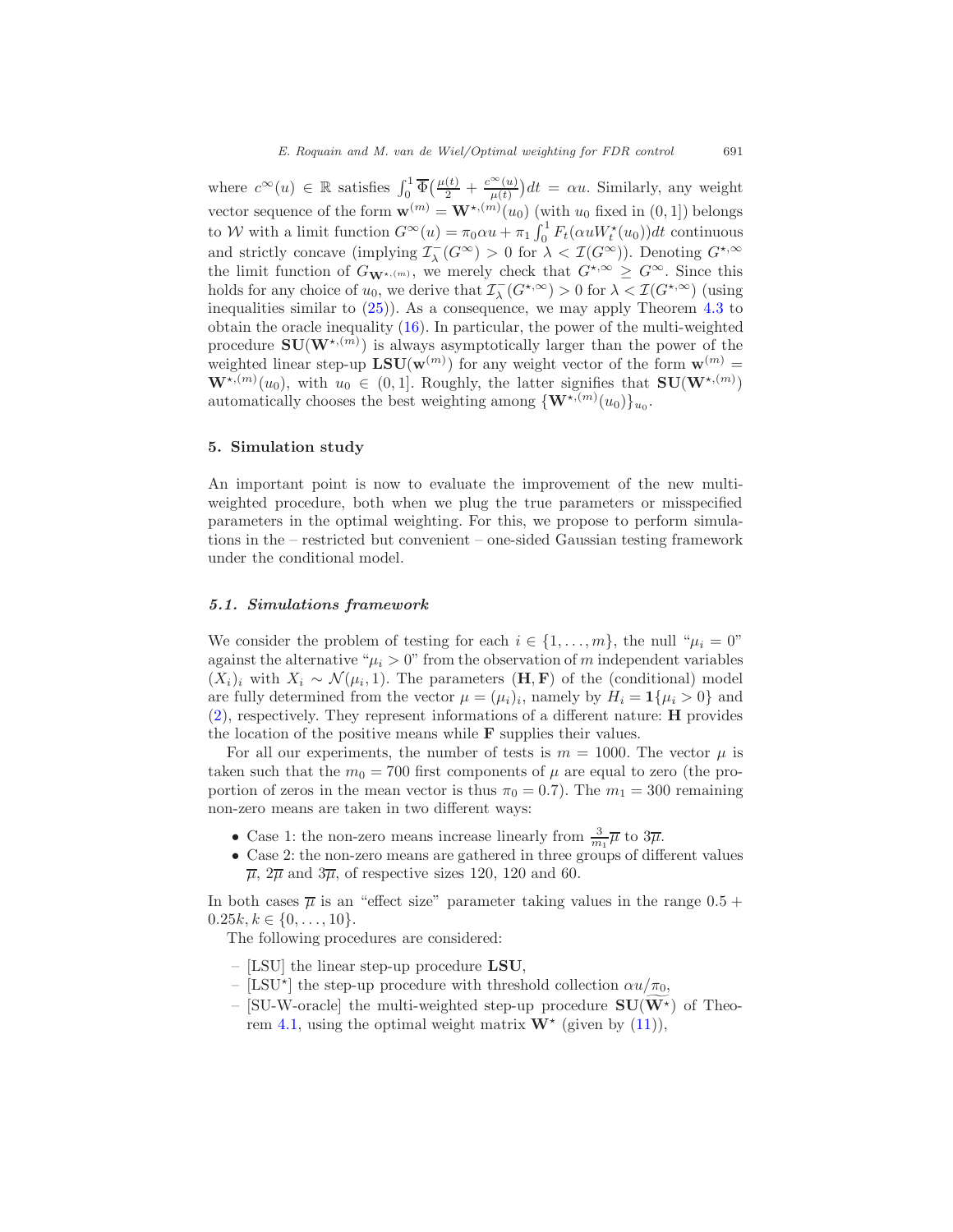- [SD-W-oracle] the multi-weighted step-down procedure  $SD(\widetilde{W^*})$  of The-orem [4.1,](#page-10-0) using the optimal weight matrix  $W^*$ ,
- [Unif-oracle] the weighted linear step-up procedure  $LSU(w^*)$  using a weight vector uniform on  $\mathcal{H}_1$ :  $w_i^* = 0$  for  $\mu_i = 0$  and  $w_i^* = m/m_1$  for  $\mu_i > 0$ .

The procedures [SU-W-oracle], [SD-W-oracle] and [Unif-oracle] correspond to the case where the weighting uses the true mean vector  $\mu$ , hence the name "oracle". In situations where we replace  $\mu$  by a "guess"  $\tilde{\mu}$  in the weights, the procedures are called "guessed" and are denoted by [SU-W-guess], [SD-W-guess], [Unif-guess] respectively. The procedure [Unif-oracle/guess] renders a uniform weighting over the (guessed) false nulls and is close in spirit to the approach of [Genovese et al.](#page-33-5) [\(2006](#page-33-5)). It takes only into account the subset where the hypotheses are false ("location information"), but not the values of the non-zero means.

The procedure [LSU<sup>\*</sup>] is performed to compare with quite recent developments on  $\pi_0$ -adaptive procedures (see e.g. [Benjamini et al.](#page-32-4) [\(2006\)](#page-32-4)). Since it uses a perfect estimation of  $\pi_0$ , it represents the best theoretical  $\pi_0$ -adaptive modification of the LSU that we can build. For clarity reasons, we avoid the problem of choosing a particular estimator of  $\pi_0$  and we only consider [LSU<sup>\*</sup>].

All the latter procedures have provable FDR control (see Section [4.1\)](#page-9-1), so that it is relevant to compare them in terms of power. In all experiments the targeted FDR level is either  $\alpha = 0.01$  or  $\alpha = 0.05$ . The different performed procedures are compared in terms of relative power (RelPow) with respect to the LSU procedure, defined as the expected surplus proportion of correct rejections among the false nulls: for a multiple testing procedure R,

<span id="page-15-0"></span>
$$
\text{RelPow}(R) := (m_1)^{-1} \big( \mathbb{E}(|R \cap \mathcal{H}_1|) - \mathbb{E}(|LS\mathbf{U} \cap \mathcal{H}_1|) \big).
$$
 (18)

Roughly speaking, this relative power represents the surplus "probability" of a false null to be rejected with respect to the LSU. This power is estimated using Monte-Carlo simulations. Additionally, we also evaluate the "power range" defined by the power of the weighted linear procedures  $LSU(W^*(u_0))$  for any  $u_0 \in \{1/m, 2/m, \ldots, 1\}$ . It is represented by a gray area over the pictures. Finally, the optimal multi-weighted step-up procedure  $SU(W^*)$  without correction (which controls the FDR when  $m \to \infty$ ) is also considered, but it is not reported on our figures, because its (relative) power is almost indistinguishable from the top of the power range.

#### 5.2. Procedures using the true parameters

We report on Figure [2](#page-16-0) the relative power  $(18)$  of [LSU], [LSU<sup>\*</sup>], [SU-W-oracle], [SD-W-oracle] and [Unif-oracle] in function of the parameter  $\overline{\mu}$  (1000 simulations). The gray area represents the power range as defined in the previous section.

The conclusion of this experiment is that, in the most favorable case where the multi-weighting is used with the true parameters of the model, the improvement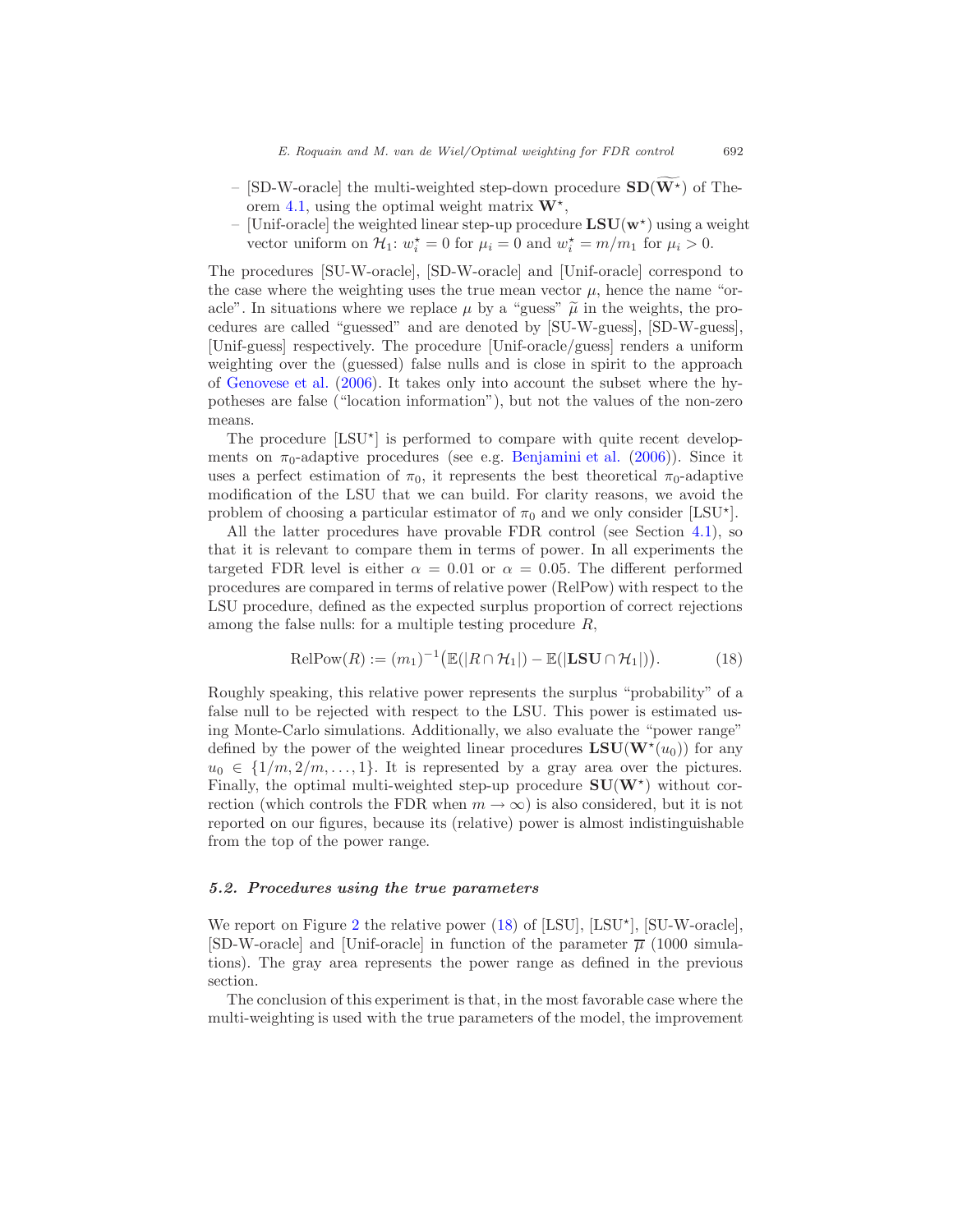

<span id="page-16-0"></span>FIG 2. Procedures using the true parameters. Relative power of  $[LSU]$  (solid),  $[LSU^{\star}]$  (shortdashed), [SU-W-oracle] (dotted-dashed), [SD-W-oracle] (long-dashed) and [Unif-oracle] (dotted) in function of  $\overline{\mu}$  (see text). Left: case 1 of means, right: case 2 of means. Top  $\alpha = 0.01$ ; bottom  $\alpha = 0.05$ .

of the multi-weighted procedures over [LSU] is satisfactory. Also, [SD-W-oracle] performs here better than [SU-W-oracle] (especially for  $\alpha = 0.05$ ), so that the loss in the correction within [SU-W-oracle] seems significantly larger than the loss in the correction within [SD-W-oracle].

Furthermore, [SD-W-oracle] is more powerful than [LSU<sup>\*</sup>] (actually, this is still true using a smaller  $\pi_0$ , e.g.  $\pi_0 = 0.5$ ), and [SD-W-oracle] is always better than [Unif-oracle], and allows sometimes for much more discoveries. This seems coherent because [SD-W-oracle] takes into account more (correct) prior informations than [Unif-oracle]: namely, [SD-W-oracle] uses both the values and the location of the non-zero means (we are in the conditional model), while [Uniforacle] only uses the location information.

Finally, the procedure [SD-W-oracle] is close to the top of the power range (gray area), that is, has a power close to the power of the best procedure among **LSU**( $\mathbf{W}^*(u_0)$ ),  $u_0 \in \{1/m, 2/m, ..., 1\}$ . This corroborates the optimality results of Section [4.2](#page-10-2) and Section [4.3](#page-11-0) in this (conditional) setting.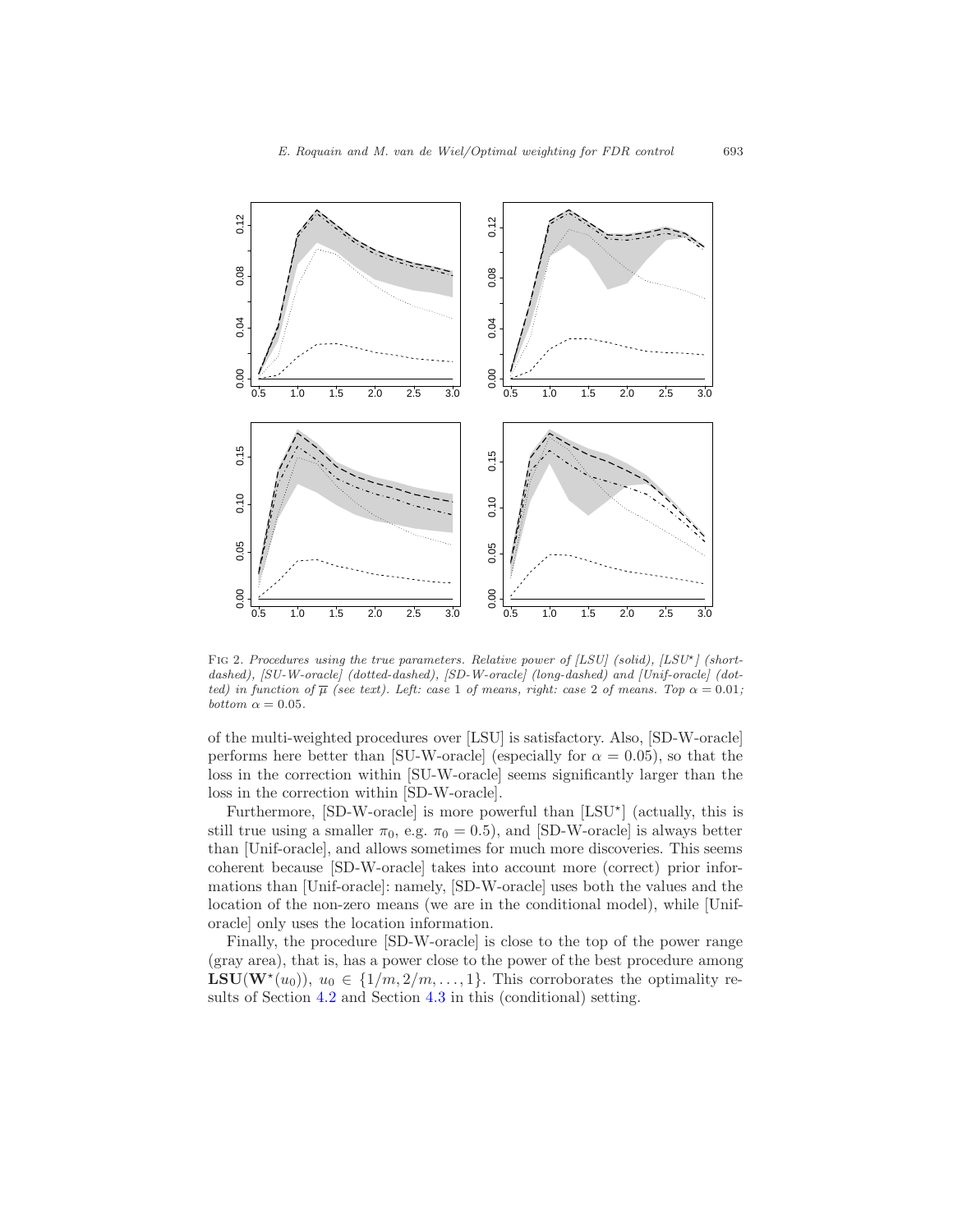#### 5.3. Procedures using misspecified parameters

We consider here the same experiment as before, except that we take into account the "randomness" due to a prior guess  $\tilde{\mu}_i$  of each  $\mu_i$ . For this, we add a misspecification parameter  $\sigma$  and we suppose that the guessed means are of the form:  $\forall i \in \{1, \ldots, m\},\$ 

$$
\widetilde{\mu}_i = \mu_i + \varepsilon_i,
$$

where  $\varepsilon_i$  are i.i.d with distribution  $\mathcal{N}(0, \sigma^2)$  (taken independent of the  $p_i$ 's). The misspecification parameter  $\sigma$  is taken in the range  $\{j/4, j = 0, \ldots, 12\}$ . Remark here that the way of guessing the mean is quite raw, because it does not take into account the specific form of the parameters (of course, this guessing can be improved here by taking local means). However, we keep this raw modeling here because we do not want to make any assumption on the parameters.

Figure [3](#page-17-0) reports the relative power  $(18)$  of [LSU], [LSU<sup>\*</sup>], [SU-W-guess], [SD-W-guess] and [Unif-guess] with respect to  $\sigma$ . We performed 100 simulations to compute the relative power and the latter is moreover averaged over 10 generated values of the  $\tilde{\mu}_i$ 's (for each values of  $\sigma$ ).

In this experiment, we see that both multi-weighted procedures are better than other procedures when the guesses are good i.e. over the range  $\sigma \in [0, 1.2]$ , but may be worst than the simple [LSU] procedure when  $\sigma$  is large. Furthermore, note that the procedure [Unif-guess] quickly collapses when  $\sigma$  grows and therefore only proposes a slight improvement of  $[LSU]$  (or  $[LSU^*]$ ) when the guesses are good. However, it is "less risky" than the multi-weighted procedures for large  $\sigma$ . Again, this conclusion is natural because the multi-weighted procedures take here into-account more prior information than [Unif-guess].

Finally, although admittedly of a limited scope, these experiments show that in principle, taking into account a correct guess of the parameters in the multi-



<span id="page-17-0"></span>FIG 3. Procedures using misspecified parameters. Relative power of  $[LSU]$  (solid),  $[LSU^*]$ (short-dashed), [SU-W-guess] (dotted-dashed), [SD-W-guess] (long-dashed) and [Unif-guess] (dotted) in function of the misspecification parameter  $\sigma$  (see text). Left: case 1 of means, right: case 2 of means (see text).  $\overline{\mu} = 1$ ;  $\alpha = 0.05$ .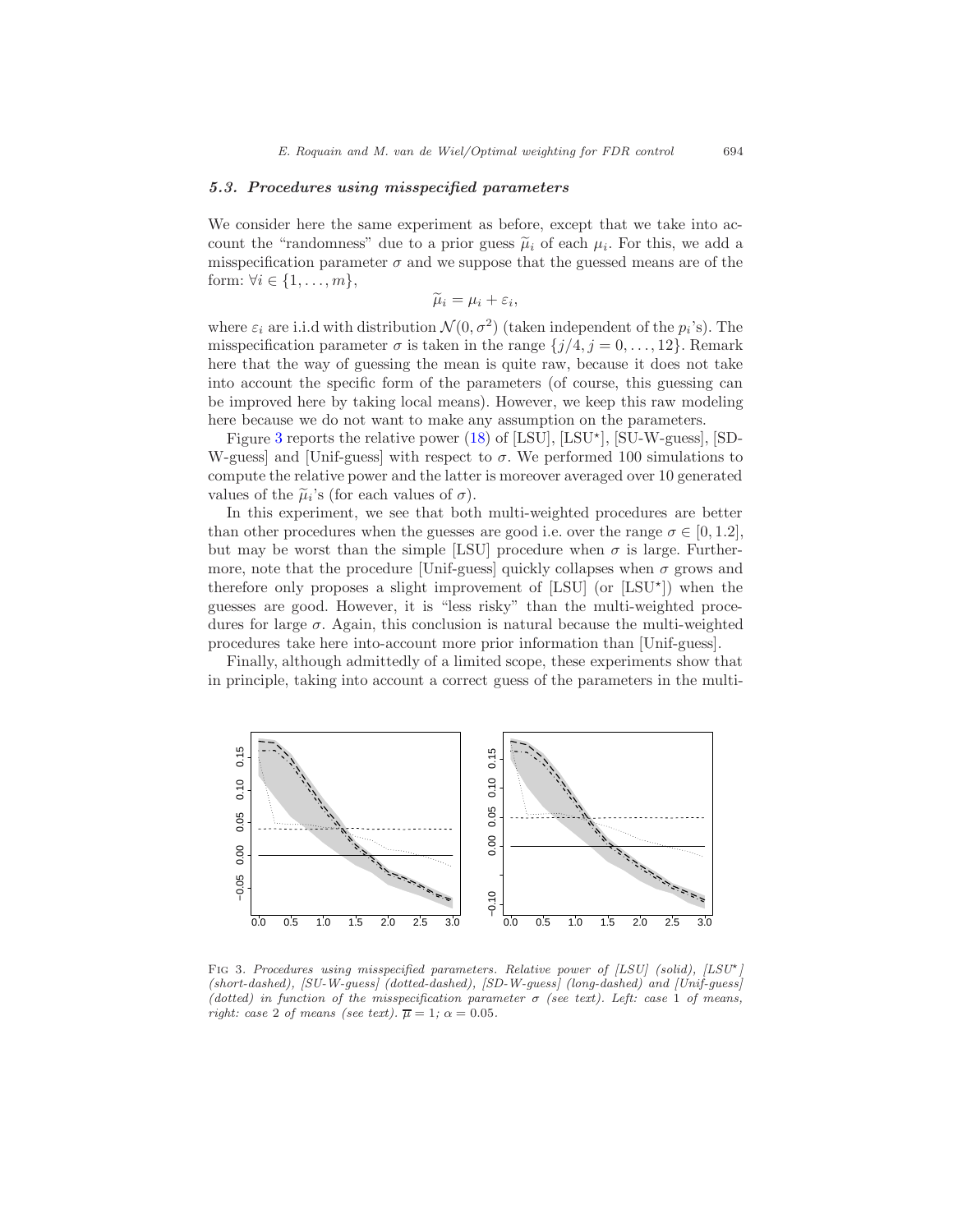weighted procedures should improve the power substantially. The loss/gain magnitude of these procedures depends on the quantity of prior information used (location of the positive means, value of the positive means, or both).

#### 6. Application to mRNA and DNA microarray experiments

In a typical microarray experiment, we want to find differentially expressed mRNA genes between two groups of individuals. For the  $i$ -th gene, the level expression is of the form  $X_{i,1}, \ldots, X_{i,k_i}$  for group 1 and  $Y_{i,1}, \ldots, Y_{i,\ell_i}$  for group 2, where  $k_i$  (resp.  $\ell_i$ ) is the number of individuals in group 1 (resp. group 2).

In some microarray experiments, the sample sizes  $(k_i, \ell_i)$  available to assess the differential mRNA expression of gene  $i$  may strongly depend on  $i$ , e.g. when the number of missing data differs per gene. In this application, we consider a covariate, the DNA copy number status of the same gene, which determines the groups and the sample sizes. DNA copy number status is obtained from an independent array CGH experiment, after a few pre-processing steps (see e.g. [Picard et al.](#page-33-9) [\(2007](#page-33-9))). We focus on the covariate  $A_{i,j}$  which is equal to 1 when gene i is *gained* for individual j (i.e. when sample j has an abnormally high DNA copy number of gene i), and 0 otherwise. The biological goal behind this is to find the genes for which the mRNA expression is induced by the DNA copy number. This is particularly useful to study cancer pathologies (see e.g. [Hyman et al.](#page-33-10) [\(2002\)](#page-33-10)). Sample size dependent weights are in particular attractive here, because many genes show a large unbalance in the amount of gains (defining group 1) and non-gains (defining group 2).

Using the above framework, we analyze microarray lymphoma cancer data of [Muris et al.](#page-33-11) [\(2007\)](#page-33-11). In these data  $m = 11169$  genes and  $n = 42$  individuals are studied. The p-value of each gene was computed using a Mann-Whitney test. We aim to consider as prior the sample size information only, without any guess on which hypotheses are false or true. The asymptotic normality of the Mann-Whitney test statistic is used to define asymptotically optimal multiweights  $\mathbf{W}^*$  which depend only on  $(k_i, \ell_i)$  and an estimate for the global effect  $\theta$ , which is a gene-independent parameter for the effect of copy number gain on mRNA gene expression. The expression of the multi-weights and the estimate for  $\theta$ ,  $\theta_m$ , are detailed in [Roquain and van de Wiel](#page-33-8) [\(2008](#page-33-8)). The estimator  $\theta_m$ converges in probability when  $m$  grows to infinity, so that we believe that the fluctuations of  $\theta_m$  in the weights will have a marginal effect on the effective FDR of the so multi-weighted procedure when  $m$  becomes large (however we did not investigate formally the corresponding asymptotic study for now).

We applied the step-up multi-weighted procedure  $SU(W^*)$ , using the estimator  $\theta_m \simeq 1.01$  of the global effect size  $\theta$ . Since m is large we focus on the unmodified version of our procedure, which guarantees asymptotic FDR control. For different values of  $\alpha$ , the number of discoveries of this procedure and of the LSU are given in Table [1.](#page-19-1)

We observe that our new step-up procedure discovers more differentially expressed genes when  $\alpha \in \{0.005, 0.01\}$ . For  $\alpha \in \{0.05, 0.1\}$ , the performance of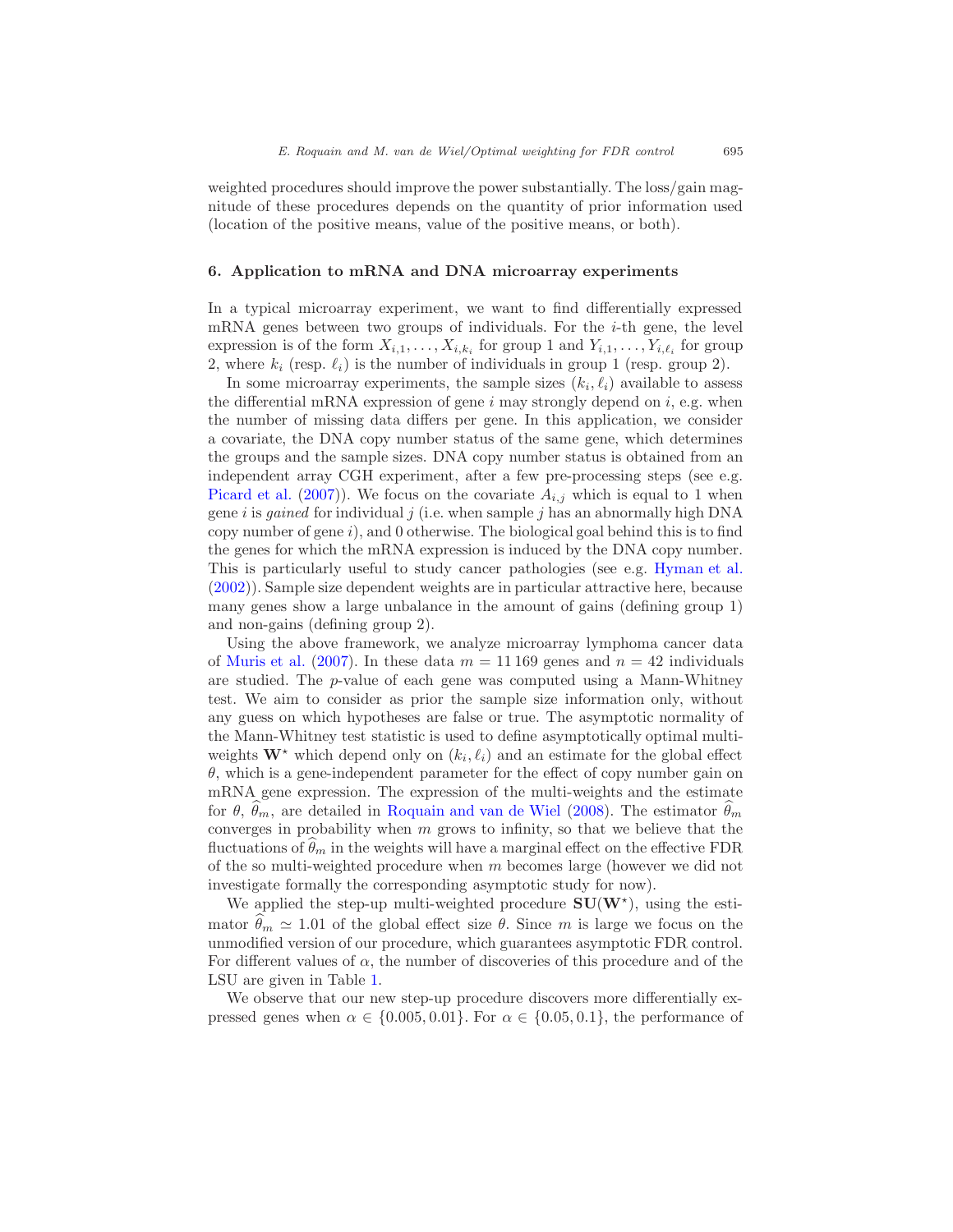| $\alpha$ | LSU | SU(W) |
|----------|-----|-------|
| 0.005    | 43  | 98    |
| 0.01     | 121 | 156   |
| 0.05     | 478 | 476   |
| 0.1      | 836 | 859   |

<span id="page-19-1"></span>TABLE 1 Number of discoveries for the new step-up and the standard linear step-up

the two step-up procedures is similar. So, the improvement of our procedure is here mostly noticeable when the proportion of rejections is small. This is in accordance with our intuition: the prior information (here the sample sizes) is particularly useful when the proportion of rejections is expected to be small. Finally, let us remark that these positive results on the sample size problem have been corroborated in a specific simulation study as well (not reported here).

#### <span id="page-19-0"></span>7. Conclusion and discussions

When the parameters of the  $p$ -value model are known, we proposed to solve the problem of the LSU optimal weighting by finding a new procedure which provably outperforms all the weighted LSU procedures (up to small error terms) and which can be easily computed from these parameters. Our simulations illustrated the strength of the improvement of our new approach in situations where it uses the true or misspecified parameters.

In our results, the assumptions concerning the marginal distributions of the  $p$ -values were quite mild: the FDR control only required that each  $p$ -value is uniform under the null while the optimality results only required the strict concavity of the c.d.f.'s of the  $p$ -values. Moreover, the existence of the optimal weight function only asked to maximize simultaneously the power at any proportion rejection, and we gave strong sufficient assumptions for its existence and unicity.

Several extensions to this work are possible: first, we have supposed the independence between the p-values all along the paper, which is a standard but somewhat unrealistic assumption for the applications. In [Roquain and van de Wiel](#page-33-8) [\(2008\)](#page-33-8), we proposed some extensions of the present FDR control results to the case of positively regressively dependence or unspecified dependence. However, the so-derived procedures seemed too conservative for practical use. Therefore, there is a room left for future investigations, which join the very active (but challenging) research field studying the impact of  $p$ -value dependence on FDR control (see e.g. [Kim and van de Wiel](#page-33-12) [\(2008](#page-33-12)); [Romano et al.](#page-33-13) [\(2008\)](#page-33-13)).

Second, our FDR controls are done at level smaller than  $\pi_0 \alpha$  (asymptotically, in the unconditional model). Therefore, when  $\pi_0$  is small, our procedures are inevitably conservative, because their actual FDR is much lower than the fixed target. This is a classical problem for the LSU procedure and several works have been proposed to address this issue, by integrating a  $\pi_0$ -estimate in the threshold, building so-called adaptive LSU procedures (see e.g. [Benjamini et al.](#page-32-4) [\(2006\)](#page-32-4); [Blanchard and Roquain](#page-32-5) [\(2009](#page-32-5))). A possible interesting extension of our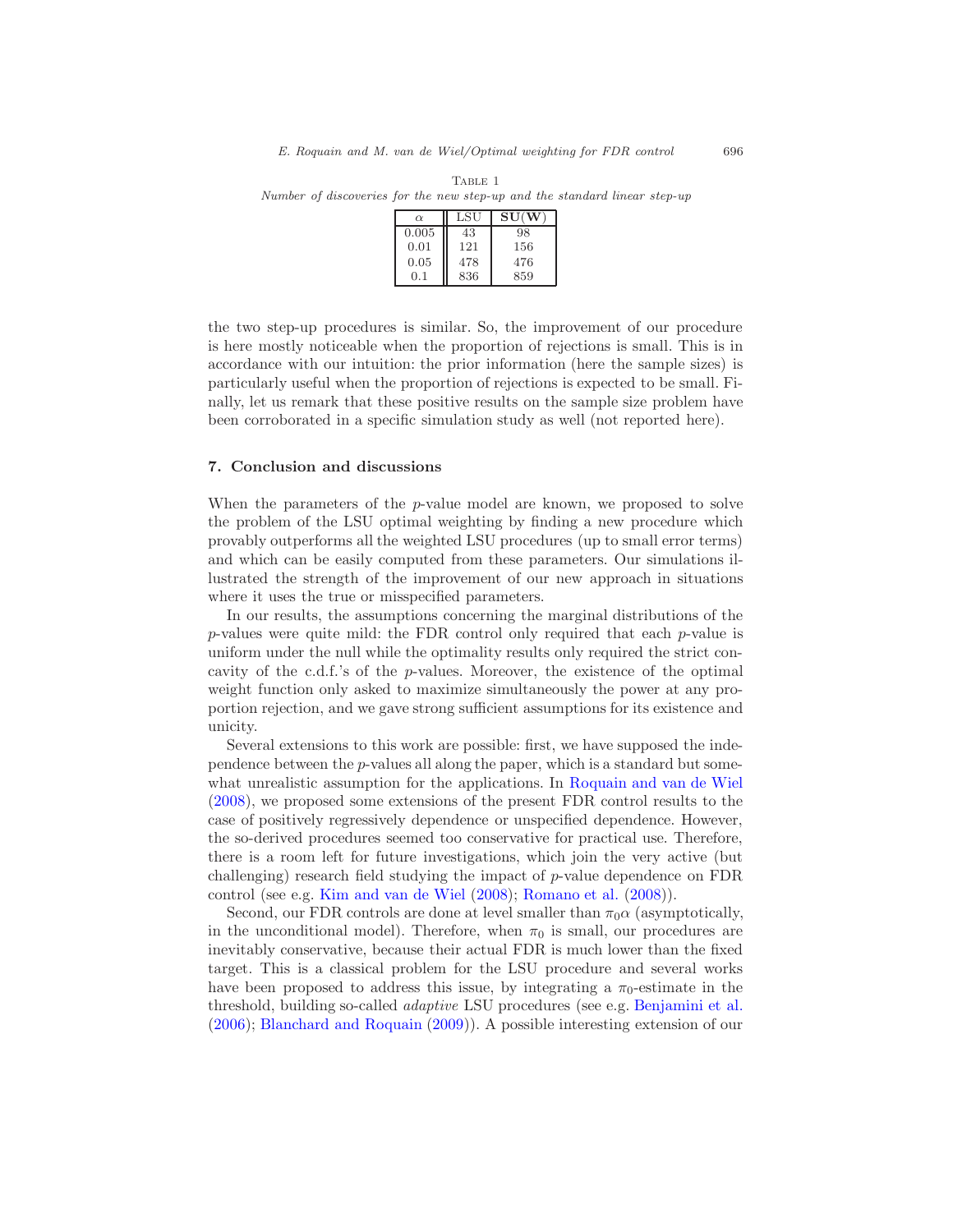work could therefore be to derive adaptive multi-weighted procedures, which would increase the power when the data contain a lot of signal.

A third – and maybe more important – direction for future works is the investigation of data-driven weighting. A first idea could be to replace the function  $Pow_u(\cdot)$ , the power at rejection proportion u, by an empirical substitute and to perform the simultaneous maximization with this substitute. This would yield an empirical optimal weight function  $\widehat{W^*}$  that can in turn be integrated in a multi-weighted procedure. While this certainly requires to use a model with some replications, the theoretical FDR control and power optimality of such data-driven procedure are not straightforward from the present work, because all our proofs here use the fact that the weight functions are deterministic.

#### <span id="page-20-1"></span><span id="page-20-0"></span>8. Proofs

#### 8.1. Useful notation and lemmas

Let us first introduce the following notation that will be useful throughout our proofs: if R is the step-up procedure associated to a given weight function  $\bf{W}$  of associated threshold collection  $\Delta$ , and  $\hat{u} := |R|/m$  its rejection proportion, that is  $\hat{u} = \mathcal{I}(\widehat{\mathbb{G}}_{\mathbf{W}})$ , we denote by:

- 1.  $R_{-i}$  the step-up procedure on the set of hypotheses corresponding to  $\{1, \ldots, m\} \backslash \{i\}$ , that is excluding the *i*-th null, and associated to the threshold collection  $\forall j \neq i$ ,  $\forall u, \Delta_j((1-m^{-1})u)$ ; and we denote by  $\widehat{u}_{-i} :=$  $|R_{-i}|/(m-1)$  its rejection proportion, so that  $\widehat{u}_i = \mathcal{I}(\widehat{\mathbb{G}}_{-i})$  with  $\widehat{\mathbb{G}}_{-i}(u) :=$  $(m-1)^{-1} \sum_{j \neq i} \mathbf{1} \{p_j \leq \Delta_j((1-m^{-1})u)\};$
- 2.  $R'_{-i}$  the step-up procedure on the set of hypotheses excluding the *i*-th null associated to the threshold collection  $\forall j \neq i, \forall u, \Delta_j((1 - m^{-1})u + m^{-1});$ and we denote  $\hat{u}'_{-i} := |R'_{-i}|/(m-1)$  its rejection proportion, hence  $\hat{u}'_{-i} =$  $\mathcal{I}(\widehat{\mathbb{G}}'_{-i})$  with  $\widehat{\mathbb{G}}'_{-i}(u) := (m-1)^{-1} \sum_{j \neq i} \mathbf{1}{p_j \leq \Delta_j((1-m^{-1})u + m^{-1})}.$

Similarly, when R is step-down, we define  $R_{-i}$  and  $R'_{-i}$  as step-down procedures and we denote  $\widetilde{u} := \mathcal{J}(\widehat{\mathbb{G}}_{\mathbf{W}})$ ,  $\widetilde{u}_{-i} := \mathcal{J}(\widehat{\mathbb{G}}_{-i})$ ,  $\widetilde{u}'_{-i} := \mathcal{J}(\widehat{\mathbb{G}}'_{-i})$  instead of  $\widehat{u}$ ,  $\widehat{u}_{-i}$ ,  $\widetilde{u}'_{-i}$  $\hat{u}'_{-i}$ , respectively.

The two following lemmas make a link between the rejection proportions of R,  $R_{-i}$  and  $R'_{-i}$ , for different values of  $p_i$ . They are proved in Appendix [B](#page-30-1) and are related to Lemma 10.20 of [Roquain](#page-33-14) [\(2007\)](#page-33-14).

<span id="page-20-2"></span>**Lemma 8.1.** Let  $R$  be the step-up procedure associated to a given weight function of threshold collection  $\Delta$  and consider  $\hat{u}$ ,  $\hat{u}_{-i}$  and  $\hat{u}'_{-i}$  as above. Then we have point-wise:

<span id="page-20-3"></span>1.  $p_i \leq \Delta_i(\widehat{u}) \iff p_i \leq \Delta_i((1-m^{-1})\widehat{u}'_{-i}+m^{-1}) \iff \widehat{u} = (1-m^{-1})\widehat{u}'_{-i}+m^{-1}$  $m^{-1}$  ; 2.  $p_i > \Delta_i(\widehat{u}) \iff \widehat{u} = (1 - m^{-1})\widehat{u}_{-i}$ .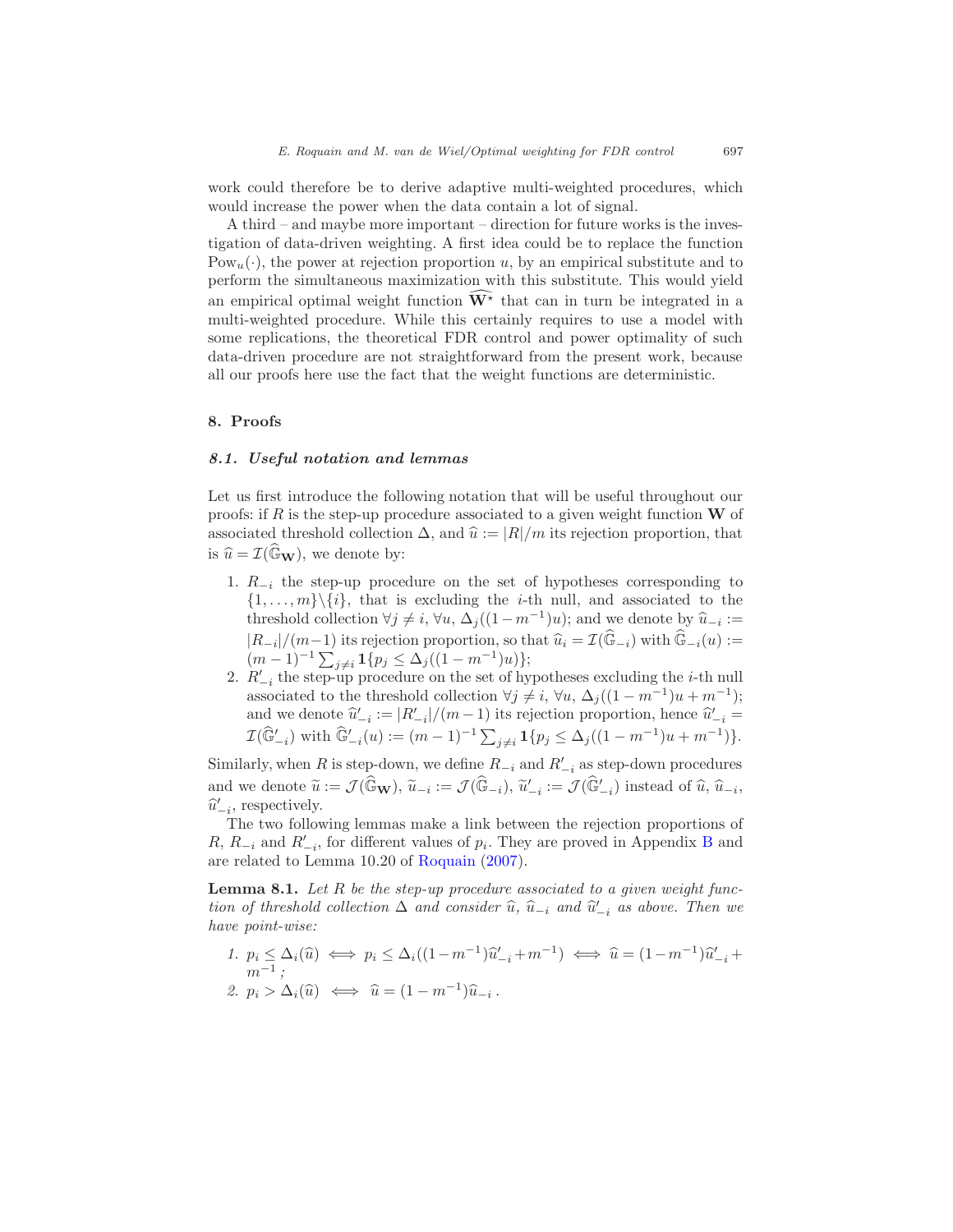**Lemma 8.2.** Let  $R$  be a step-down procedure associated to a given weight function of threshold collection  $\Delta$  and consider  $\tilde{u}$  and  $\tilde{u}_{-i}$  as above. Then we have point-wise, for any  $k \in \{1, \ldots, m\},\$ 

1. 
$$
\widetilde{u} \ge k/m
$$
 and  $p_i > \Delta_i((k-1)/m) \implies \widetilde{u}_{-i} \ge (k-1)/(m-1)$ ;  
\n2.  $\widetilde{u}_{-i} \ge (k-1)/(m-1)$  and  $p_i \le \Delta_i((k-1)/m) \implies \widetilde{u} \ge k/m$ ;  
\n3.  $p_i > \Delta_i((1-m^{-1})\widetilde{u}_{-i} + m^{-1}) \implies \widetilde{u} = (1-m^{-1})\widetilde{u}_{-i}$ .

#### <span id="page-21-0"></span>8.2. Proof of Theorem [4.1](#page-10-0) – step-up part

The inequalities are established in the conditional model (the result in the unconditional model directly follows).

We use in all our FDR bounds that a procedure  $R$  satisfying the "selfconsistency condition"  $R = \{i \mid p_i \leq \Delta_i(|R|/m)\}$  has a FDR equal to

$$
\text{FDR}(R) = \mathbb{E}\left[\frac{|R \cap \mathcal{H}_0|}{|R| \vee 1}\right] = \sum_{i=1}^m (1 - H_i) \mathbb{E}\left[\frac{\mathbf{1}\{p_i \le \Delta_i(|R|/m)\}}{|R|}\right].\tag{19}
$$

<span id="page-21-1"></span>Now, consider the multi-weighted step-up procedure  $R = SU(\widetilde{W})$  of Theo-rem [4.1,](#page-10-0) and denote by  $\Delta$  the threshold collection associated to  $\widetilde{W}$ :  $\Delta_i(k/m)$  =  $\alpha \widetilde{W}_i(k/m)k/m = \alpha W_i(k/m)k/m(1+\alpha W_i(1))^{-1} \leq 1$ . Since any step-up procedure satisfies the self consistency condition, we may use [\(19\)](#page-21-1). Furthermore, using the notation of Section [8.1](#page-20-1) and applying Lemma [8.1](#page-20-2) (first statement), the assertion  $p_i \leq \Delta_i(|R|/m) = \Delta_i(\widehat{u})$  is equivalent to  $\widehat{u} = (1 - m^{-1})\widehat{u}'_{-i} + m^{-1}$ . Thus, we may rewrite the FDR as follows:

$$
\begin{split} \text{FDR}(R) &= \sum_{i=1}^{m} (1 - H_i) \mathbb{E} \bigg[ \frac{\mathbf{1} \{ p_i \le \Delta_i(\hat{u}) \}}{\hat{u} \, m} \bigg] \\ &= \sum_{i=1}^{m} (1 - H_i) \sum_{k=1}^{m} k^{-1} \mathbb{P} \left[ p_i \le \Delta_i(k/m), \hat{u} \, m = k \right] \\ &= \sum_{i=1}^{m} (1 - H_i) \sum_{k=1}^{m} k^{-1} \mathbb{P} \left[ p_i \le \Delta_i(k/m), (m-1)\hat{u}'_{-i} + 1 = k \right]. \end{split}
$$

Then, since  $\hat{u}'_{-i}$  only depends on the *p*-values of  $(p_j, j \neq i)$ , it is independent of  $p_i$  and we obtain

<span id="page-21-2"></span>
$$
\text{FDR}(R) = \frac{\alpha}{m} \sum_{i=1}^{m} (1 - H_i) \sum_{k=1}^{m} \widetilde{W}_i(k/m) \mathbb{P} \left[ (m-1)\widehat{u}'_{-i} + 1 = k \right]
$$
  
= 
$$
\frac{\alpha}{m} \sum_{i=1}^{m} (1 - H_i) \sum_{k=1}^{m} W_i(k/m) (1 - \Delta_i(1)) \mathbb{P} \left[ (m-1)\widehat{u}'_{-i} + 1 = k \right]
$$
  
= 
$$
\frac{\alpha}{m} \sum_{i=1}^{m} (1 - H_i) \sum_{k=1}^{m} W_i(k/m) \mathbb{P} \left[ p_i > \Delta_i(1), (m-1)\widehat{u}'_{-i} + 1 = k \right],
$$
 (20)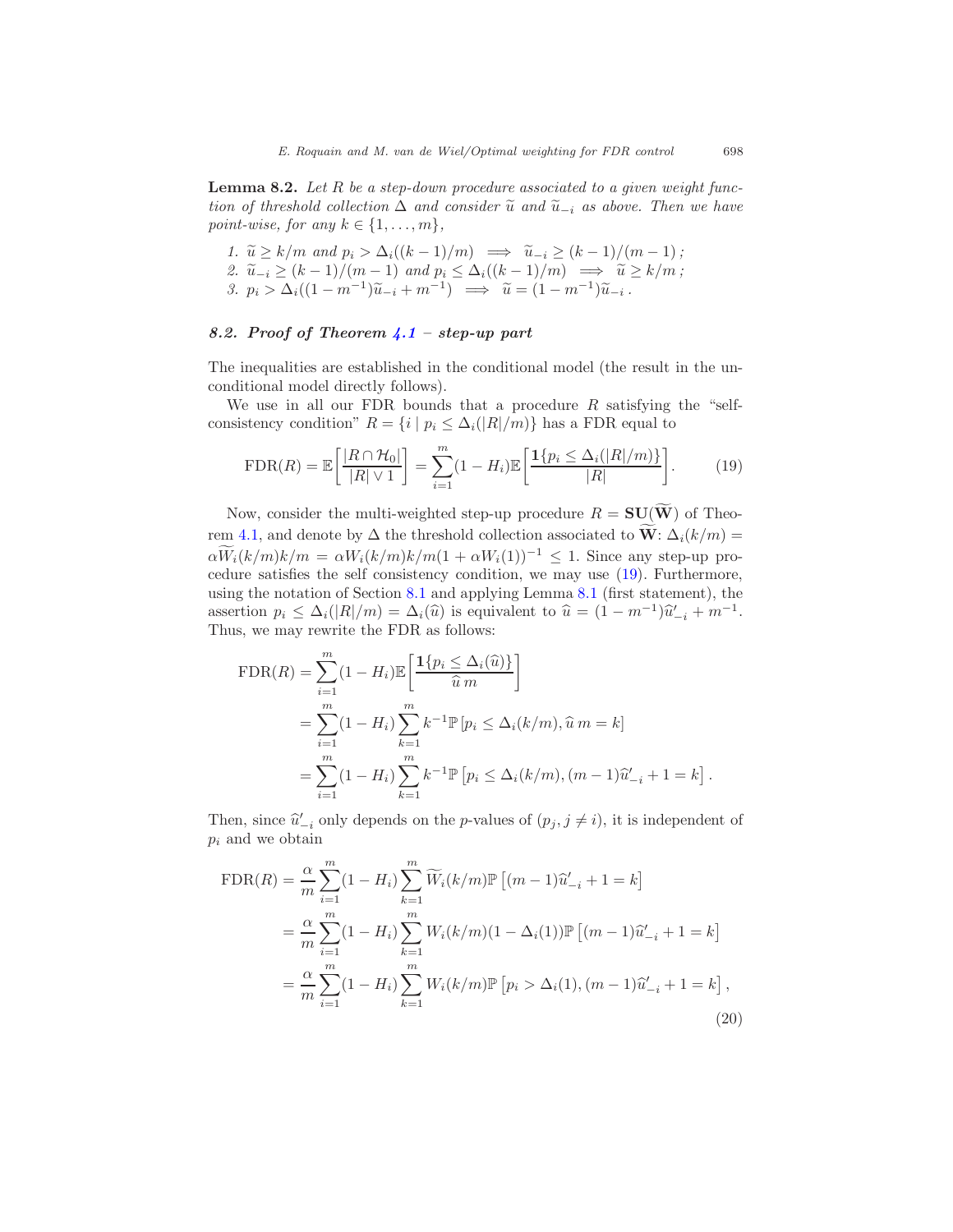where we used that  $p_i$  has a uniform distribution on [0, 1] (from [\(1\)](#page-3-0)). Next, consider the threshold collection  $\forall j \in \{1, ..., m\}$ ,  $\forall u, \Delta'_{j}(u) = \Delta_{j}((1 - m^{-1})u +$  $m^{-1}$ ) and the associated step-up procedure that we denote by R'. Let us also denote its rejection proportion by  $\hat{u}' = |R'|/m$ . From the definition of Section [8.1,](#page-20-1) the restriction of  $R'$  to the hypothesis set corresponding to  $\{1, \ldots, m\} \setminus \{i\}$  is exactly the procedure  $R'_{-i}$ . Therefore, from Lemma [8.1](#page-20-2) (second statement applied to R'), the condition  $p_i > \Delta_i(1) = \Delta'_i(1) \geq \Delta'_i(\hat{u}')$  implies  $m\hat{u}' = (m-1)\hat{u}'_{-i}$ . Therefore,

$$
\text{FDR}(R) \leq \frac{\alpha}{m} \sum_{i=1}^{m} (1 - H_i) \sum_{k=1}^{m} W_i(k/m) \mathbb{P}[p_i > \Delta_i(1), m\hat{u}' + 1 = k]
$$
  

$$
\leq \frac{\alpha}{m} \sum_{k=1}^{m} \left[ \sum_{i=1}^{m} (1 - H_i) W_i(k/m) \right] \mathbb{P}[m\hat{u}' + 1 = k]
$$
  

$$
\leq \alpha \max_{1 \leq k \leq m} \left\{ m^{-1} \sum_{i=1}^{m} (1 - H_i) W_i(k/m) \right\}.
$$

#### <span id="page-22-0"></span>8.3. Proof of Theorem  $\angle 1$  – step-down part

Again, it is sufficient to look at the conditional model. First, let us prove that for any step-down procedure R with threshold collection  $\Delta$  and rejection proportion  $\tilde{u}$ , we have for any *i*,

<span id="page-22-1"></span>
$$
\text{FDR}(R) \le \sum_{i=1}^{m} (1 - H_i) \sum_{k=1}^{m} \frac{1}{k} \mathbb{P} \left[ (m-1)\widetilde{u}_{-i} = k - 1, p_i \le \Delta_i(k/m) \right], \tag{21}
$$

where  $\tilde{u}_{-i}$  is the rejection proportion of the step-down procedure associated to  $\Lambda$  and proteintal to the humatheses different from the i.th humathesis as defined  $\Delta$  and restricted to the hypotheses different from the *i*-th hypothesis as defined in Section [8.1.](#page-20-1) This result has been implicitly proved in [Gavrilov et al.](#page-33-15) [\(2009\)](#page-33-15) (Section 3), using a specific non-weighted step-down procedure. Here, we state [\(21\)](#page-22-1) in a more general framework. Applying the two first points of Lemma [8.2,](#page-20-3) we obtain the following relations:

$$
\sum_{k=1}^{m} \frac{1}{k} \mathbb{P} \left[ m\tilde{u} = k, p_i \le \Delta_i(k/m) \right]
$$
  
= 
$$
\sum_{k=1}^{m} \frac{1}{k} \left[ \mathbb{P} \left[ m\tilde{u} = k, p_i \le \Delta_i((k-1)/m) \right] + \mathbb{P} \left[ m\tilde{u} = k, \Delta_i((k-1)/m) < p_i \le \Delta_i(k/m) \right] \right]
$$
  
= 
$$
\sum_{k=1}^{m} \frac{1}{k} \mathbb{P} \left[ m\tilde{u} \ge k, \Delta_i((k-1)/m) < p_i \le \Delta_i(k/m) \right]
$$
  
- 
$$
\sum_{k=1}^{m} \left[ \frac{1\{k>1\}}{k-1} - \frac{1}{k} \right] \mathbb{P} \left[ m\tilde{u} \ge k, p_i \le \Delta_i((k-1)/m) \right]
$$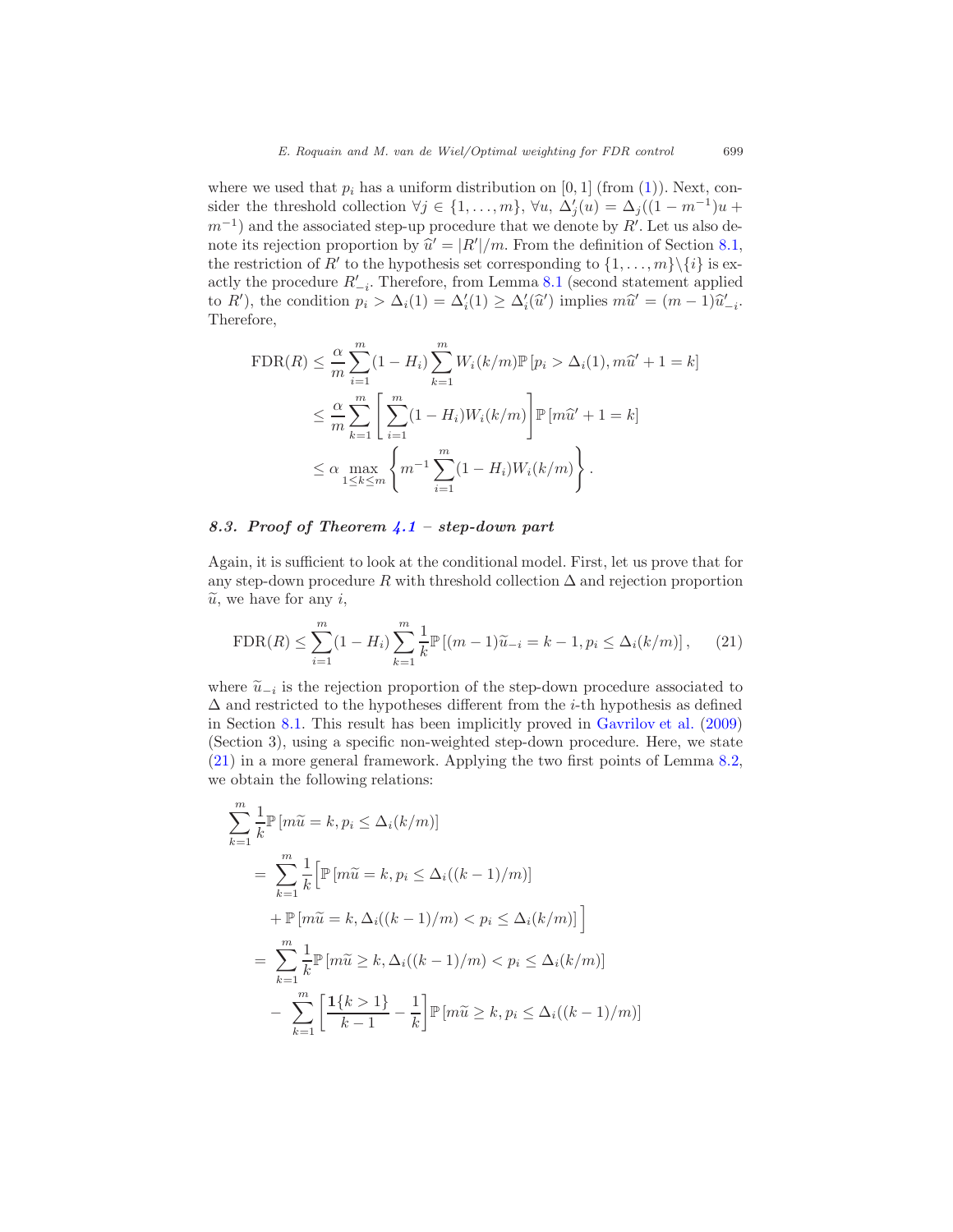E. Roquain and M. van de Wiel/Optimal weighting for FDR control 700

$$
\leq \sum_{k=1}^{m} \frac{1}{k} \mathbb{P} \left[ (m-1)\tilde{u}_{-i} \geq k-1, \Delta_i((k-1)/m) < p_i \leq \Delta_i(k/m) \right] \\
- \sum_{k=1}^{m} \left[ \frac{1\{k>1\}}{k-1} - \frac{1}{k} \right] \mathbb{P} \left[ (m-1)\tilde{u}_{-i} \geq k-1, p_i \leq \Delta_i((k-1)/m) \right] \\
= \sum_{k=1}^{m} \frac{1}{k} \mathbb{P} \left[ (m-1)\tilde{u}_{-i} = k-1, p_i \leq \Delta_i(k/m) \right].
$$

As a consequence, the latter combined with [\(19\)](#page-21-1) states [\(21\)](#page-22-1).

Now, consider the step-down procedure  $R$  of Theorem [4.1,](#page-10-0) that is, associated to the threshold collection  $\Delta_i(k/m) = \alpha W_i(k/m)k/m = \alpha W_i(k/m)k/m(1 +$  $\alpha W_i(k/m)k/m$ <sup>-1</sup>  $\leq$  1. We use the independence between the *p*-values and [\(21\)](#page-22-1) to show

$$
\text{FDR}(R) \leq \sum_{i=1}^{m} (1 - H_i) \sum_{k=1}^{m} \frac{1}{k} \mathbb{P} \left[ (m-1)\tilde{u}_{-i} = k-1, p_i \leq \Delta_i(k/m) \right]
$$
  
=  $\frac{\alpha}{m} \sum_{i=1}^{m} (1 - H_i) \sum_{k=1}^{m} W_i(k/m) (1 - \Delta_i(k/m)) \mathbb{P} \left[ (m-1)\tilde{u}_{-i} = k-1 \right]$   
=  $\frac{\alpha}{m} \sum_{i=1}^{m} (1 - H_i) \sum_{k=1}^{m} W_i(k/m) \mathbb{P} \left[ (m-1)\tilde{u}_{-i} = k-1, p_i > \Delta_i(k/m) \right].$ 

The third point of Lemma [8.2](#page-20-3) thus implies

$$
\text{FDR}(R) \leq \frac{\alpha}{m} \sum_{i=1}^{m} (1 - H_i) \sum_{k=1}^{m} W_i(k/m) \mathbb{P} [m\tilde{u} = k - 1, p_i > \Delta_i(k/m)]
$$
  

$$
\leq \frac{\alpha}{m} \sum_{k=1}^{m} \left[ \sum_{i=1}^{m} (1 - H_i) W_i(k/m) \right] \mathbb{P} [m\tilde{u} = k - 1]
$$
  

$$
\leq \alpha \max_{1 \leq k \leq m} \left\{ m^{-1} \sum_{i=1}^{m} (1 - H_i) W_i(k/m) \right\}.
$$

#### <span id="page-23-1"></span>8.4. Proof of Theorem [4.2](#page-11-2)

<span id="page-23-0"></span>Let us assume that the following proposition holds (the proof is given at the end of this section):

Proposition 8.3. In the unconditional model, consider a weight function W with its associated threshold collection  $\Delta$  and put  $\bar{u} = \mathcal{I}(G_{\mathbf{W}})$ . Then the following holds:

(i) assuming that for all  $u' > u > \bar{u}$ ,  $u' - G_{\bf W}(u') > u - G_{\bf W}(u)$ , we have for all  $\lambda > 0$ ,  $\lambda < 1 - \bar{u}$ ,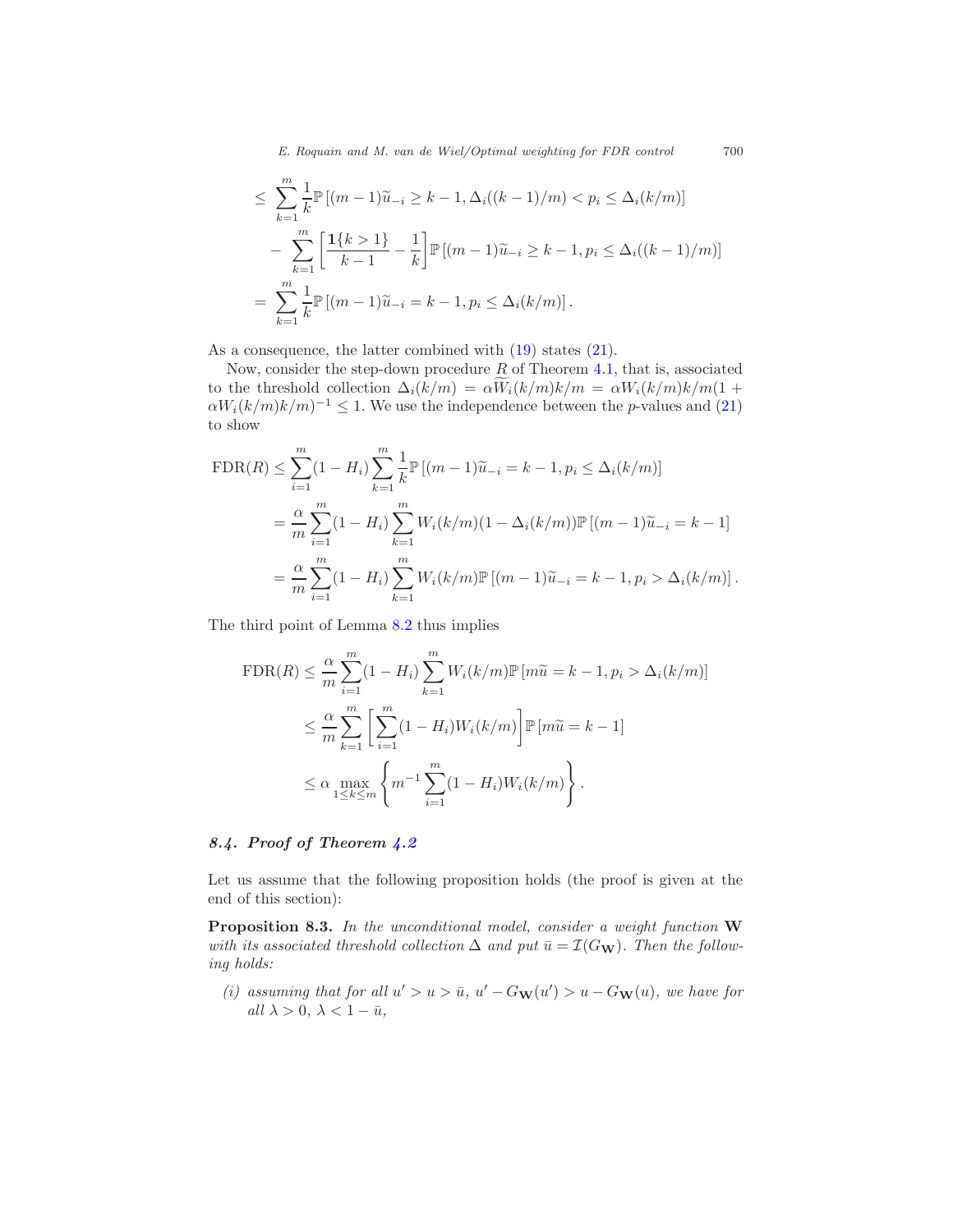E. Roquain and M. van de Wiel/Optimal weighting for FDR control 701

$$
Pow(\mathbf{SU}(\mathbf{W})) - (1 - \alpha \pi_0)\bar{u}
$$
  
\n
$$
\leq \pi_1 m^2 \exp \{-2m(\mathcal{I}_{\lambda}^+(G_{\mathbf{W}}) - m^{-1})_{+}^2\} - \mathcal{I}_{\lambda}^+(G_{\mathbf{W}}) + \lambda(1 - \alpha \pi_0); \quad (22)
$$

<span id="page-24-3"></span><span id="page-24-2"></span>(ii) assuming  $\Delta \leq 1$ , we have for all  $\lambda > 0$ ,  $\lambda < \bar{u}$ ,

$$
Pow(\mathbf{SU}(\mathbf{W})) - (1 - \alpha \pi_0)\bar{u}
$$
  
\n
$$
\geq -\pi_1 m \exp \{-2m(\mathcal{I}_\lambda^-(G_{\mathbf{W}}))^2 + \mathcal{I}_\lambda^-(G_{\mathbf{W}}) - \lambda(1 - \alpha \pi_0). \quad (23)
$$

We now prove Theorem [4.2](#page-11-2) by applying Proposition [8.3.](#page-23-0) First, remark that, in the unconditional model, we have for any weight vector w,

$$
G_{\mathbf{w}}(u) = \alpha \pi_0 u + \text{Pow}_u(\mathbf{w}),
$$

so that maximizing in  $w$  the power at rejection level  $u$  is equivalent to maximize  $G_{\bf w}(u)$  in **w**. As a consequence, taking the optimal weight function  ${\bf W}^*$ , we deduce from [\(9\)](#page-6-1) that for any weight vector **w** and for any u we have  $G_w(u) \leq$  $G_{\mathbf{W}^*}(u)$ . Denoting  $u_{\mathbf{w}} := \mathcal{I}(G_{\mathbf{w}})$  and  $u^* := \mathcal{I}(G_{\mathbf{W}^*})$ , this in turn implies that

<span id="page-24-1"></span><span id="page-24-0"></span>
$$
u_{\mathbf{w}} \le u^{\star} \tag{24}
$$

Second, remark that  $\mathbf{W}^*$  has a threshold collection  $\Delta^*$  satisfying  $\Delta^* \leq 1$ . The latter holds because the  $F_i$ 's are increasing (as non-decreasing strictly concave functions), and because  $\Delta_i^*(u) \le \alpha W_i^*(1)$  with  $\mathbf{W}^*(1)$  maximizing the power at rejection proportion 1. Third, we check the assumption of (i) Proposition [8.3](#page-23-0) for  $W(\cdot)$  constantly equal to a weight vector w, which directly follows from the strict concavity of  $G_{\bf w}$  (itself coming from the strict concavity of the  $F_i$ 's). Forth, let us prove that  $\mathcal{I}^+_\lambda(G_{\bf w}) > 0$  and  $\mathcal{I}^-_\lambda(G_{\bf w^*}) > 0$ . The first statement comes from the definition of  $\mathcal{I}(G_{\mathbf{w}})$ . To prove the second statement, consider  $u^* = \mathcal{I}(G_{\mathbf{W}^*})$ and the weight vector  $\mathbf{w} = \mathbf{W}(u^*)$ , so that  $u^*$  is equal to  $u_{\mathbf{w}} = \mathcal{I}(G_{\mathbf{w}})$  (because  $u_{\mathbf{w}} \leq u^*$  from [\(24\)](#page-24-1)). Using again that  $\mathbf{W}^*$  is a maximum, we obtain

$$
G_{\mathbf{W}^{\star}}(u^{\star} - \lambda) \ge G_{\mathbf{w}}(u^{\star} - \lambda) = G_{\mathbf{w}}(u_{\mathbf{w}} - \lambda) = \frac{G_{\mathbf{w}}(u_{\mathbf{w}} - \lambda)}{u_{\mathbf{w}} - \lambda}(u_{\mathbf{w}} - \lambda)
$$

$$
> \frac{G_{\mathbf{w}}(u_{\mathbf{w}})}{u_{\mathbf{w}}}(u_{\mathbf{w}} - \lambda) = u^{\star} - \lambda,
$$
(25)

by the strict concavity of  $G_{\mathbf{w}}$ . This implies  $\mathcal{I}^-_{\lambda}(G_{\mathbf{W}^{\star}}) > 0$ .

Finally, using [\(22\)](#page-24-2) with  $\mathbf{W}(\cdot)$  constantly equal to any weight vector **w**, to-gether with [\(23\)](#page-24-3) used with  $W = W^*$ , we obtain for all  $\lambda > 0$ ,  $\lambda < u^*$  and  $\lambda < \pi_0(1-\alpha),$ 

$$
\begin{aligned} &\text{Pow}(\mathbf{SU}(\mathbf{W}^{\star}))\\ &\geq (1-\alpha\pi_0)u^{\star}-\varepsilon(m,\mathcal{I}_{\lambda}^-(G_{\mathbf{W}^{\star}}))-\lambda(1-\alpha\pi_0)\\ &\geq (1-\alpha\pi_0)u_{\mathbf{w}}-\varepsilon(m,\mathcal{I}_{\lambda}^-(G_{\mathbf{W}^{\star}}))-\lambda(1-\alpha\pi_0)\\ &\geq \text{Pow}(\mathbf{LSU}(\mathbf{w}))-\varepsilon(m,\mathcal{I}_{\lambda}^+(G_{\mathbf{w}}))-\varepsilon(m,\mathcal{I}_{\lambda}^-(G_{\mathbf{W}^{\star}}))-2\lambda(1-\alpha\pi_0), \end{aligned}
$$

which proves  $(15)$ .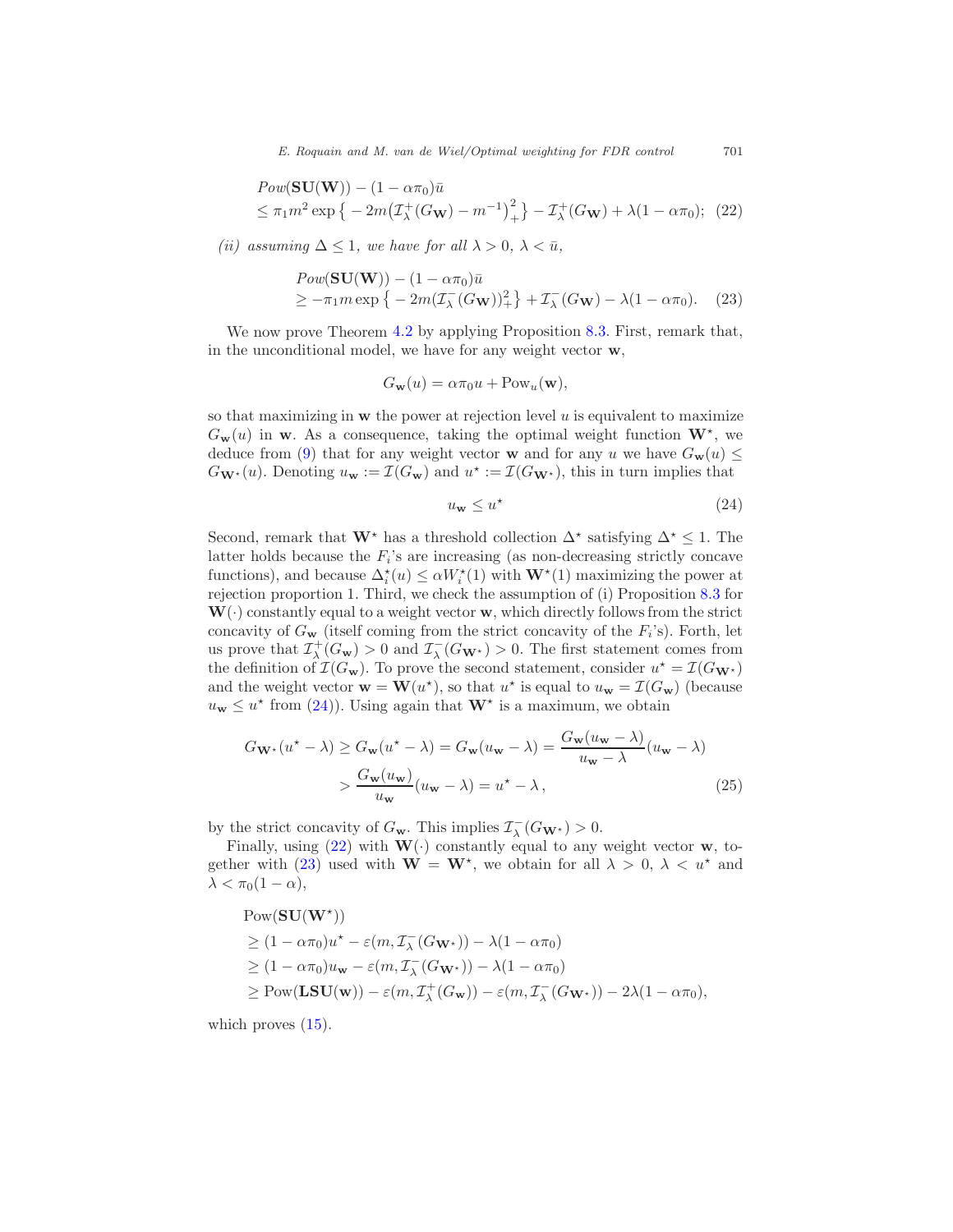Let us now prove Proposition [8.3.](#page-23-0) Using that the procedure  $R = SU(W)$ satisfies the self-consistency condition  $R = \{i \mid p_i \leq \Delta_i(|R|/m)\}\)$ . Lemma [8.1](#page-20-2) (first statement) and the notation of Section [8.1,](#page-20-1) the power of the procedure  $R$ may be expressed as follows:

$$
Pow(\mathbf{SU}(\mathbf{W})) = \pi_1 m^{-1} \sum_{i=1}^{m} \mathbb{P} \left[ p_i \le \Delta_i(|R|/m) \mid H_i = 1 \right]
$$
  
=  $\pi_1 m^{-1} \sum_{i=1}^{m} \mathbb{P} \left[ p_i \le \Delta_i((1 - m^{-1})\hat{u}'_{-i} + m^{-1}) \mid H_i = 1 \right]$   
 $\le \pi_1 m^{-1} \sum_{i=1}^{m} \mathbb{E} \left[ F_i \circ \Delta_i((1 - m^{-1})\hat{u}'_{-i} + m^{-1}) \right],$  (26)

where we used both the independence between  $p_i$  and  $\hat{u}'_{-i}$  conditionally to **H** and the independence between  $\hat{u}'_{-i}$  and  $H_i$ . For simplicity, we introduce the increasing function  $\phi(u) := (1 - m^{-1})u + m^{-1}$  of invert  $\phi^{-1}(v) = (mv-1)/(m-1)$ 1). Fix now  $\lambda > 0$ , with  $\bar{u} + \lambda < 1$ . Expression [\(26\)](#page-25-0) may be rewritten as

> <span id="page-25-0"></span> $Pow(SU(W)) - (1 - \alpha \pi_0)\bar{u}$  $\leq \mathbb{E}\bigg[ \pi_1 m^{-1}\sum^m$  $\sum_{i=1} F_i \circ \Delta_i(\phi(\widehat{u}'_{-i})) - (1 - \alpha \pi_0)\overline{u}$ 1  $\leq \pi_1 \mathbb{P}(\Omega_1^c) + G_{\mathbf{W}}(\bar{u} + \lambda) - \alpha \pi_0(\bar{u} + \lambda) - (1 - \alpha \pi_0)\bar{u}$

$$
= \pi_1 \mathbb{P}(\Omega_1^c) + G_{\mathbf{W}}(\bar{u} + \lambda) - (\bar{u} + \lambda) + \lambda (1 - \alpha \pi_0),
$$

where  $\Omega_1$  denotes the event  $\{\forall i, 1 \le i \le m, \phi(\hat{u}'_{-i}) \le \bar{u} + \lambda\}$  and where the last inequality comes from the definition of  $\bar{u}$ . We upper-bound now the probability of  $\Omega_1^c$ :

$$
\begin{split} \mathbb{P}\left[\Omega_{1}^{c}\right] &\leq \sum_{i=1}^{m} \mathbb{P}\left[\hat{u}'_{-i} > \phi^{-1}(\bar{u} + \lambda)\right] \\ &\leq \sum_{i=1}^{m} \sum_{u > \phi^{-1}(\bar{u} + \lambda)} \mathbf{1}\{u(m-1) \in \{0, 1, \dots, m-1\}\} \mathbb{P}\left[\widehat{\mathbb{G}}'_{-i}(u) \geq u\right] \\ &= \sum_{i=1}^{m} \sum_{v > \bar{u} + \lambda} \mathbf{1}\{vm \in \{1, 2, \dots, m\}\} \mathbb{P}\left[\widehat{\mathbb{G}}'_{-i}(\phi^{-1}(v)) \geq \phi^{-1}(v)\right] \\ &\leq \sum_{i=1}^{m} \sum_{v > \bar{u} + \lambda} \mathbf{1}\{vm \in \{1, 2, \dots, m\}\} \mathbb{P}\left[\widehat{\mathbb{G}}_{\mathbf{W}}(v) \geq v - m^{-1}\right], \end{split}
$$

where the last inequality uses that  $m\widehat{G}_{\mathbf{W}}(v) \geq (m-1)\widehat{G}'_{-i}(\phi^{-1}(v))$ . As a consequence:

$$
\mathbb{P}\left[\Omega_1^c\right] \leq m \sum_{\substack{v > \bar{u} + \lambda \\ vw \in \{1, 2, ..., m\}}} \mathbb{P}\left[\widehat{\mathbb{G}}_{\mathbf{W}}(v) - G_{\mathbf{W}}(v) \geq v - G_{\mathbf{W}}(v) - m^{-1}\right]
$$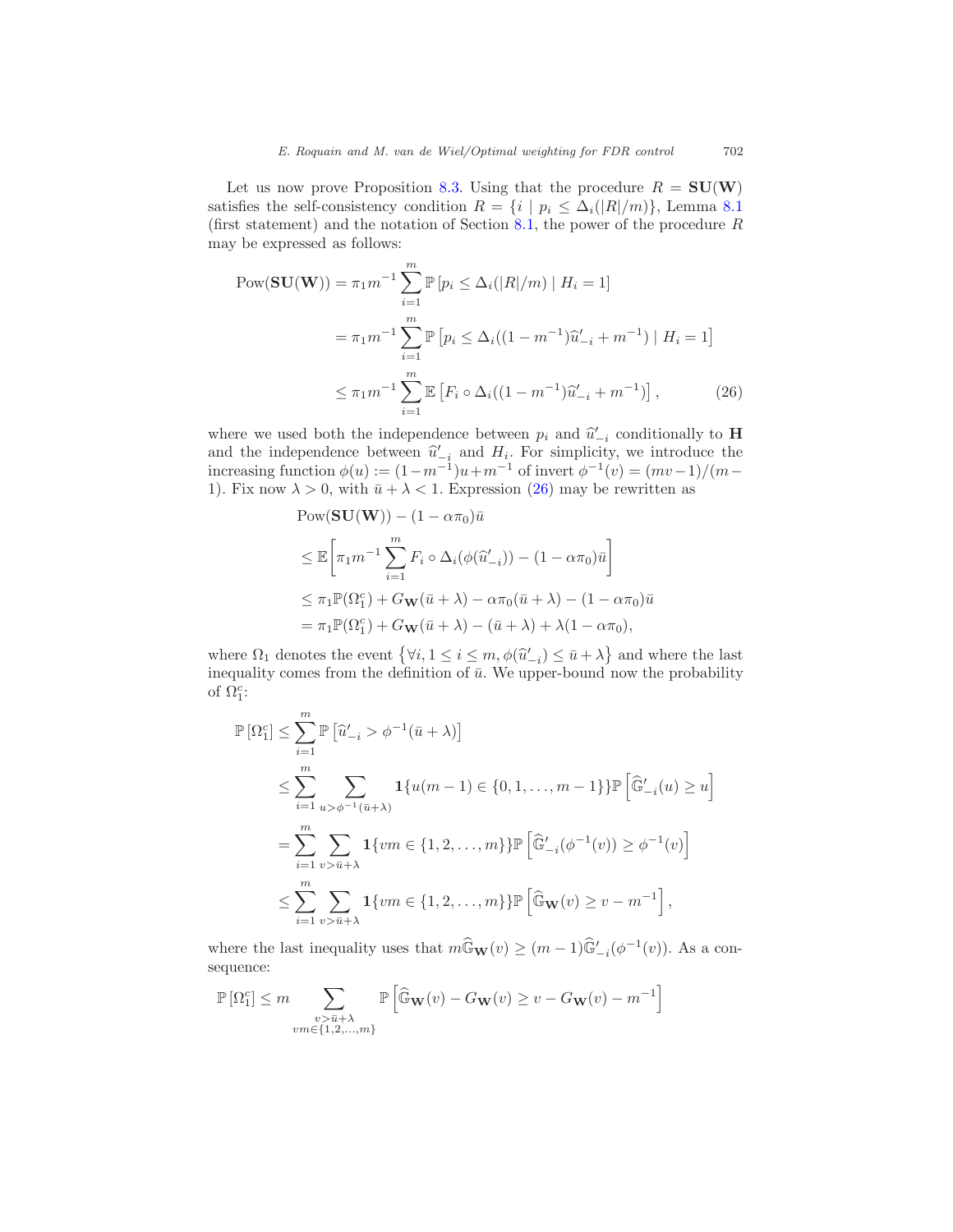E. Roquain and M. van de Wiel/Optimal weighting for FDR control 703

$$
\leq m \sum_{\substack{v > \bar{u} + \lambda \\ v m \in \{1, 2, \dots, m\}}} \mathbb{P}\left[\widehat{\mathbb{G}}_{\mathbf{W}}(v) - G_{\mathbf{W}}(v) > (\bar{u} + \lambda) - G_{\mathbf{W}}(\bar{u} + \lambda) - m^{-1}\right]
$$
  

$$
\leq m^2 \exp\left\{-2m\left((\bar{u} + \lambda) - G_{\mathbf{W}}(\bar{u} + \lambda) - m^{-1}\right)_+^2\right\},
$$
 (27)

where we used successively the assumption in (i) of Proposition [8.3](#page-23-0) and Hoeffding's inequality (see [Hoeffding](#page-33-6) [\(1963\)](#page-33-6)) for the last inequality. This finally yields  $(22)$ .

The point (ii) of Proposition  $8.3$  is similar: noticing that  $(26)$  is an equality when  $\Delta \leq 1$ , we obtain

$$
Pow(\mathbf{SU}(\mathbf{W})) - (1 - \alpha \pi_0)\bar{u}
$$
  
\n
$$
\geq -\pi_1 \mathbb{P}(\Omega_2^c) + (G_{\mathbf{W}}(\bar{u} - \lambda) - (\bar{u} - \lambda)) - \lambda(1 - \alpha \pi_0),
$$

with  $\Omega_2 = \{\forall i, 1 \le i \le m, \phi(\hat{u}'_{-i}) \ge \bar{u} - \lambda\}$ . Next, we have

$$
\begin{aligned} \mathbb{P}(\Omega_2^c) &\leq \sum_{i=1}^m \mathbb{P}\left[\hat{u}'_{-i} < \phi^{-1}(\bar{u}-\lambda)\right] \\ &= \sum_{i=1}^m \mathbb{P}\left[\widehat{\mathbb{G}}'_{-i}(\phi^{-1}(\bar{u}-\lambda)) < \phi^{-1}(\bar{u}-\lambda)\right] \\ &\leq \sum_{i=1}^m \mathbb{P}\left[\widehat{\mathbb{G}}\mathbf{w}(\bar{u}-\lambda) < \bar{u}-\lambda\right], \end{aligned}
$$

where the last inequality uses that  $m\widehat{\mathbb{G}}_{\mathbf{W}}(\bar{u}-\lambda) \leq (m-1)\widehat{\mathbb{G}}'_{-i}(\phi^{-1}(\bar{u}-\lambda))+1$ and thus  $\phi^{-1}(\widehat{\mathbb{G}}_{\mathbf{W}}(\bar{u}-\lambda)) \leq \widehat{\mathbb{G}}'_{-i}(\phi^{-1}(\bar{u}-\lambda)).$  As a consequence, we obtain

$$
\begin{aligned} \mathbb{P}(\Omega_2^c) &\leq m \mathbb{P}\left[\widehat{\mathbb{G}}_\mathbf{W}(\bar{u}-\lambda)<\bar{u}-\lambda\right] \\ &=m \mathbb{P}\left[\widehat{\mathbb{G}}_\mathbf{W}(\bar{u}-\lambda)-G_\mathbf{W}(\bar{u}-\lambda)<\bar{u}-\lambda-G_\mathbf{W}(\bar{u}-\lambda)\right] \\ &\leq m \exp\{-2m(\bar{u}-\lambda-G_\mathbf{W}(\bar{u}-\lambda))^2_{+}\}, \end{aligned}
$$

which implies  $(23)$ .

#### <span id="page-26-0"></span>8.5. Proof of Theorem [4.3](#page-12-0)

First remark that for any weight function sequence of  $W$ , the convergence of  $(G_{\mathbf{W}^{(m)}})$ <sub>m</sub> to  $G^{\infty}$  is uniform, because all these fonctions are non-decreasing and because  $G^{\infty}$  is assumed to be continuous on [0, 1]. Next we prove that  $\mathcal{I}(G_{\mathbf{W}^{(m)}}) \to \mathcal{I}(G^{\infty})$ . (This will imply directly that  $\mathcal{I}_{\lambda}^{+}(G_{\mathbf{W}^{(m)}}) \to \mathcal{I}_{\lambda}^{+}(G^{\infty})$ and  $\mathcal{I}_{\lambda}^-(G_{\mathbf{W}^{(m)}}) \to \mathcal{I}_{\lambda}^-(G^{\infty})$  for  $\lambda < \mathcal{I}(G^{\infty})$ .) For this, take a subsequence  $m'$ such that  $\mathcal{I}(G_{\mathbf{W}^{(m')}})$  converges and prove that its limit  $\ell$  is equal to  $\mathcal{I}(G^{\infty})$ . From the uniform convergence and the continuity of  $G^{\infty}$ ,  $\ell$  satisfies  $G^{\infty}(\ell) = \ell$ .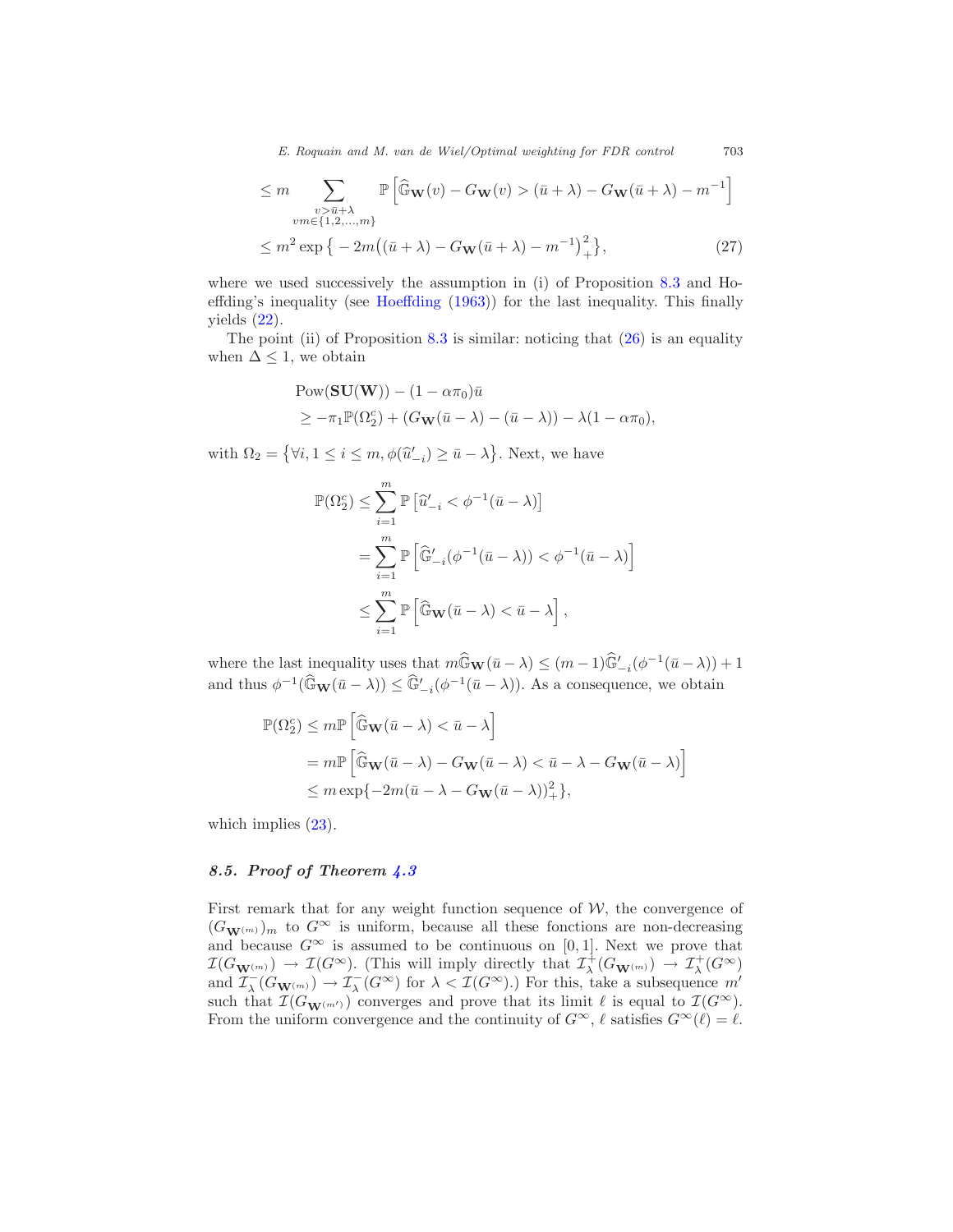If  $\mathcal{I}(G^{\infty}) = 0$ , the only possible fixed point of  $G^{\infty}$  is 0 and  $\ell = 0$ . If  $\mathcal{I}(G^{\infty}) > 0$ , 0 and  $\mathcal{I}(G^{\infty})$  are the only possible fixed points of  $G^{\infty}$  (because  $\mathcal{I}_{\lambda}^{-}(G^{\infty}) > 0$ for  $\lambda < \mathcal{I}(G^{\infty})$ ). Next, we have  $G_{\mathbf{W}^{(m')}}(\mathcal{I}(G^{\infty})/2) \geq \mathcal{I}(G^{\infty})/2$  for large m' (because  $G^{\infty}(\mathcal{I}(G^{\infty})/2) > \mathcal{I}(G^{\infty})/2$ ) and thus  $\ell \geq \mathcal{I}(G^{\infty})/2 > 0$ , which in turn implies  $\ell = \mathcal{I}(G^{\infty}).$ 

<span id="page-27-1"></span>Fix a sequence of weight vector  $(\mathbf{w}^{(m)})_m$  belonging to W. We aim now to prove:

$$
\lim_{m} \text{Pow}(\mathbf{SU}(\mathbf{W}^{\star,(m)})) = (1 - \pi_0 \alpha) \lim_{m} \{ \mathcal{I}(G_{\mathbf{W}^{\star,(m)}}) \}
$$
(28)

$$
\lim_{m} \text{Pow}(\mathbf{SU}(\mathbf{w}^{(m)})) = (1 - \pi_0 \alpha) \lim_{m} \{ \mathcal{I}(G_{\mathbf{w}^{(m)}}) \}
$$
(29)

Expression [\(16\)](#page-12-1) will then directly follow from  $\mathcal{I}(G_{\mathbf{W}^{\star,(m)}}) \geq \mathcal{I}(G_{\mathbf{w}^{(m)}})$  (as stated in the proof of Theorem [4.2\)](#page-11-2).

Let us state now [\(28\)](#page-27-1) (the proof for [\(29\)](#page-27-1) is similar). Fix  $\lambda > 0$  with  $\lambda <$  $\pi_0(1-\alpha)$ . Applying Proposition [8.3,](#page-23-0) we obtain that

$$
|\text{Pow}(\mathbf{SU}(\mathbf{W}^{\star,(m)})) - (1 - \pi_0 \alpha) \mathcal{I}(G_{\mathbf{W}^{\star,(m)}})|
$$
  
\$\leq \varepsilon(m, \mathcal{I}^+\_{\lambda}(G\_{\mathbf{W}^{\star,(m)}})) + \varepsilon(m, \mathcal{I}^-\_{\lambda}(G\_{\mathbf{W}^{\star,(m)}}))\mathbf{1}\{\lambda < \mathcal{I}(G\_{\mathbf{W}^{\star,(m)}})\} - 2\lambda(1 - \pi\_0 \alpha).

First, denoting  $G^{\star,\infty} = \lim_{m \to \infty} G_{\mathbf{W}^{\star,(m)}}$ , we have  $\mathcal{I}^+_\lambda(G_{\mathbf{W}^{\star,(m)}}) \to \mathcal{I}^+_\lambda(G^{\star,\infty}) >$ 0 and thus  $\lim_{m \in \mathbb{C}} \mathcal{L}^+_{\lambda}(G_{\mathbf{W}^{\star, (m)}}) = 0$ . Second, if  $\mathcal{I}(G^{\star, \infty}) > 0$ , we have  $\mathcal{I}_{\lambda}^{-}(G^{\star,\infty}) > 0$  for  $\lambda < \mathcal{I}(G^{\star,\infty})$  and thus  $\lim_{m \infty} \mathcal{E}(m, \mathcal{I}_{\lambda}^{-}(G_{\mathbf{W}^{\star,(m)}})) = 0$  for  $\lambda < \mathcal{I}(G^{*,\infty})$ . If  $\mathcal{I}(G^{*,\infty}) = 0$ , we trivially have that  $1\{\lambda < \mathcal{I}(G_{\mathbf{W}^{*,(m)}})\}\$ is equal to zero for m large. As a result, we obtain for  $\lambda$  small enough that

$$
\limsup_{m} \left\{ \left| \text{Pow}(\mathbf{SU}(\mathbf{W}^{\star,(m)})) - (1 - \pi_0 \alpha) \mathcal{I}(G_{\mathbf{W}^{\star,(m)}}) \right| \right\} \leq -2\lambda (1 - \pi_0 \alpha).
$$

This yields [\(28\)](#page-27-1) by letting  $\lambda \to 0$  and by noticing that  $\lim_{m} \{ \mathcal{I}(G_{\mathbf{W}^{\star,(m)}}) \}$  exists. Finally, we have to check that the use of  $\mathbf{W}^{\star,(m)}$  in Proposition [8.3](#page-23-0) was allowed, i.e. that for all m and  $u' > u > u^* := \mathcal{I}(G_{\mathbf{W}^{\star,(m)}})$ , inequality  $u' - G_{\mathbf{W}^{\star,(m)}}(u') >$  $u - G_{\mathbf{W}^{\star,(m)}}(u)$  holds. For this, we let  $\mathbf{w} := \mathbf{W}^{\star,(m)}(u')$  and  $u_{\mathbf{w}} := \mathcal{I}(G_{\mathbf{w}})$ . Since  $u^* \geq u_{\mathbf{w}}$  and  $G_{\mathbf{w}}(u_{\mathbf{w}}) = u_{\mathbf{w}}$  we have  $u' - G_{\mathbf{w}}(u') > u - G_{\mathbf{w}}(u)$  ( $G_{\mathbf{w}}$  being strictly concave). Therefore, for this particular weight vector w,

$$
u' - G_{\mathbf{W}^{\star, (m)}}(u') = u' - G_{\mathbf{w}}(u') > u - G_{\mathbf{w}}(u) \ge u - G_{\mathbf{W}^{\star, (m)}}(u),
$$

where the last inequality holds because  $\mathbf{W}^{\star,(m)}$  is a maximum.

<span id="page-27-0"></span>Finally, to get the FDR statement [\(17\)](#page-12-2), we use the same reasoning as above combined with the following finite FDR approximation result:

Proposition 8.4. In the unconditional model, consider a weight function W with its associated threshold collection  $\Delta$  and put  $\bar{u} = \mathcal{I}(G_{\bf W})$ . Assume that for all  $u' > u > \bar{u}$ ,  $u' - G_{\mathbf{W}}(u') > u - G_{\mathbf{W}}(u)$  and take  $\lambda > 0$  with  $\lambda < 1 - \bar{u}$ . Then the following bounds hold: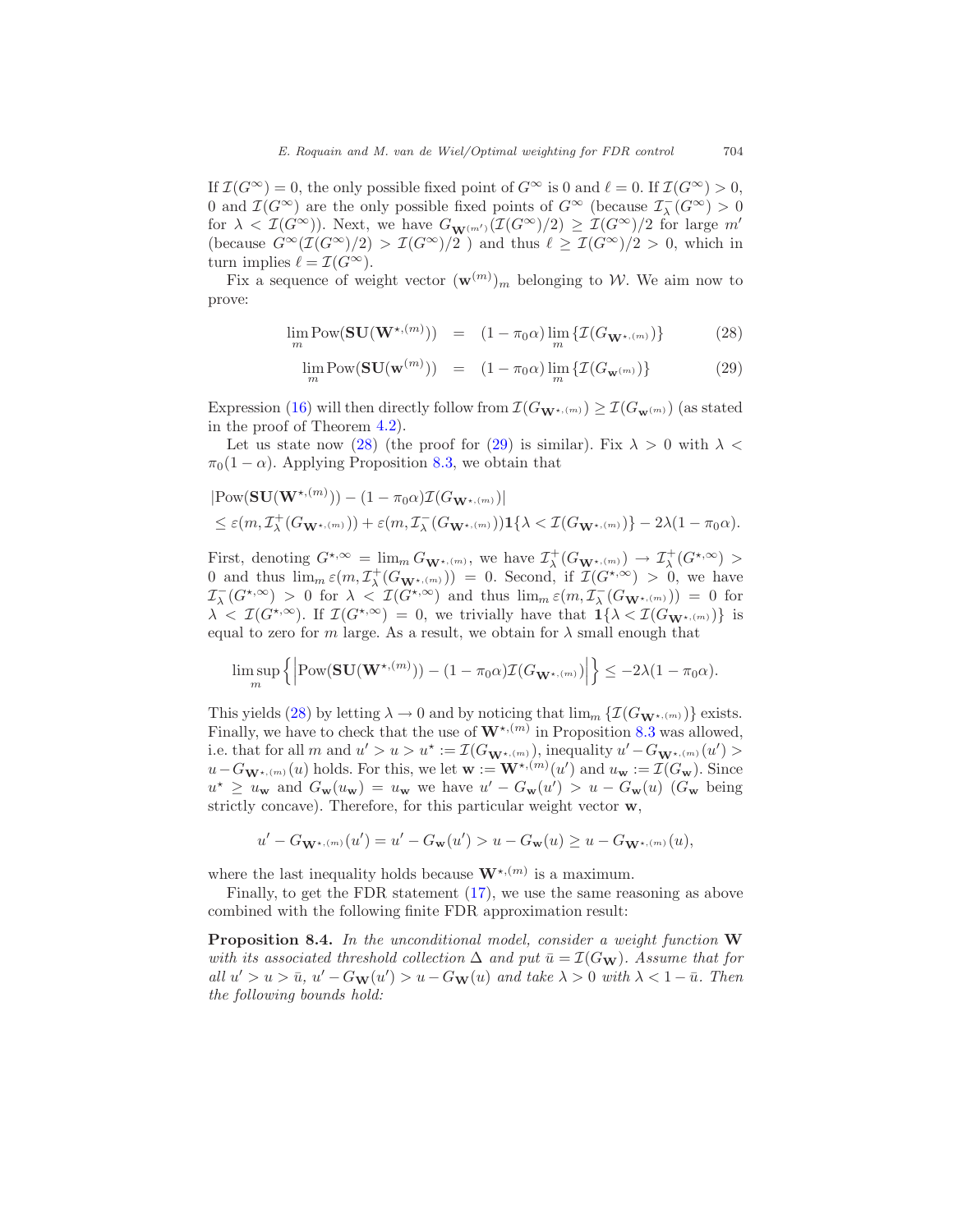<span id="page-28-0"></span>
$$
FDR(\mathbf{SU}(\mathbf{W})) \le \pi_0 \alpha + \pi_0 \alpha m^3 \exp \left\{ -2m \left( \mathcal{I}_{\lambda}^+(G_{\mathbf{W}}) - m^{-1} \right)_+^2 \right\}
$$

$$
+ \pi_0 \alpha \mathbf{1} \{ \bar{u} > \lambda \} \left[ m^2 \exp \left\{ -2m \left( \mathcal{I}_{\lambda}^-(G_{\mathbf{W}}) \right)_+^2 \right\} + \frac{2\lambda}{\bar{u} - \lambda} \right]
$$

$$
+ \pi_0 \alpha \mathbf{1} \{ \bar{u} \le \lambda \} \left[ m^{-1} \sum_{i=1}^m \sup_{0 < u \le 2\lambda} \{ W_i(u) \} - 1 \right]. \tag{30}
$$

<span id="page-28-1"></span>Assuming additionally  $\Delta \leq 1$ , we have

$$
FDR(\mathbf{SU}(\mathbf{W})) \geq \pi_0 \alpha - \pi_0 \alpha m^3 \exp \left\{ -2m \left( \mathcal{I}_{\lambda}^+(G_{\mathbf{W}}) - m^{-1} \right)_+^2 \right\}
$$

$$
-\pi_0 \alpha \mathbf{1} \{ \bar{u} > \lambda \} \left[ m^2 \exp \left\{ -2m \left( \mathcal{I}_{\lambda}^-(G_{\mathbf{W}}) \right)_+^2 \right\} + \frac{2\lambda}{\bar{u} + \lambda} \right]
$$

$$
-\pi_0 \alpha \mathbf{1} \{ \bar{u} \leq \lambda \} \left[ 1 - m^{-1} \sum_{i=1}^m \inf_{0 < u \leq 2\lambda} \{ W_i(u) \} \right]. \tag{31}
$$

To prove Proposition [8.4,](#page-27-0) we write the FDR as (using the same reasoning and notation as in Section [8.4\)](#page-23-1),

$$
\text{FDR}(\mathbf{SU}(\mathbf{W})) = \pi_0 \sum_{i=1}^m \mathbb{E} \left[ \frac{\mathbf{1}\{p_i \leq \Delta_i(|R|/m)\}}{|R|} \middle| H_i = 0 \right]
$$

$$
= \pi_0 \sum_{i=1}^m \mathbb{E} \left[ \frac{\mathbf{1}\{p_i \leq \Delta_i(\phi(\hat{u}'_{-i}))\}}{m\phi(\hat{u}'_{-i})} \middle| H_i = 0 \right]
$$

$$
\leq \pi_0 m^{-1} \sum_{i=1}^m \mathbb{E} \left[ \frac{\Delta_i(\phi(\hat{u}'_{-i}))}{\phi(\hat{u}'_{-i})} \right]
$$

$$
\leq \pi_0 m^{-1} \sum_{i=1}^m \mathbb{E} \left[ \frac{\Delta_i(\phi(\hat{u}'_{-i}))}{\phi(\hat{u}'_{-i})} \mathbf{1}\{\Omega_1 \cap \Omega_2\} \right]
$$

$$
+ \pi_0 \alpha m(\mathbb{P}[\Omega_1^c] + \mathbb{P}[\Omega_2^c]). \tag{32}
$$

On one hand, when  $\bar{u} > \lambda$ , we may write

$$
m^{-1} \sum_{i=1}^m \mathbb{E}\left[\frac{\Delta_i(\phi(\widehat{u}'_{-i}))}{\phi(\widehat{u}'_{-i})} \mathbf{1}\{\Omega_1 \cap \Omega_2\}\right] \leq m^{-1} \sum_{i=1}^m \left[\frac{\Delta_i(\bar{u}+\lambda)}{\bar{u}-\lambda}\right] = \alpha + 2\alpha \frac{\lambda}{\bar{u}-\lambda}.
$$

On the other hand, when  $\bar{u} \leq \lambda$ , we have  $\Omega_2^c = \emptyset$  and

<span id="page-28-2"></span>
$$
m^{-1} \sum_{i=1}^m \mathbb{E}\left[\frac{\Delta_i(\phi(\widehat{u}'_{-i}))}{\phi(\widehat{u}'_{-i})} \mathbf{1}\{\Omega_1\}\right] \le \alpha m^{-1} \sum_{i=1}^m \sup_{0 < u \le 2\lambda} \left\{W_i(u)\right\}.
$$

This implies  $(30)$ . The proof for  $(31)$  is similar, by noticing that  $(32)$  is an equality when  $\Delta \leq 1$ .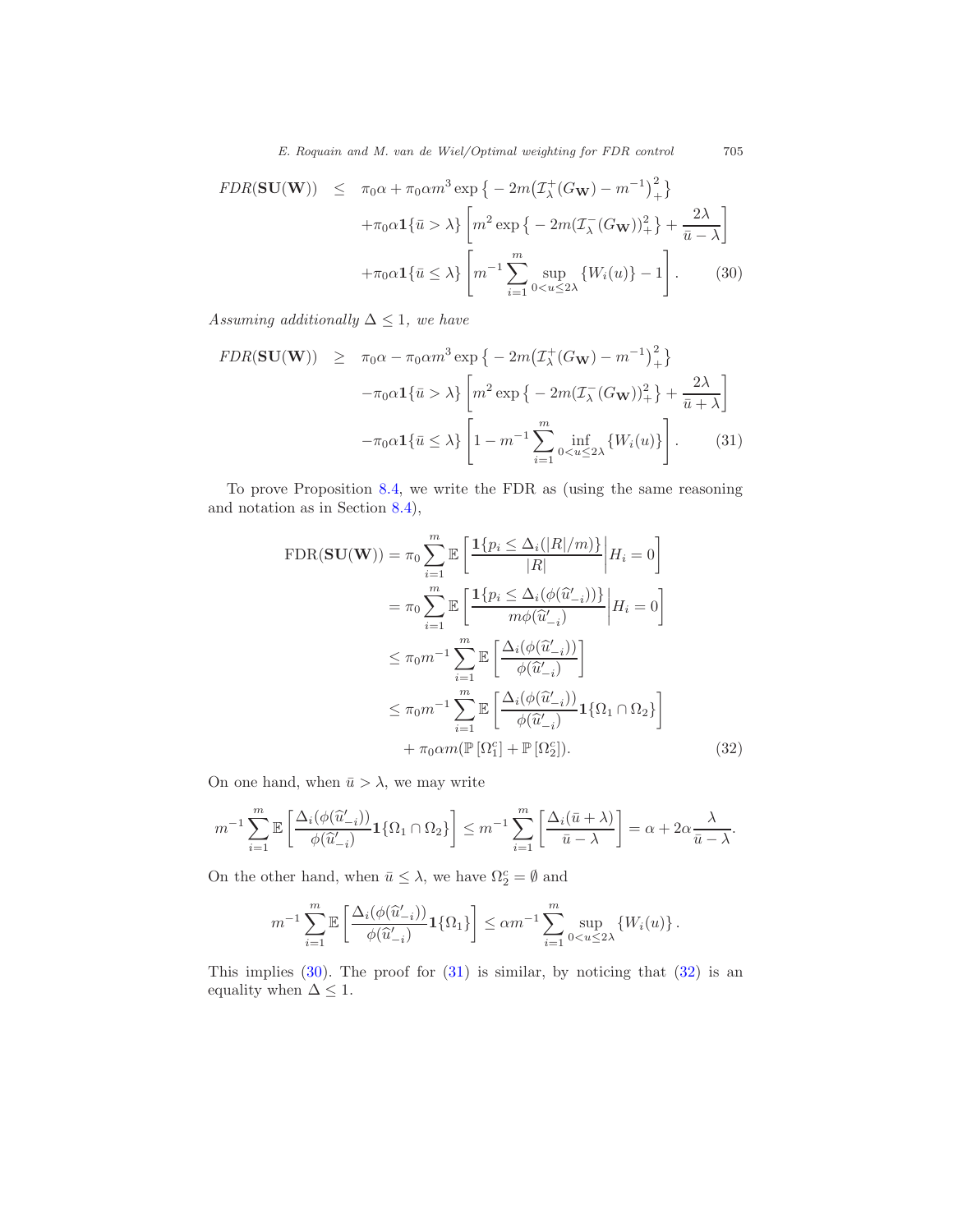#### <span id="page-29-0"></span>8.6. Proof of Proposition [3.2](#page-7-1)

Let  $t = \alpha u$  and assume  $(A1)$  $(A1)$  $(A1)$ – $(A2)$ – $(A3)$ . Consider first the conditional model. Following the constrained Lagrange multiplier method, the problem is to maximize in  $(\lambda, \mathbf{w})$  the function:

$$
L(\lambda, \mathbf{w}) = \sum_{i \in \mathcal{H}_1} F_i(w_i t) - \lambda \bigg( \sum_{i \in \mathcal{H}_1} w_i - m \bigg).
$$

Assume that  $(w_i)_i$  is a critical point, i.e. that for each  $i: \frac{\partial L}{\partial w_i}(\lambda, \mathbf{w}) = tf_i(w_i t)$  $\lambda = 0$ , so that  $w_i = t^{-1} f_i^{-1} (\lambda t^{-1})$ . Then,  $\lambda$  is chosen such that  $\sum_i w_i = m$ i.e.  $\lambda = t\Psi^{-1}(t)$  for  $\Psi(y) = m^{-1} \sum_{j \in \mathcal{H}_1} f_j^{-1}(y)$ . Hence, we find that the only possible critical point is  $\forall i, w_i = W_i^*(u)$ . To conclude, it is sufficient to prove that  $(W_i^{\star}(u))_i$  is a maximum. The latter holds because for each i,  $f_i$  is decreasing, so that  $\frac{\partial^2 L}{\partial w_i^2}(\lambda, \mathbf{w}) = t^2 f_i'(w_i t) < 0$ . Therefore, since  $\alpha u W_i^*(u) = \zeta_i^{-1}(\alpha u)$ , where  $\zeta_i(x) = \Psi(f_i(x)) = m^{-1} \sum_{j \in \mathcal{H}_1} f_j^{-1}(f_i(x))$  is a differentiable increasing function from  $(0, 1)$  to  $(0, \pi_1)$ , we easily check that  $\mathbf{W}^*$  satisfies  $(8)$  and is continuous. Next, assuming in addition  $(A4)$  $(A4)$  $(A4)$ , we obtain for all i,

$$
\lim_{u \to 0^+} W_i^{\star}(u) = \lim_{u \to 0^+} \frac{\zeta_i^{-1}(\alpha u)}{\alpha u} = \lim_{\varepsilon \to 0^+} \frac{\varepsilon}{\zeta_i(\varepsilon)} = \lim_{y \to f_i(0^+)} \frac{f_i^{-1}(y)}{m^{-1} \sum_{j \in \mathcal{H}_1} f_j^{-1}(y)},
$$

which exists in  $[0, m]$ . Finally, the results in the unconditional model follow from the same reasoning as above by replacing  $\mathcal{H}_1$  by  $\{1, \ldots, m\}.$ 

#### <span id="page-29-1"></span>8.7. Proof for the continuous Gaussian case of Section [4.3](#page-11-0)

Fix  $u \in (0, 1]$ . We aim to prove that

<span id="page-29-2"></span>
$$
\frac{1}{m}\sum_{i=1}^{m}\overline{\Phi}\bigg(-\frac{\mu(i/m)}{2}+\frac{c^{(m)}(u)}{\mu(i/m)}\bigg)\to \int_{0}^{1}\overline{\Phi}\bigg(-\frac{\mu(t)}{2}+\frac{c^{\infty}(u)}{\mu(t)}\bigg)dt.\tag{33}
$$

First, we have  $c^{(m)}(u) \to c^{\infty}(u)$ , because  $c^{(m)}(u) = \Psi_m^{-1}(\alpha u)$  and  $c^{\infty}(u) =$  $\Psi^{-1}(\alpha u)$  where  $\Psi_m(x) = \frac{1}{m} \sum_{i=1}^m \overline{\Phi}(\mu(i/m)/2 + x/\mu(i/m))$  and where  $\Psi(x) =$  $\int_0^1 \overline{\Phi}(\mu(t)/2 + x/\mu(t)) dt$  are decreasing continuous functions such that  $\Psi_m$  con- $U_0 \propto (\mu(\nu)/2 + \nu/\mu(\nu))$  are decreasing continuous run<br>verges uniformly to  $\Psi$ . Second, we have for any  $\epsilon > 0$ ,

$$
\frac{1}{m} \sum_{i=1}^{m} \left| \overline{\Phi} \left( -\frac{\mu(i/m)}{2} + \frac{c^{(m)}(u)}{\mu(i/m)} \right) - \overline{\Phi} \left( -\frac{\mu(i/m)}{2} + \frac{c^{\infty}(u)}{\mu(i/m)} \right) \right|
$$
  

$$
\leq m^{-1} |\{i \mid \mu(i/m) \leq \epsilon\}| + \frac{|c^{(m)}(u) - c^{\infty}(u)|}{\epsilon \sqrt{2\pi}},
$$

where we used that  $\overline{\Phi}$  is  $1/\sqrt{2\pi}$ -Lipschitz. Since the measure  $m^{-1}\sum_{i=1}^m \delta_{i/m}$ converges weakly to the Lebesgue measure  $\Lambda$  on [0, 1], we derive the inequality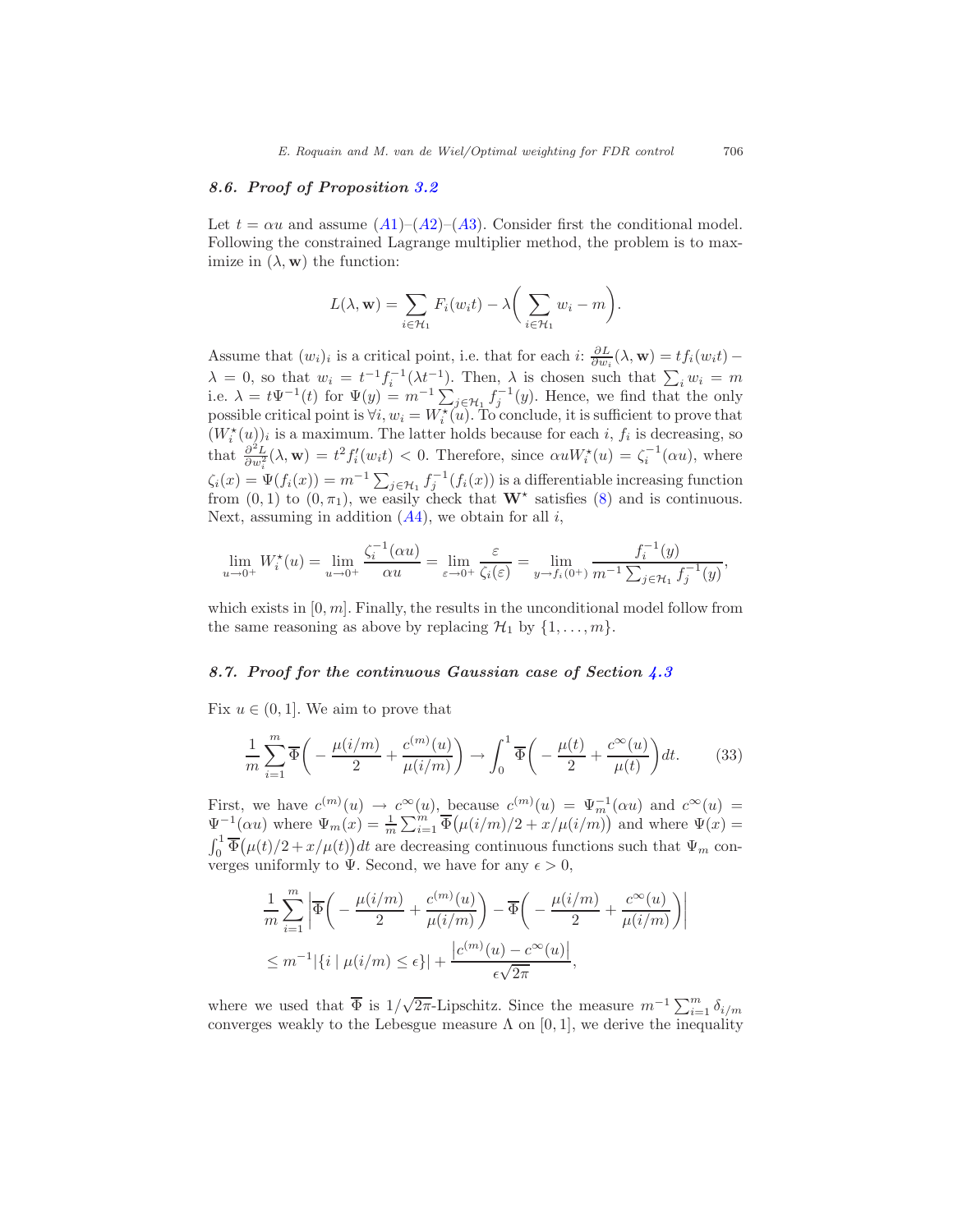$\limsup_m(m^{-1}|\{i \mid \mu(i/m) \leq \epsilon\}|) \leq \Lambda(t \mid \mu(t) \leq \epsilon)$ . By assumption,  $\mu$  is positive on  $(0, 1]$  so that the latter converges to 0 as  $\epsilon$  tends to 0. This implies [\(33\)](#page-29-2).

## Appendix

#### <span id="page-30-0"></span>Appendix A: Practical implementation of the new procedures

Algorithm A.1. *(Step-up algorithm for*  $SU(W)$ )

- Step 1: compute for each i the weight vector  $(W_i(1))_i$  and the weighted  $p$ -values  $p_i' = p_i/W_i(1)$ . If all the weighted p-values are less than or equal to  $\alpha$ , then reject all the null hypotheses. Otherwise go to step 2.
- Step j (j ≥ 2): put  $r = m j + 1$  and  $u = r/m$  and compute for each i the weight vector  $(W_i(u))_i$  and the weighted p-values  $p'_i = p_i/W_i(u)$ . Order the weighted p-values following  $p'_{(1)} \leq \cdots \leq p'_{(m)}$ . If  $p'_{(r)} \leq \alpha u$ , then reject the r null hypotheses corresponding to the smaller weighted p-values  $p'_{(i)}$ ,  $1 \leq i \leq r$ . Otherwise go to step  $j+1$  (if  $j = m$  stop and reject no null hypothesis).

#### Algorithm A.2. (Step-down algorithm for  $SD(W)$ )

- Step 1: compute for each i the weight vector  $(W_i(1/m))_i$  and the weighted  $p$ -values  $p_i' = p_i/W_i(1/m)$ . If the smallest weighted p-values is strictly larger than  $\alpha/m$ , then reject no null hypothesis. Otherwise go to step 2.
- Step j  $(j \geq 2)$ : put  $r = j$ ,  $u = r/m$  and compute for each i the weight vector  $(W_i(u))_i$  and the weighted p-values  $p'_i = p_i/W_i(u)$ . Order the weighted p-values following  $p'_{(1)} \leq \cdots \leq p'_{(m)}$ . If  $p'_{(r)} > \alpha u$ , then reject the  $r - 1$ null hypotheses corresponding to the smaller weighted p-values  $p'_{(i)}$ ,  $1 \leq$  $i \leq r-1$ . Otherwise go to step  $j+1$  (if  $j = m$  stop and reject all the null hypotheses).

#### <span id="page-30-1"></span>Appendix B: Proofs of technical lemmas

**Proof of Lemma [8.1.](#page-20-2)** Let us first prove the first point. Denote  $\Delta'_{j}(u) = \Delta_{j}((1 (m^{-1})u + m^{-1}$ , and  $\phi(u) := (1 - m^{-1})u + m^{-1}$  with  $\phi^{-1}(u) = (mu - 1)/(m - 1)$ 1), so that  $\Delta_j(u) = \Delta'_j(\phi^{-1}(u))$ . Since  $m\widehat{G}_{\mathbf{W}}(u) = (m-1)\widehat{G}'_{-i}(\phi^{-1}(u))$  +  $1\{p_i \leq \Delta_i(u)\}\)$  the following equivalence holds when  $p_i \leq \Delta_i(u)$ :

<span id="page-30-2"></span>
$$
\widehat{\mathbb{G}}_{\mathbf{W}}(u) \ge u \iff \widehat{\mathbb{G}}'_{-i}(\phi^{-1}(u)) \ge \phi^{-1}(u). \tag{34}
$$

First, assuming  $p_i \leq \Delta_i(\hat{u})$ , equivalence [\(34\)](#page-30-2) used with  $u = \hat{u}$  leads to inequality  $\widehat{\mathbb{G}}'_{-i}(\phi^{-1}(\widehat{u})) \geq \phi^{-1}(\widehat{u})$  and thus  $\phi^{-1}(\widehat{u}) \leq \widehat{u}'_{-i}$  because  $\widehat{u}'_{-i}$  is defined as a maximum. This implies  $p_i \leq \Delta_i(\hat{u}) = \Delta'_i(\phi^{-1}(\hat{u})) \leq \Delta'_i(\hat{u}'_{-i})$ . Conversely, assuming  $p_i \leq \Delta'_i(\hat{u}'_{-i}) = \Delta_i(\phi(\hat{u}'_{-i}))$ , equivalence [\(34\)](#page-30-2) used with  $u = \phi(\hat{u}'_{-i})$ yields  $\widehat{\mathbb{G}}_{\mathbf{W}}(\phi(\widehat{u}'_{-i})) \ge \phi(\widehat{u}'_{-i})$  and thus  $\phi(\widehat{u}'_{-i}) \le \widehat{u}$  by definition of  $\widehat{u}$ . The first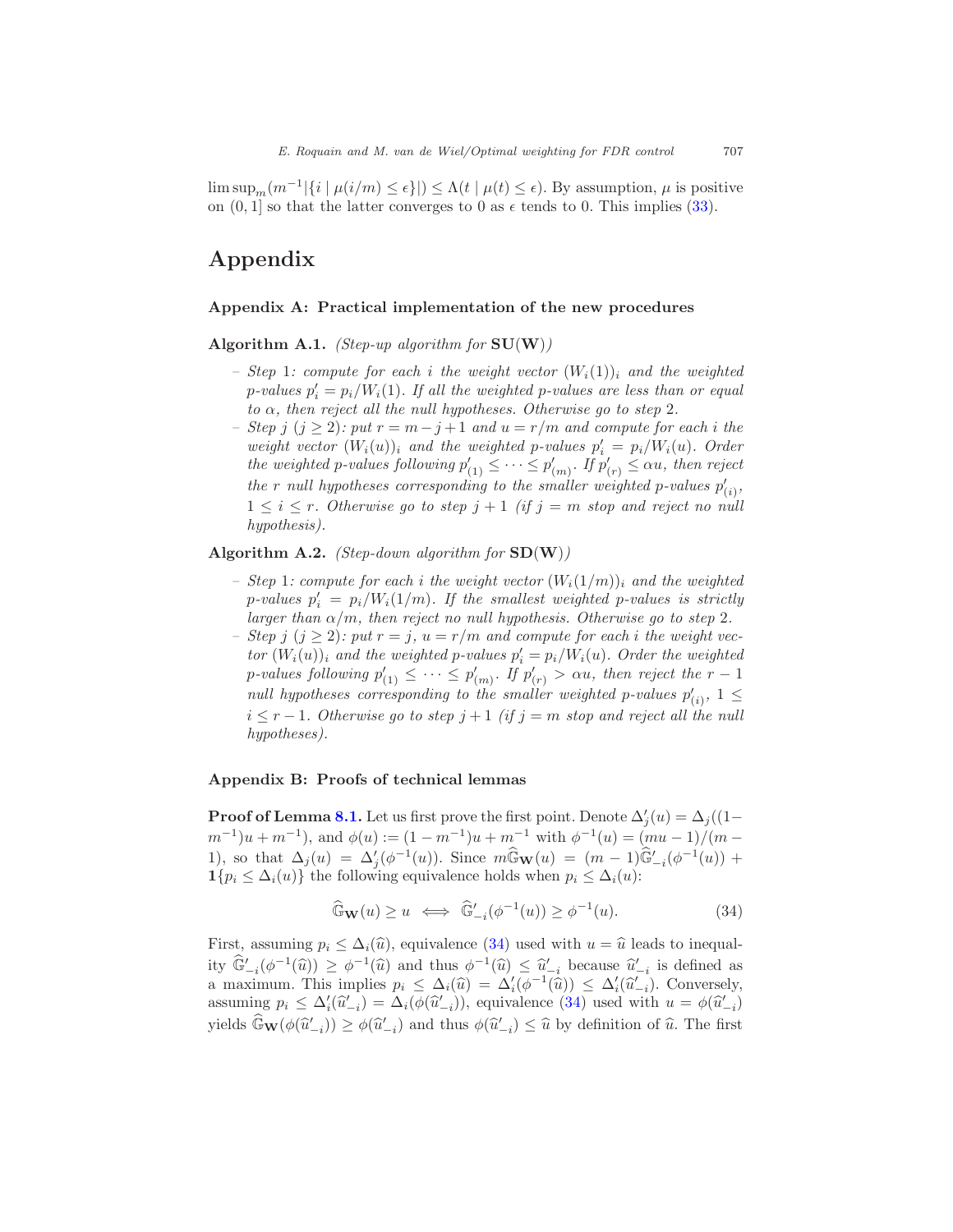point is thus proved by additionally noticing that when both  $p_i \leq \Delta_i(\hat{u})$  and  $p_i \leq \Delta'_i(\hat{u}'_{-i})$  we have both  $\hat{u}'_{-i} \geq \phi^{-1}(\hat{u})$  and  $\phi(\hat{u}'_{-i}) \leq \hat{u}$ , so that  $\phi(\hat{u}'_{-i}) = \hat{u}$ . For the second point of the lemma, remark that

<span id="page-31-1"></span>
$$
m\widehat{G}_{\mathbf{W}}(u) = (m-1)\widehat{G}_{-i}(um/(m-1)) + \mathbf{1}\{p_i \le \Delta_i(u)\}.
$$
 (35)

Therefore, we always have  $\widehat{\mathbb{G}}_{\mathbf{W}}(u) \geq u \iff \widehat{\mathbb{G}}_{-i}(um/(m-1)) \geq um/(m-1),$ which implies, using  $u = (1 - m^{-1})\hat{u}_{-i}$ , that  $\hat{u} \ge (1 - m^{-1})\hat{u}_{-i}$  always holds. Next, when  $p_i > \Delta_i(u)$ , we have  $\widehat{G}_{\mathbf{W}}(u) \geq u \implies \widehat{G}_{-i}(um/(m-1)) \geq$  $um/(m-1)$ , so that taking  $u = \hat{u}$  in the relation above leads to  $\hat{u} \leq (1-m^{-1})\hat{u}_{-i}$ and thus  $\hat{u} = (1 - m^{-1})\hat{u}_{-i}$ . Conversely, if  $p_i \leq \Delta_i(\hat{u})$ , from the first point of the lemma we obtain  $\hat{u} = (1 - m^{-1})\hat{u}'_{-i} + m^{-1}$  and since  $\hat{u}'_{-i} \ge \hat{u}_{-i}$  (because pointwise  $\widehat{\mathbb{G}}_{-i} \leq \widehat{\mathbb{G}}'_{-i}$ , we deduce  $\widehat{u} > (1-m^{-1})\widehat{u}_{-i}$  which finishes the proof.

**Proof of Lemma [8.2.](#page-20-3)** For the first point, take  $u' \leq (k-1)/(m-1)$  and apply [\(35\)](#page-31-1) with  $u = (1 - m^{-1})u'$ , which gives  $m\widehat{G}_\mathbf{W}((1 - m^{-1})u') = (m -$ 1) $\widehat{\mathbb{G}}_{-i}(u') + \mathbf{1}{p_i} \leq \Delta_i((1 - m^{-1})u')$ . Since  $(1 - m^{-1})u' \leq (k - 1)/m$ , assuming  $\widetilde{u} \ge k/m$  and  $p_i > \Delta_i((k-1)/m)$ , we obtain  $p_i > \Delta_i((1-m^{-1})u')$  and  $\widehat{G}_{\mathbf{W}}((1-n^{-1})u')$  $(m^{-1})u' \geq (1-m^{-1})u'$ , which thus leads to  $\widehat{\mathbb{G}}_{-i}(u') \geq u'$ . Since this holds for any  $u' \leq (k-1)/(m-1)$ , we finally have  $\widetilde{u}_{-i} \geq (k-1)/(m-1)$ .

To prove the second point, take  $u' \leq (k-1)/m$  and use [\(35\)](#page-31-1) with  $u =$ u'. This gives  $m\widehat{\mathbb{G}}_{\mathbf{W}}(u') = (m-1)\widehat{\mathbb{G}}_{-i}(u'm/(m-1)) + \mathbf{1}{p_i \leq \Delta_i(u')}$ . Since  $u'm/(m-1) \leq (k-1)/(m-1)$  and  $u' \leq (k-1)/m$ , if  $\tilde{u}_{-i} \geq (k-1)/(m-1)$ and  $p_i \leq \Delta_i((k-1)/m)$ , we obtain  $\widehat{\mathbb{G}}_{\mathbf{W}}(u') \geq u' + m^{-1} \geq u'$ . This holds for any  $u' \leq (k-1)/m$  and also for  $u' = k/m$  because  $\widehat{\mathbb{G}}_{\mathbf{W}}(k/m) \geq \widehat{\mathbb{G}}_{\mathbf{W}}((k-1)/m) \geq$  $(k-1)/m + m^{-1} = k/m$ . Finally  $\tilde{u} \ge k/m$ .

For the third point, remark that since we trivially have  $\widetilde{u} \geq (1 - m^{-1})\widetilde{u}_{-i}$ (with an argument similar than in the step-up case), it is sufficient to prove  $\widetilde{u} \leq (1 - m^{-1})\widetilde{u}_{-i}$ . For this, use [\(35\)](#page-31-1) with  $u' = (1 - m^{-1})\widetilde{u}_{-i} + m^{-1}$ , leading to  $m\widehat{G}_{\mathbf{W}}(u') = (m-1)\widehat{G}_{-i}(u'm/(m-1)) + 1\{p_i \leq \Delta_i(u')\}$ . Since  $R_{-i}$  is stepdown and since  $u'm/(m-1) = \tilde{u}_{-i} + (m-1)^{-1}$  we have by definition of  $\tilde{u}_{-i}$ that  $\widehat{\mathbb{G}}_{-i}(u' m/(m-1)) > u' m/(m-1)$ . Therefore, assuming  $p_i > \Delta_i(u')$ , we obtain that  $\widehat{\mathbb{G}}_{\mathbf{W}}(u') > u'$ , meaning that  $\widetilde{u} < u'$  because R is step-down. Hence  $\widetilde{u} \le (1 - m^{-1}) \widetilde{u}_{-i}.$  $\Box$ 

#### <span id="page-31-0"></span>Appendix C: Some FDR bounds for  $SU(W)$  and  $SD(W)$

#### C.1. Step-up case

Lemma C.1. Consider the conditional model in the situation where only two true hypotheses are tested, that is,  $m = m_0 = 2$ . Then for any weight function W, the procedure  $\text{SU}(W)$  has a FDR equal to  $\alpha + \alpha^2(1 - W_1(1))(W_1(1) W_1(1/2)$ .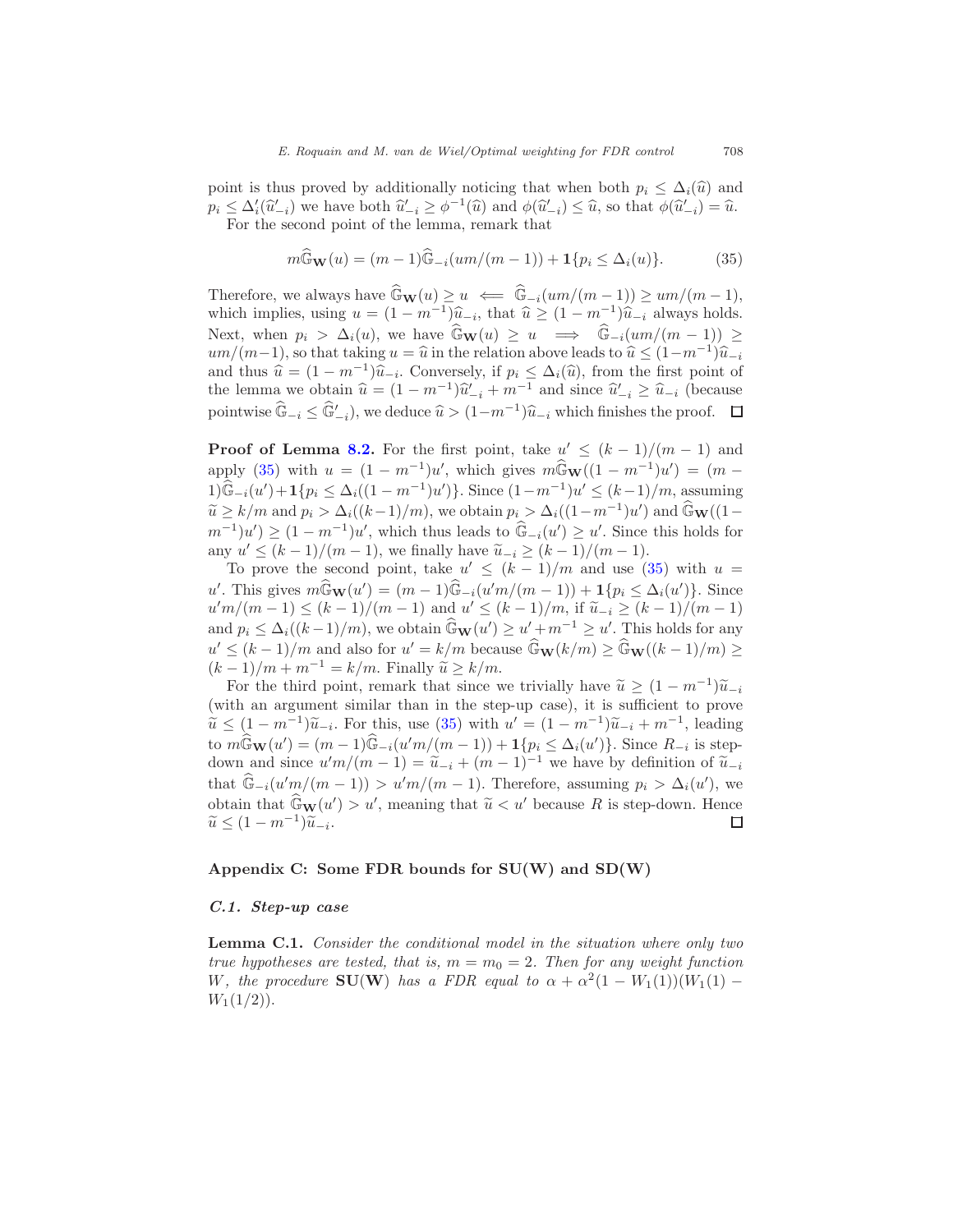In particular, in the conditional model with  $m = m_0 = 2$ , the FDR in the above lemma has a maximum equal to  $\alpha + \alpha^2/4$ , attained e.g. for the weight function  $W_1(1/2) = 0$ ;  $W_2(1/2) = 2$ ;  $W_1(1) = 0.5$ ;  $W_2(1) = 1.5$ . Additionally, in the unconditional model, the FDR of the above procedure is larger than  $\pi_0^2(\alpha + \alpha^2/4)$  and can thus be larger than  $\alpha$  when  $\pi_0$  is (very) close to 1.

#### C.2. Step-down case

The next result states that  $SD(W)$  control non-asymptotically the FDR without correction in the case  $m = 2$  and when  $m_0 = m$  in the conditional model. This is quite intriguing and we may think that  $SD(W)$  controls the FDR for any m and  $m_0$ .

**Lemma C.2.** For any weight function  $W$ , the procedure  $SD(W)$  controls the FDR at level  $\alpha$  in either of the two following cases:

- (i) in the unconditional model when all the hypotheses are true, that is  $m_0 =$  $m$ .
- (ii) in both conditional and unconditional model when  $m = 2$ .

To prove (i), we easily check that, when all the hypotheses are true, the FDR of  $SD(W)$  is  $1 - \mathbb{P}[\widehat{G}_W(1/m) = 0]$  and is thus equal to the FDR of  $\text{LSD}(W(1/m))$ , which is equal to  $\alpha$  from results on weighted linear step down procedures (see e.g. [Blanchard and Roquain](#page-32-2) [\(2008\)](#page-32-2)). To prove point (ii), we just have to check the case  $m_0 = 1$  from point (i). This trivially holds from [\(20\)](#page-21-2) (which also holds in the step-down case), because all the weights are smaller than  $m = 2$ .

#### References

- <span id="page-32-0"></span>BENJAMINI, Y. AND HOCHBERG, Y. (1995). Controlling the false discovery rate: a practical and powerful approach to multiple testing. J. Roy. Statist. Soc. Ser. B, 57(1):289–300. [MR1325392](http://www.ams.org/mathscinet-getitem?mr=1325392)
- <span id="page-32-4"></span>Benjamini, Y., Krieger, A.M., and Yekutieli, D. (2006). Adaptive linear step-up procedures that control the false discovery rate. Biometrika, 93(3):491–507. [MR2261438](http://www.ams.org/mathscinet-getitem?mr=2261438)
- <span id="page-32-1"></span>BENJAMINI, Y. AND YEKUTIELI, D. (2001). The control of the false discovery rate in multiple testing under dependency. Ann. Statist., 29(4):1165–1188. [MR1869245](http://www.ams.org/mathscinet-getitem?mr=1869245)
- <span id="page-32-2"></span>BLANCHARD, G. AND ROQUAIN, E. (2008). Two simple sufficient conditions for FDR control. Electron. J. Stat., 2:963–992. [MR2448601](http://www.ams.org/mathscinet-getitem?mr=2448601)
- <span id="page-32-5"></span>BLANCHARD, G. AND ROQUAIN, E. (2009). Adaptive false discovery rate control under independence and dependence. J. Mach. Learn. Res. To appear.
- <span id="page-32-3"></span>Efron, B., Tibshirani, R., Storey, J.D., and Tusher, V. (2001). Empirical Bayes analysis of a microarray experiment. J. Amer. Statist. Assoc., 96(456):1151–1160. [MR1946571](http://www.ams.org/mathscinet-getitem?mr=1946571)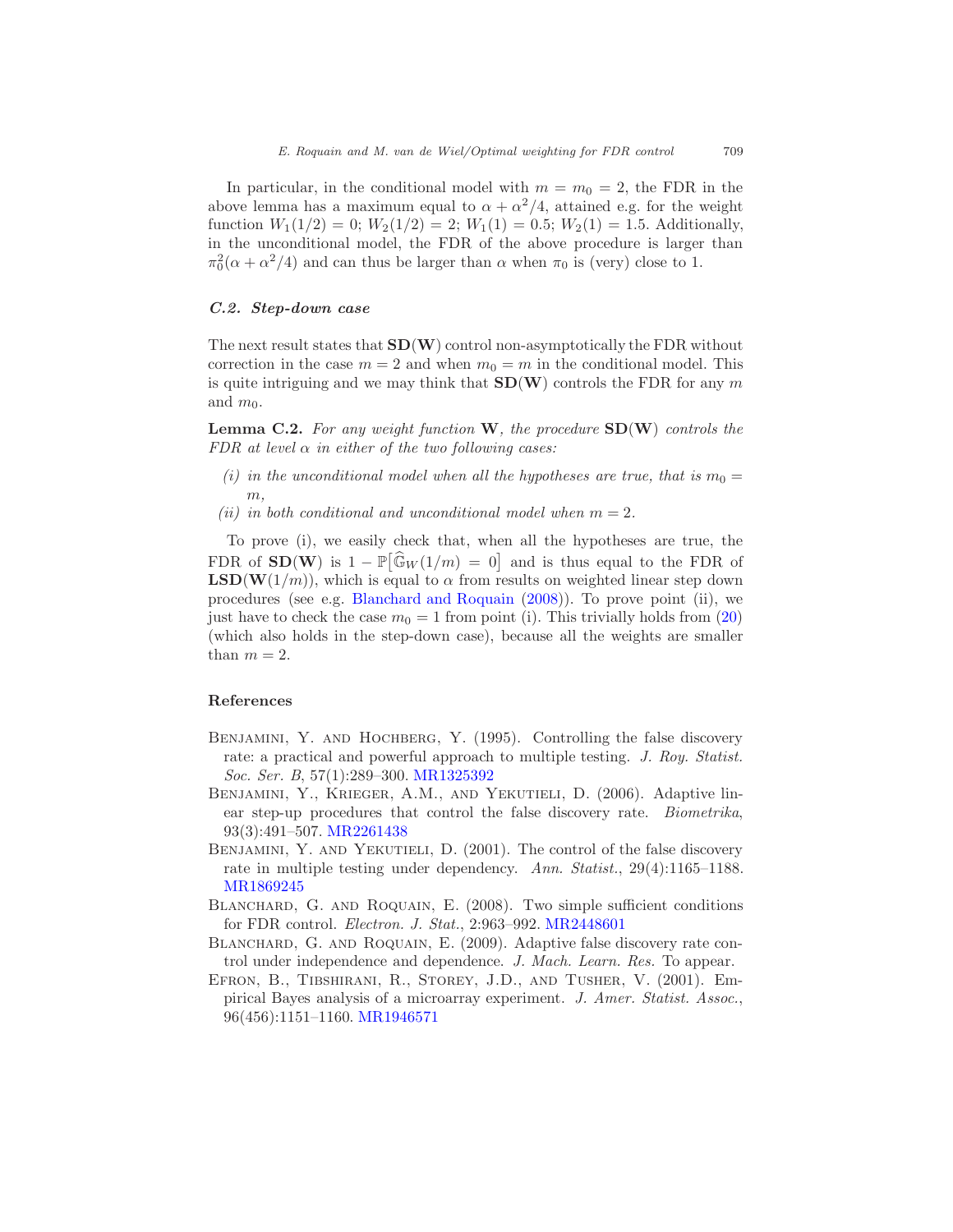- <span id="page-33-3"></span>FINNER, H., DICKHAUS, R., AND ROTERS, M. (2009). On the false discovery rate and an asymptotically optimal rejection curve. Ann. Statist., 37(2):596– 618. [MR2502644](http://www.ams.org/mathscinet-getitem?mr=2502644)
- <span id="page-33-15"></span>Gavrilov, Y., Benjamini, Y., and Sarkar, S.K. (2009). An adaptive stepdown procedure with proven fdr control under independence. Ann. Statist., 37(2):619–629. [MR2502645](http://www.ams.org/mathscinet-getitem?mr=2502645)
- <span id="page-33-7"></span>Genovese, C. and Wasserman, L. (2004). A stochastic process approach to false discovery control. Ann. Statist., 32(3):1035-1061. [MR2065197](http://www.ams.org/mathscinet-getitem?mr=2065197)
- <span id="page-33-5"></span>GENOVESE, C.R., ROEDER, K., AND WASSERMAN, L. (2006). False discovery control with p-value weighting. Biometrika, 93(3):509–524. [MR2261439](http://www.ams.org/mathscinet-getitem?mr=2261439)
- <span id="page-33-6"></span>HOEFFDING, W. (1963). Probability inequalities for sums of bounded random variables. J. Amer. Statist. Assoc., 58:13–30. [MR0144363](http://www.ams.org/mathscinet-getitem?mr=0144363)
- <span id="page-33-4"></span>Holm, S. (1979). A simple sequentially rejective multiple test procedure. Scand. J. Statist., 6(2):65–70. [MR0538597](http://www.ams.org/mathscinet-getitem?mr=0538597)
- <span id="page-33-10"></span>Hyman, E., Kauraniemi, P., Hautaniemi, S., Wolf, M., Mousses, S., Rozenblum, E., Ringnr, M., Sauter, G., Monni, O., Elkahloun, A., Kallioniemi, A., and Kallioniemi, O. (2002). Impact of dna amplification on gene expression patterns in breast cancer. Cancer research, 62(21):6240–5.
- <span id="page-33-12"></span>Kim, K.I. and van de Wiel, M. (2008). Effects of dependence in highdimensional multiple testing problems. *BMC Bioinformatics*, 9(1):114.
- <span id="page-33-1"></span>Lehmann, E.L., Romano, J.P., and Shaffer, J.P. (2005). On optimality of stepdown and stepup multiple test procedures. Ann. Statist., 33(3):1084– 1108. [MR2195629](http://www.ams.org/mathscinet-getitem?mr=2195629)
- <span id="page-33-11"></span>Muris, J., Ylstra, B., Cillessen, S., Ossenkoppele, G., Kluin-Nelemans, J., Eijk, P., Nota, B., Tijssen, M., de Boer, W., van de Wiel, M., van den Ijssel, P., Jansen, P., de Bruin, P., van Krieken, J., Meijer, G., Meijer, C., and Oudejans, J. (2007). Profiling of apoptosis genes allows for clinical stratification of primary nodal diffuse large B-cell lymphomas. Br. J. Haematol., 136:38–47.
- <span id="page-33-9"></span>PICARD, F., ROBIN, S., LEBARBIER, E., AND DAUDIN, J. (2007). A segmentation/clustering model for the analysis of array CGH data. Biometrics, 63:758–766. [MR2395713](http://www.ams.org/mathscinet-getitem?mr=2395713)
- <span id="page-33-13"></span>ROMANO, J.P., SHAIKH, A.M., AND WOLF, M. (2008). Control of the false discovery rate under dependence using the bootstrap and subsampling. TEST: An Official Journal of the Spanish Society of Statistics and Operations Research, 17(3):417–442. [MR2470085](http://www.ams.org/mathscinet-getitem?mr=2470085)
- <span id="page-33-14"></span>Roquain, E. (2007). Exceptional motifs in heterogeneous sequences. Contributions to theory and methodology of multiple testing. PhD thesis, Université Paris XI.
- <span id="page-33-8"></span>Roquain, E. and van de Wiel, M. (2008). Multi-weighting for FDR control. ArXiV preprint math.ST/0807.4081v1.
- <span id="page-33-2"></span>Rubin, D., Dudoit, S., and van der Laan, M. (2006). A method to increase the power of multiple testing procedures through sample splitting. Stat. Appl. Genet. Mol. Biol., 5:Art. 19, 20 pp. (electronic). [MR2240850](http://www.ams.org/mathscinet-getitem?mr=2240850)
- <span id="page-33-0"></span>Sarkar, S.K. (2002). Some results on false discovery rate in stepwise multiple testing procedures. Ann. Statist., 30(1):239–257. [MR1892663](http://www.ams.org/mathscinet-getitem?mr=1892663)